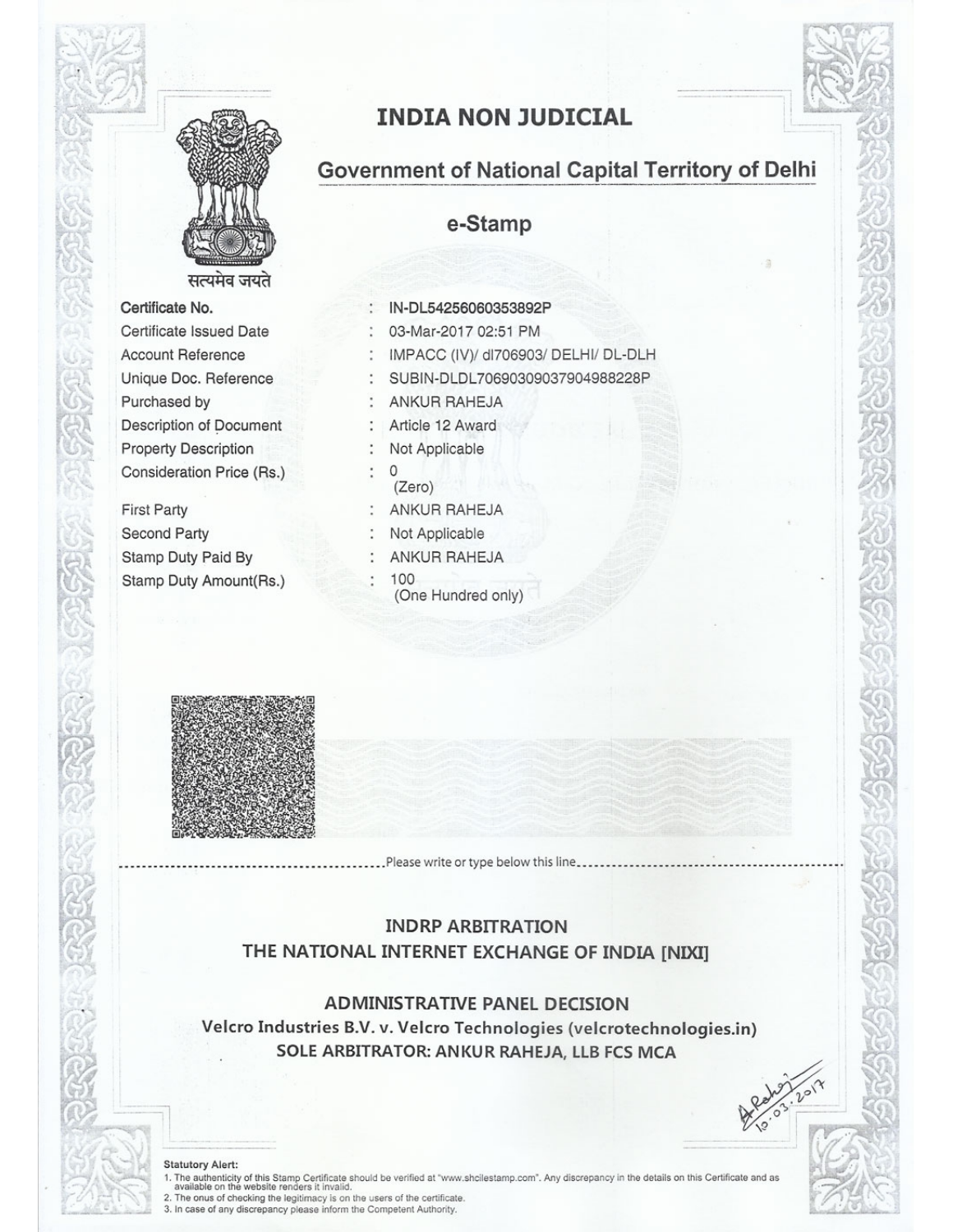Velcro Industries B.V. v. Velcro Technologies (Arbitrator: Ankur Raheja) e-Stamp Certificate No IN-DL54256060353892P dated 03 March 2017

## In the matter of:

Velcro Industries B.V. **....** Complainant

versus

Velcro Technologies **... Seppondent** 

## ARBITRATION AWARD

Disputed Domain Name: www.velcrotechnologies.in

- 1. The Parties:
	- 1.1. Complainant: The Complainant in this arbitration proceedings is: Velcro Industries B.V. (hereinafter referred to as Complainant), Castroweg 22-24, Curacao Netherlands Antilles represented by Sujata Chaudhari IP Attorneys B-36, Sector 13, Expressway, Noida (UP), India.
	- 1.2. Respondent: The Respondent in this arbitration proceedings is Velcro Technologies having incomplete WHOIS address as Hyderabad,

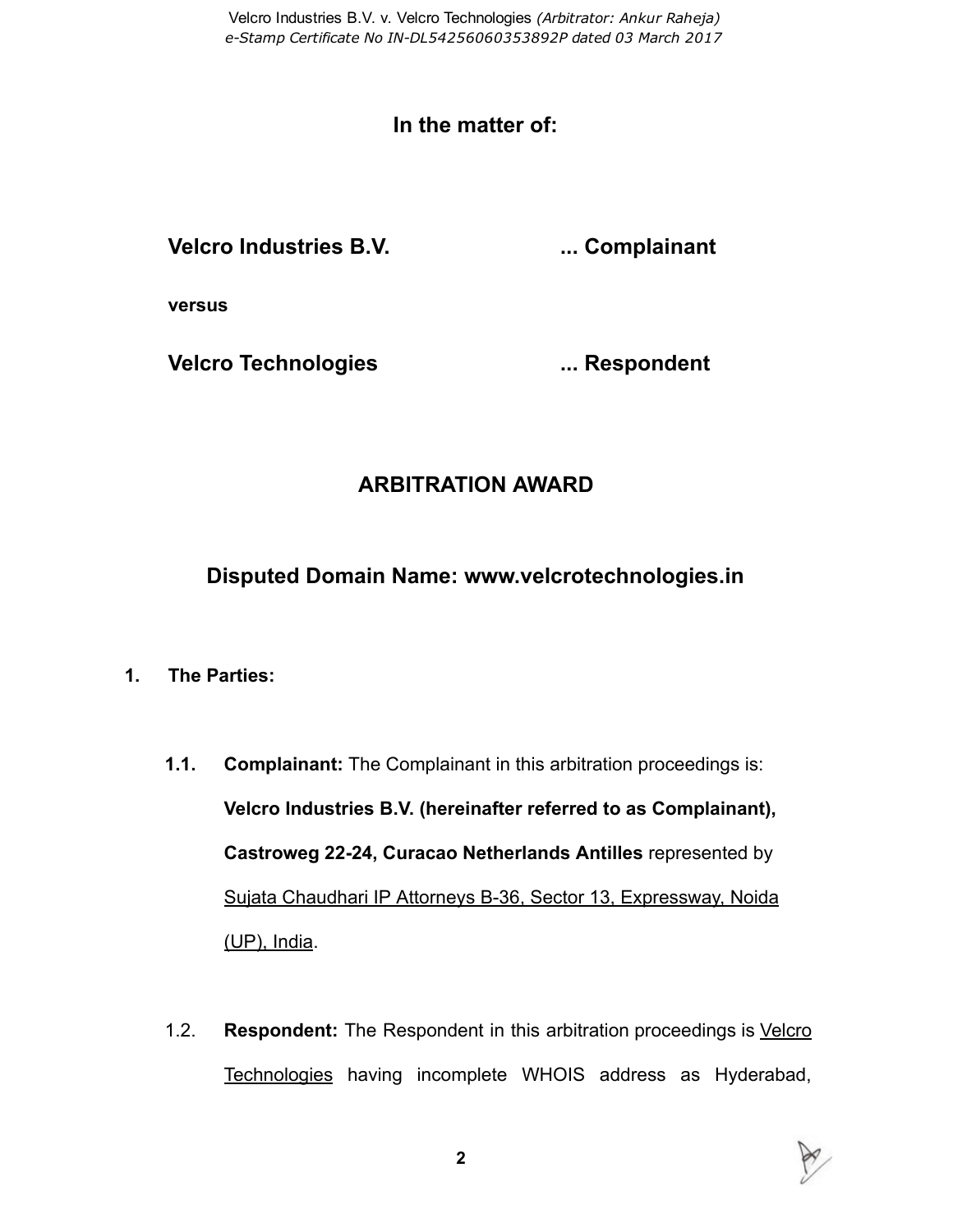Telangana - 500042, India (E-mail: info@velcrotechnologies.in) and also additional address H. No 1-10-44, F No. T402B, Technopolis Complex, Ratnadeep Super Market, Begumpet, Hyderabad, Telangana 500016.

## 2. The Domain Name and the Registrar:

- 2.1. The Disputed Domain Name is www.velcrotechnologies.in.
- 2.2. Disputed Domain Name is registered with GoDaddy.com, LLC.

Further, WHOIS details of the Disputed Domain Name are as follows, as per the publicly available WHOIS details (same for Registrant, Admin and Tech Contacts):

Domain ID:D9775671-AFIN

Domain Name:VELCROTECHNOLOGIES.IN

Created On:25-Aug-2015 07:47:01 UTC

Last Updated On:30-Dec-2016 08:51:51 UTC

Expiration Date: 25-Aug-2017 07:47:01 UTC

Sponsoring Registrar: GoDaddy.com, LLC (R101-AFIN)

Registrant ID:CR251754145

Registrant Name:Velcro Technologies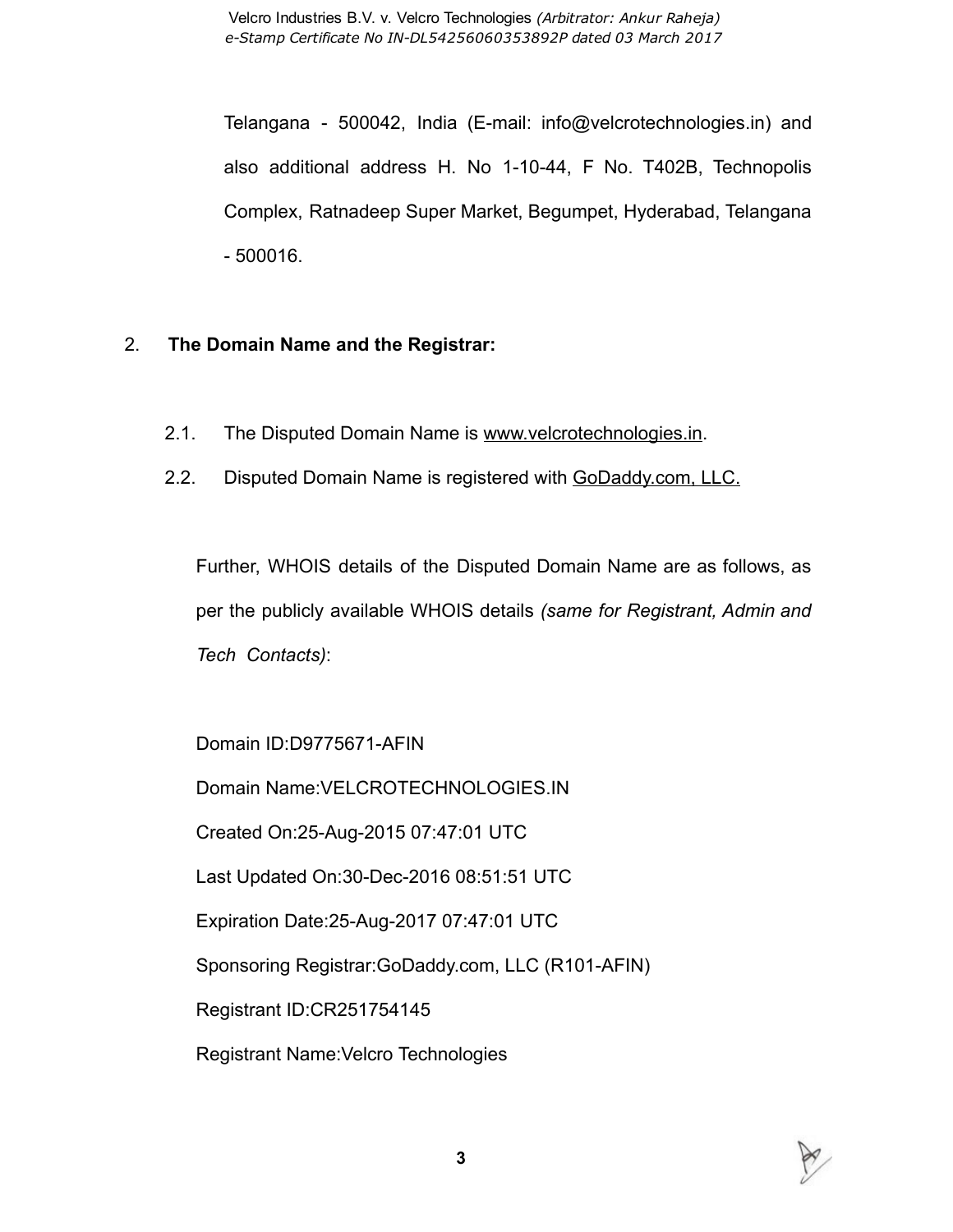Velcro Industries B.V. v. Velcro Technologies (Arbitrator: Ankur Raheja) e-Stamp Certificate No IN-DL54256060353892P dated 03 March 2017

Registrant Organization:

Registrant Street1:Hyderabad

Registrant Street2:

Registrant Street3:

Registrant City:Hyderabad

Registrant State/Province:Telangana

Registrant Postal Code:500042

Registrant Country:IN

Registrant Phone:+91.22004422

Registrant Phone Ext.:

Registrant FAX:

Registrant FAX Ext.:

Registrant Email:info@velcrotechnologies.in

Name Server:NS09.DOMAINCONTROL.COM

Name Server:NS10.DOMAINCONTROL.COM

## 3. Procedural History [Arbitration Proceedings]

In accordance with the Rules 2(a) and 4(a), NIXI formally notified the Respondent of the Complaint, and appointed Advocate Ankur Raheja as the Sole Arbitrator for adjudicating upon the disputed in accordance with the Arbitration and Conciliation Act, 1996 and the Rules framed thereunder, INDRP Policy and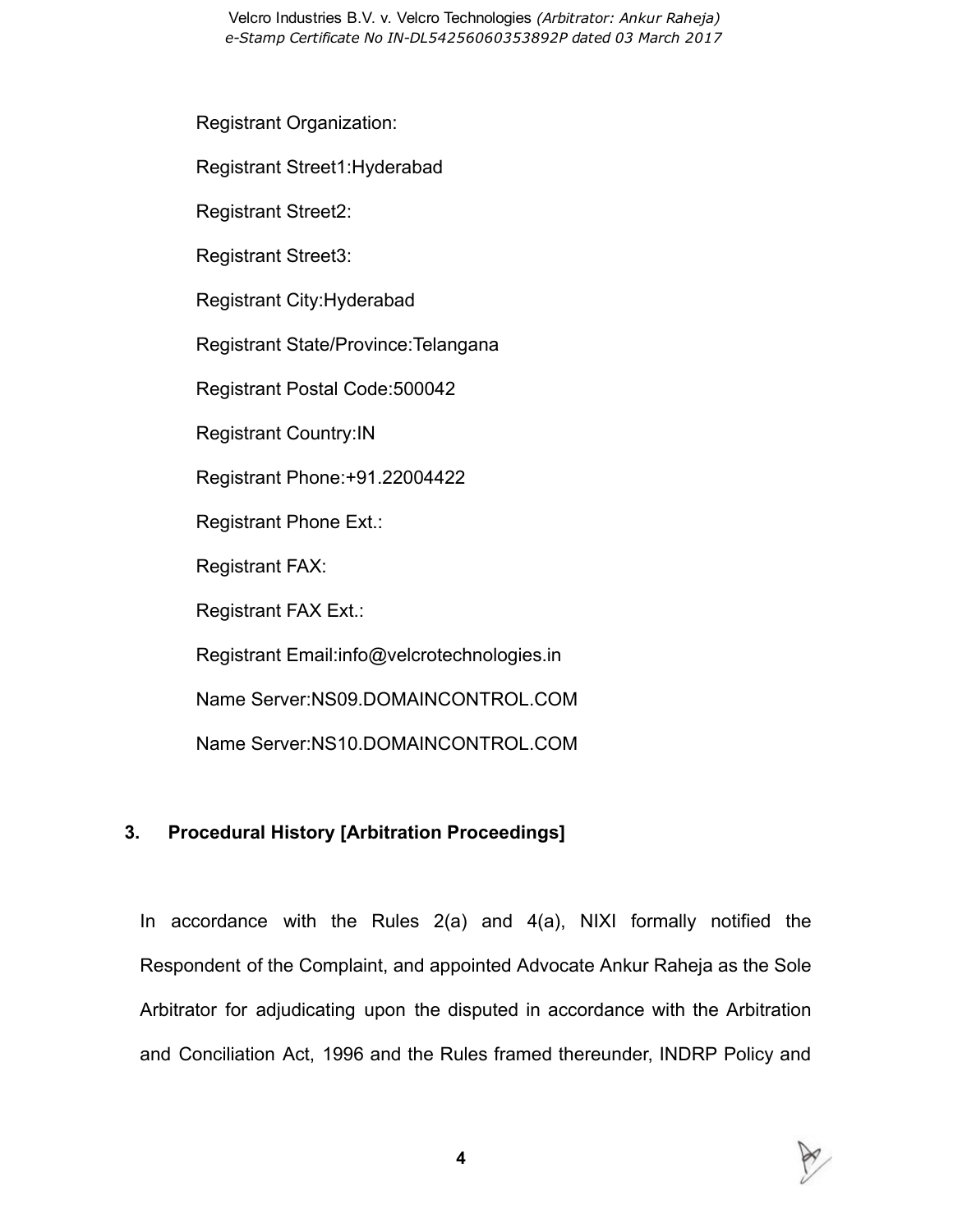Rules framed thereunder. The Arbitrator submitted the Statement of Acceptance and Declaration of Impartiality and Independence, as required by the NIXI.

In this matter, the arbitration proceedings commenced on 15 January 2017 in terms of INDRP Rules. Relevant Dates are as follows:

| <b>Sr No</b>     | <b>Particulars</b>                                                                                         | <b>Date</b>      |
|------------------|------------------------------------------------------------------------------------------------------------|------------------|
| 1.               | Arbitration Case referred to Arbitrator &<br>Acceptance given                                              | 09 January 2017  |
| 2.               | Date of Handover of Complaint by NIXI                                                                      | 11 January 2017  |
| 3.               | Soft Copy of Complaint served upon<br><b>Respondent by Nixi</b>                                            | 11 January 2017  |
| $\overline{4}$ . | Hard Copy of Complaint received by<br>Arbitrator                                                           | 12 January 2017  |
| 5.               | Notice of Arbitration issued to the<br>Respondent, also referred as date of<br>commencement of Proceedings | 15 January 2017  |
| 6.               | Second Notice to the Respondent                                                                            | 28 January 2017  |
| 7 <sub>1</sub>   | Ex-parte Order                                                                                             | 08 February 2017 |
| 8.               | <b>Award Passed</b>                                                                                        | 10 March 2017    |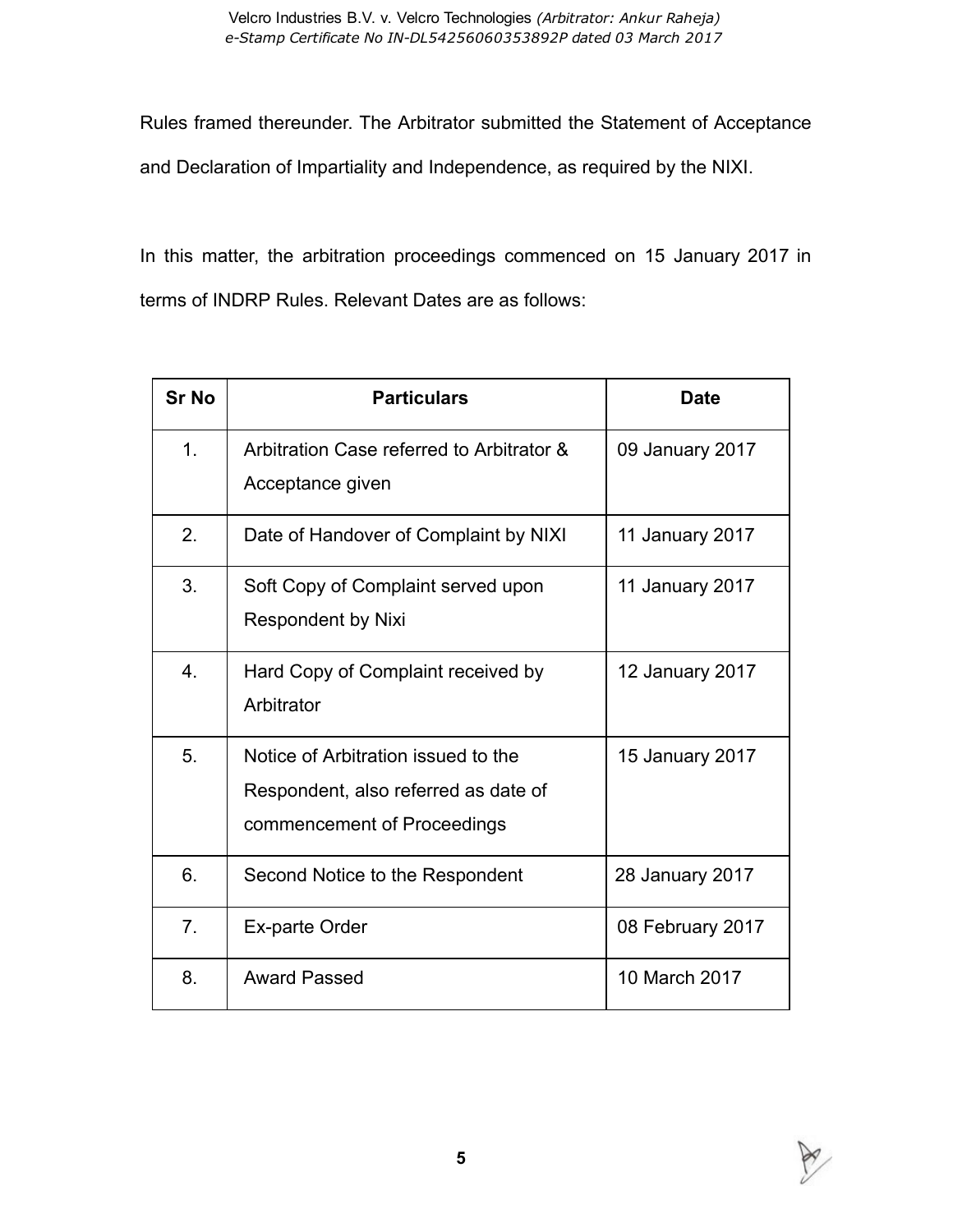In accordance with INDRP read with INDRP Rules of procedure, notice of Arbitration was sent to the Respondent on 15th January 2017, with the instructions to file his reply / response by 27th January 2017. Nixi did service of electronic copy of the Complaint upon the Complainant on 11th January 2017 to expedite the proceedings.

But the WHOIS Email ID was unreachable, therefore it was confirmed from Nixi, about the status of the delivery of the hard copy of the complaint, which was delivered successfully at the additional address, submitted by the Complainant.

The communication at various stages of proceedings through emails at the ID provided in the WHOIS information of the Disputed Domain and also at POSTMASTER were served and also the hard copies of the Complaint were successfully delivered to the Respondent. Therefore, service of notice was deemed to have been complied with in accordance with Rule 2 of the INDRP Rules of Procedure.

An order for ex-parte proceedings was issued on 08th February 2017, as no response was received from the Respondent. No personal hearing was requested / granted / held.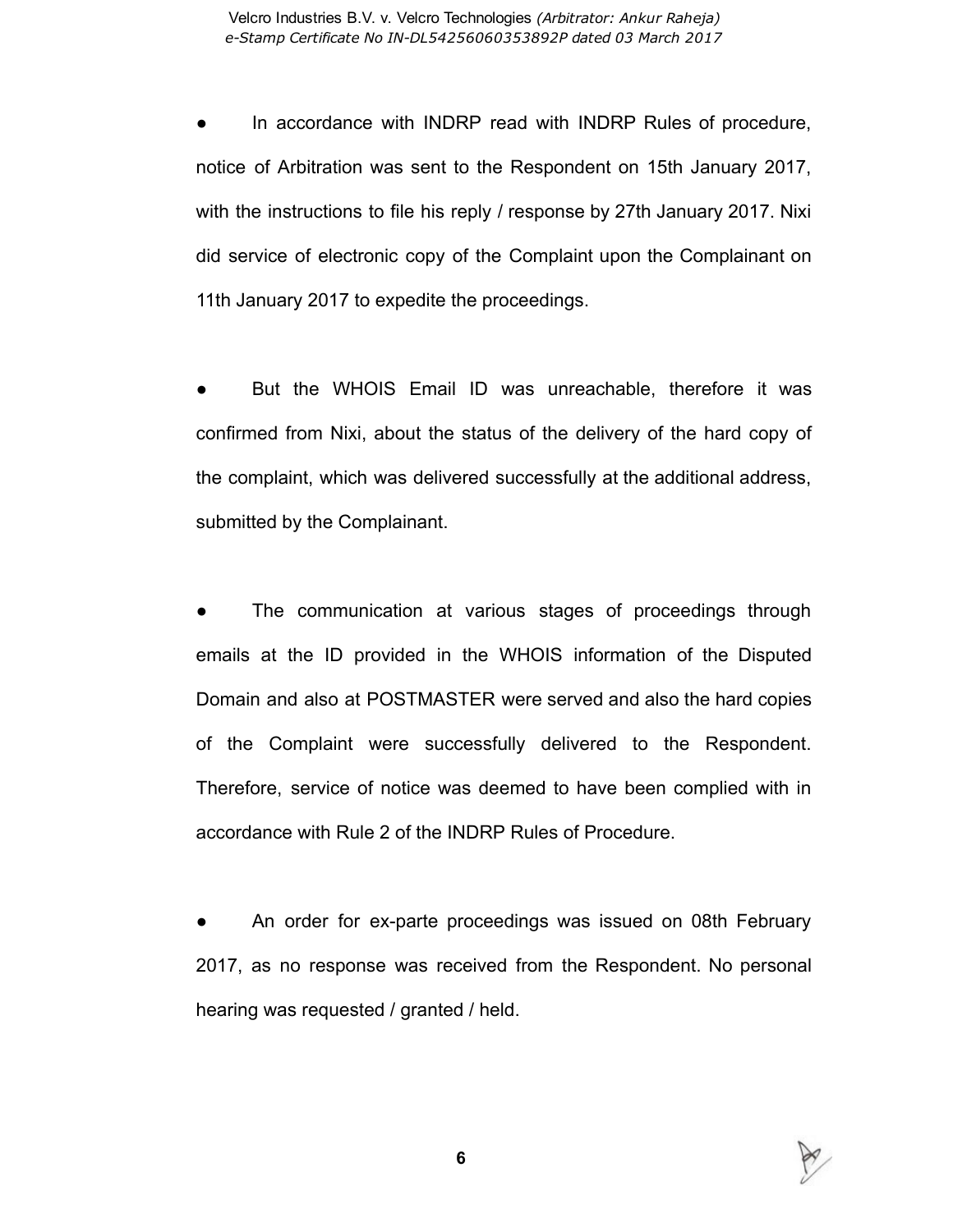Velcro Industries B.V. v. Velcro Technologies (Arbitrator: Ankur Raheja) e-Stamp Certificate No IN-DL54256060353892P dated 03 March 2017

#### 4. Factual Background

According to the documentary evidence and contentions submitted:

#### The Complainant and its Rights in the Complainant's VELCRO® Marks

A. The Complainant, Velcro Industries B.V., is a limited liability company organized and existing under the laws of Netherlands, with its registered office at Castorweg 22-24, Curacao, Netherlands Antilles. Henceforth, unless the context otherwise requires, references to the Complainant will include the Complainant's subsidiaries around the world, its predecessors-in-interest, and its affiliated companies.

B. The Complainant, an industry leader in hook and loop fasteners, is a global organization with a presence in more than forty (40) countries around the world, and approximately twenty-five hundred (2500) employees worldwide. The Complainant was founded by a Swiss engineer and inventor named George de Mestral who invented the first hook and loop fastener in the 1940s. Mr. Mestral named the look and loop fastener VELCRO®.

C. VELCRO® is a coined word that derived from a combination of the French words "velours", meaning velvet, and crochet, meaning hook. Since VELCRO® is a coined word, it is entitled to the highest level of protection under the law on

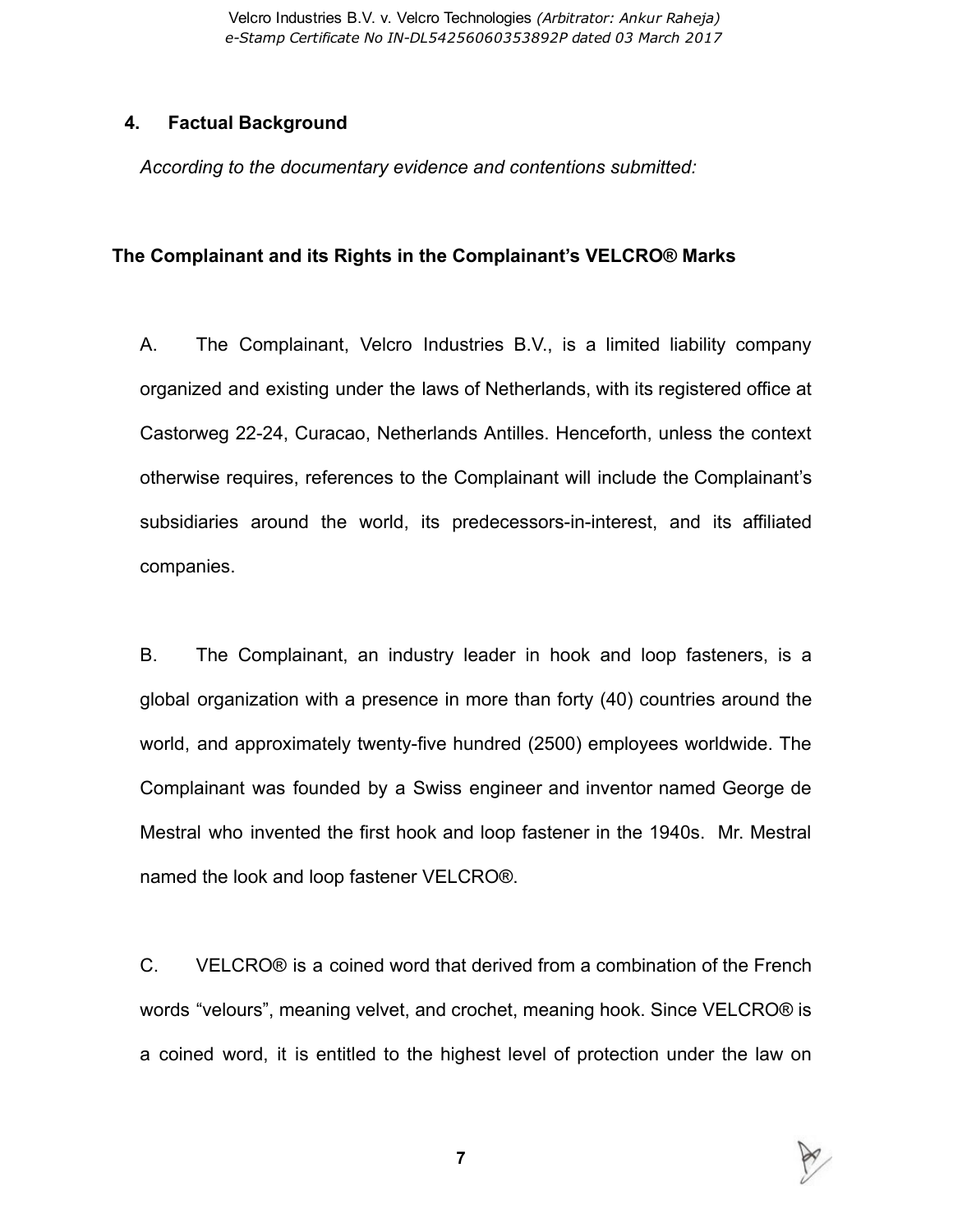trademarks. In the year 1951, Mr. Mestral applied for a Swiss patent for his hook and loop fastener. Subsequently, in the year 1952, Mr. Mestral founded a Swiss corporation named Velcro SA, a predecessor-in-interest of the Complainant. Thus, VELCRO® has been used as part of a corporate name since the year 1952.

D. The Complainant first used VELCRO® as a trade mark at least as early as the year 1958. Today, nearly sixty (60) years later, the Complainant continues to use VELCRO® and marks that incorporate VELCRO® as trade marks to designate and identify the Complainant's hook and loop fasteners. The Complainant uses the Complainant's VELCRO® Marks in numerous ways, including, on labels attached to hook and loop fasteners, on business stationary, on its web sites, including the web site located at www.velcro.com, on its social media sites and in promotional materials.

E. The Complainant's VELCRO® hook and loop fasteners have evolved extensively since they were first invented. Today the Complainant manufactures and sells more than 35,000 fastening products under the Complainant's VELCRO® Marks. These fasteners are featured in products around the world, ranging from transportation, personal care, apparel and outerwear and even packaging. The Complainant has a library of more than 1000 patents worldwide that it leverages to develop fastening solutions that can replace traditional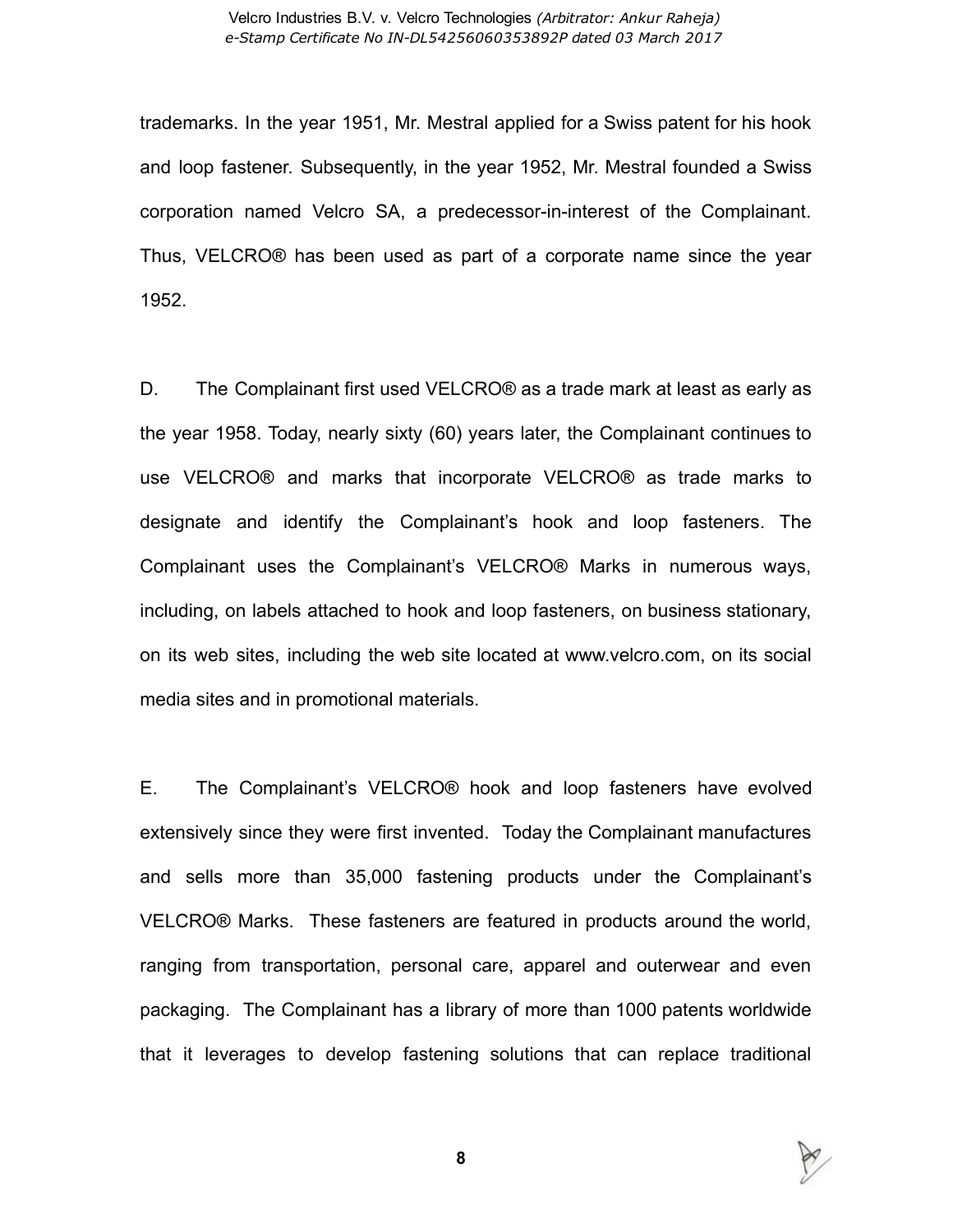#### Velcro Industries B.V. v. Velcro Technologies (Arbitrator: Ankur Raheja) e-Stamp Certificate No IN-DL54256060353892P dated 03 March 2017

mechanical and even chemical fasteners used in processes for temporary protection, flooring/finishes, solar energy, abrasives and even artificial turf. Today the Complainant's business spans the globe. The Complainant has manufacturing facilities around the world in North America, South America, Europe and Asia, and a presence in more than forty (40) countries worldwide.

F. The Complainant's worldwide business is carried on through subsidiary companies that have been set up in countries around the world. Some of the Complainant's subsidiaries are Velcro USA Inc., Velcro Canada Inc., Velcro de Mexico S.A de C.V., Velcro Europe S.A., Velcro Industries France, Velcro GMBH, Velcro Italia S.R.L., Velcro Australia Pty. Ltd., Velcro (China) Fastening Systems Company Limited, and Velcro Hong Kong Ltd.

G. The Complainant, through its subsidiary, Velcro USA Inc., registered the domain name VELCRO.COM in the year 1994, and for numerous years, this domain name has resolved to an active web site on which the Complainant's VELCRO® Marks are prominently displayed. The website located at www.velcro.com is extremely well-known to customers, the trade and other segments of the public and provides an enormous amount of information with respect to the Complainant and its products under the Complainant's VELCRO® Marks.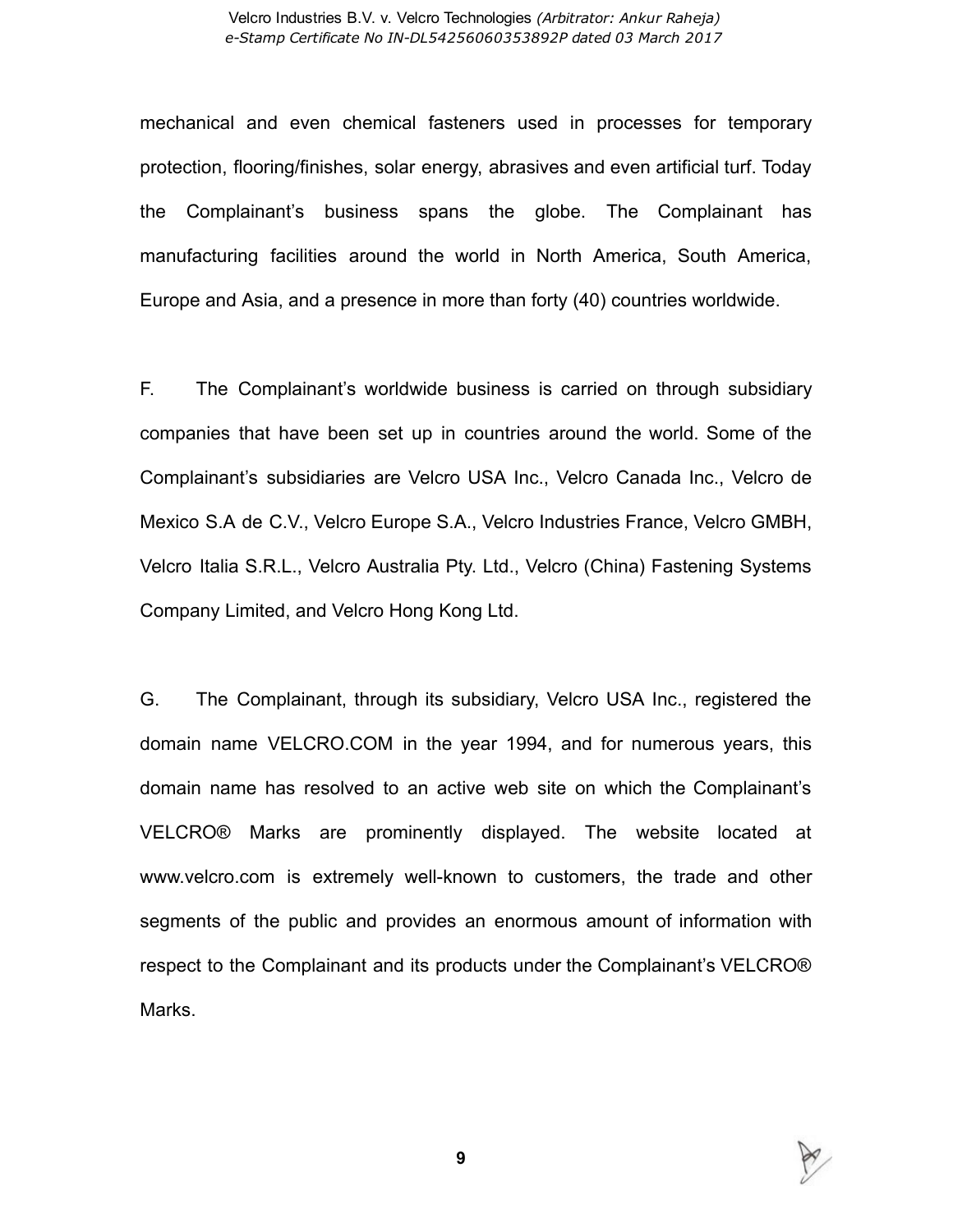H. In addition to the top-level domain name, VELCRO.COM, the Complainant, either directly, or through its subsidiaries, owns countrycode top level domain names such as VELCRO.CO.IN (registered in 2009), VELCRO.IN (registered in 2013), VELCRO.COM.AU, VELCRO.COM.BR (registered in 2014), VELCRO.COM.CN (registered in 2000), VELCRO.FR (registered in 2002), VELCRO.DE, VELCRO.IT (registered in 2002) and VELCRO.CO.UK (registered in 1996). Some of these domain names resolve to active web sites on which the Complainant's VELCRO® Marks are prominently displayed.

I. The Complainant boasts of impressive sales figures that are attributable to the Complainant's VELCRO<sup>®</sup> Marks. During the five-year period from 2000-2004, the Complainant's average yearly sales exceeded USD 200 million. For the year 2008, the Complainant's sales were in excess of USD 290 million. Since 2008, the Complainant's sales figures have continued to show increases. These enormous sales figures demonstrate the popularity of the Complainant's goods, each of which bear the Complainant's VELCRO® Marks.

J. The Complainant has been promoting and advertising its goods for more than forty-eight (48) years. The Complainant spends large sums of money on advertising and promoting its goods that are sold under the Complainant's VELCRO® Marks. Additionally, the Complainant also promotes and advertises its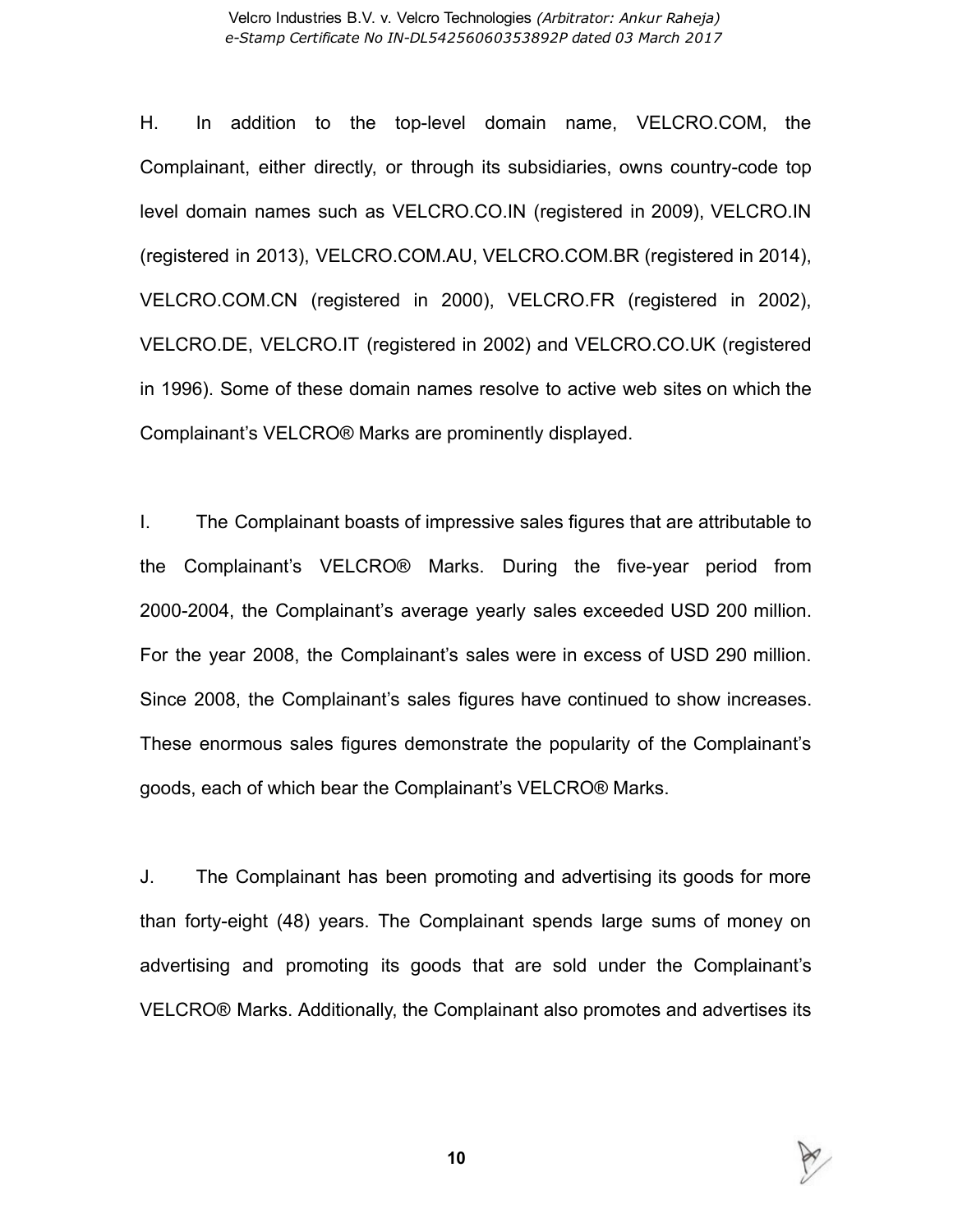products under the Complainant's VELCRO® Marks extensively through social media.

K. The Complainant has received numerous awards in relation to its VELCRO® hook and loop fasteners. In the year 2013, the Complainant's VELCRO brand was the recipient of the REBRAND 100 Global Award. In 2015, the Complainant won the Gold Pro Award for its Holiday Themed Pop-up store in New York City, and in 2016, the Complainant was awarded the Mom's Choice Award and deemed to be have the best products/services for families.

L. Given the fame of the Complainant's VELCRO® Marks, it is hardly surprising that the marks have received extensive media coverage over the years in renowned publications that have a worldwide circulation and on the Internet. The aforesaid media coverage has left an indelible impression in the minds of the public that the VELCRO® Marks are exclusively associated with the Complainant and none other. The Complainant is the proprietor of over two hundred (200) registrations for the Complainant's VELCRO® Marks in more than one hundred and fifty (150) countries and jurisdictions around the world, including India, the United States of America, the United Kingdom, Australia, the European Union and Singapore.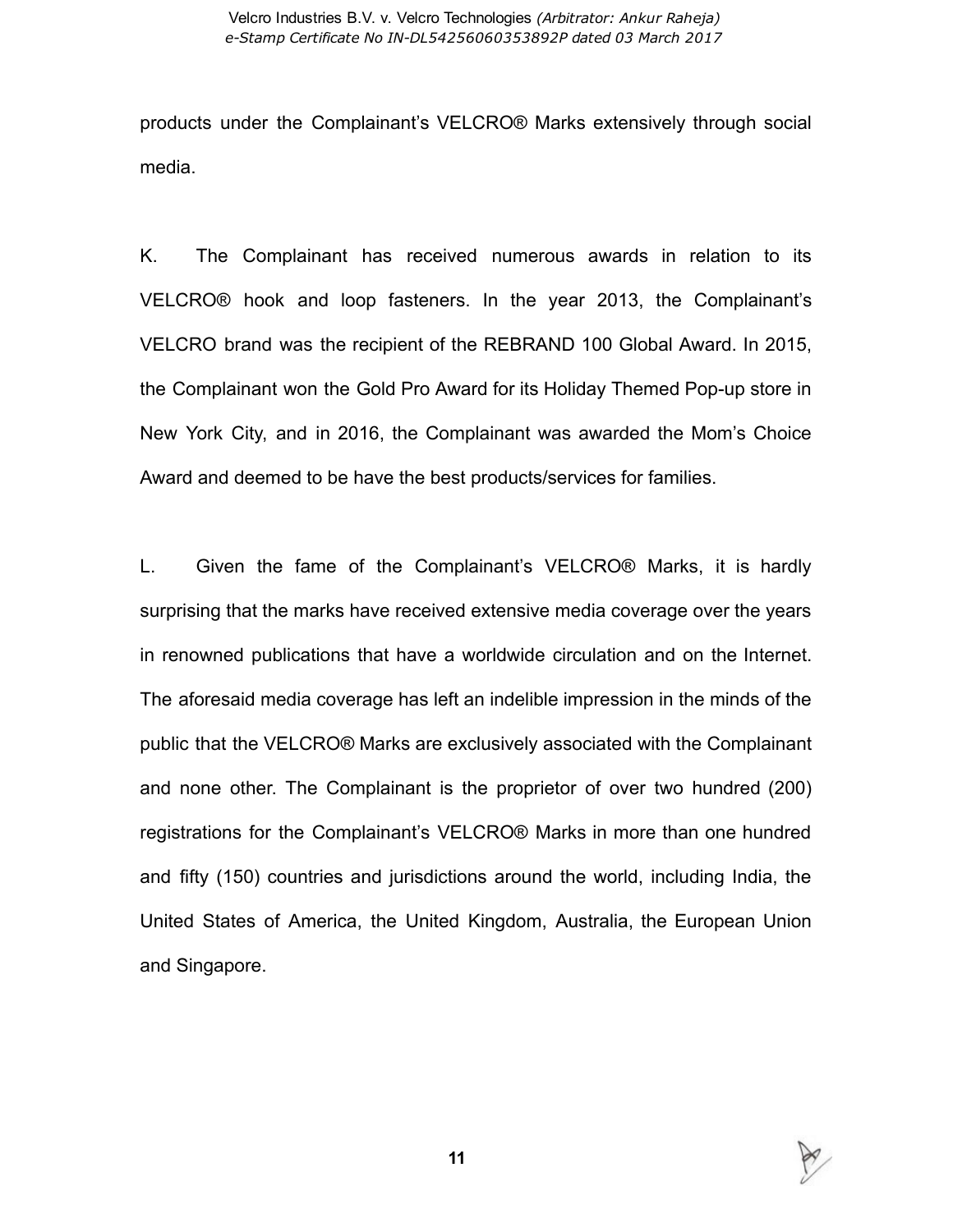M. With specific reference to India, the Complainant owns numerous valid and subsisting registrations for the Complainant's VELCRO® Marks, including Registration Nos. 184852, 203742, 1114518 and 2009357. Notably, the Complainant's earliest registration for the VELCRO mark in India dates back to 1958.

N. Owing to the Complainant's ubiquitous use of the Complainant's VELCRO® Marks, consumers have come to associate the marks solely and exclusively with the Complainant and its goods. In fact, the Complainant's VELCRO® Marks have acquired the status of well-known mark under Article 6bis of the Paris Convention and section 2(1)(zg) of the Trade Marks Act, 1999.

#### The Complainant's Enforcement Efforts

O. In order to safeguard its valuable rights in the Complainant's VELCRO® Marks, the Complainant vigilantly polices any unauthorized third-party usage of the Complainant's VELCRO® Marks and/or marks that may be similar to the Complainant's VELCRO® Marks. The Complainant has filed complaints under the Uniform Dispute Resolution Policy ("UDRP") against individuals and entities that have registered domain names which are identical or deceptively similar to the Complainant's VELCRO® Marks, and successfully obtained decisions ordering the transfer of such domain names.

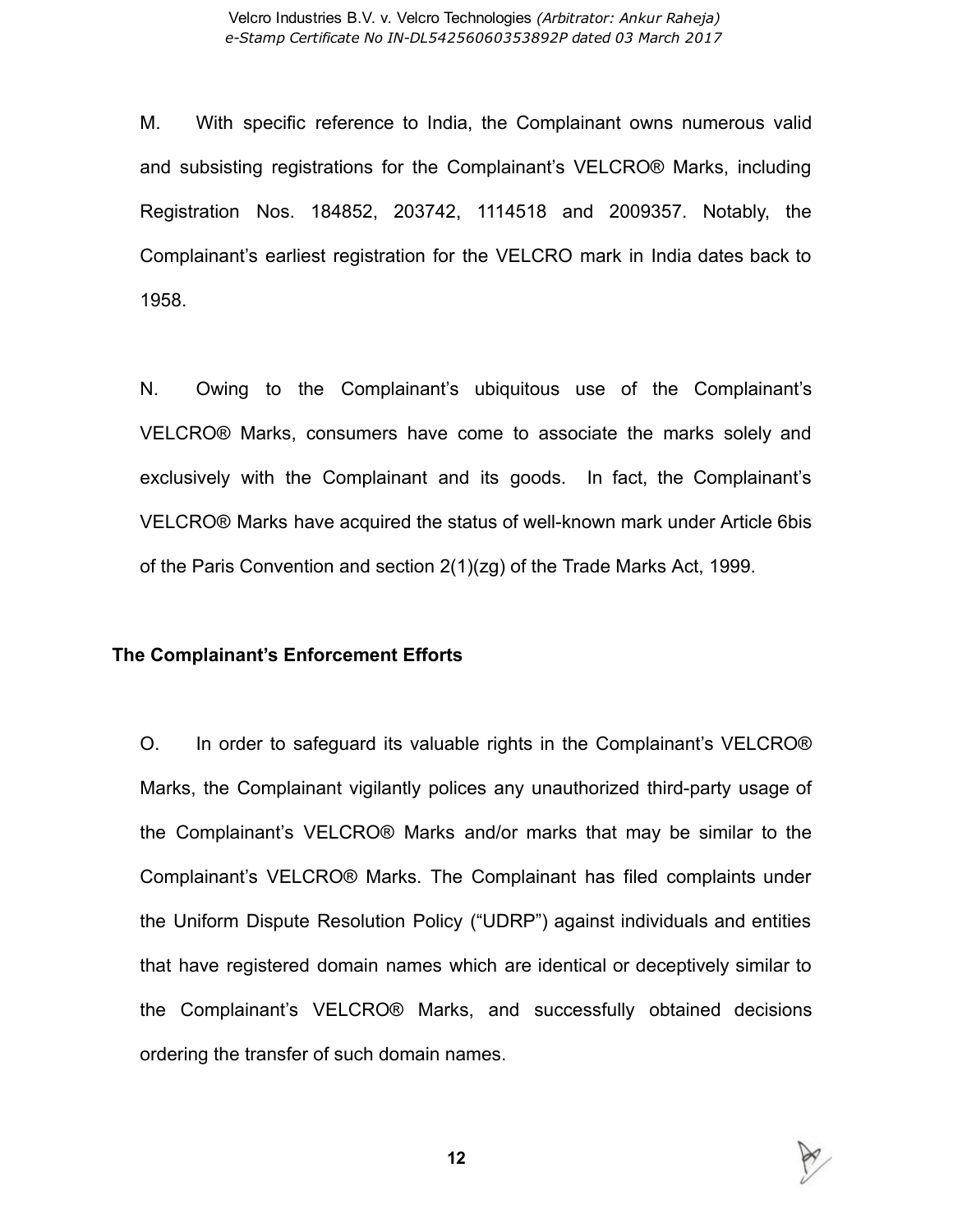P. It is pertinent to note that, in the year 2014, the Complainant filed a complaint under the .IN Domain Name Dispute Resolution Policy in respect of the domain name VELCRO.IN, and successfully obtained the transfer of the domain name. A copy of the decision in Velcro Industries B.V. v. Zhao Ke, INDRP 602/2014 (August 10, 2014) is annexed In this case, the learned arbitrator held in that due to extensive and continuous use of the Complainant's VELCRO® Marks by the Complainant, the marks have become well-known and come to be exclusively associated with the Complainant and no one else.

#### The Registrant and the Disputed Domain name

Q. The disputed domain name is VELCROTECHNOLOGIES.IN. As per the WHOIS record pertaining to the domain name, the Registrant is Velcro Technologies, located in Hyderabad, Hyderabad, Telengana – 500042. As per the WHOIS record the Registrant registered the disputed domain name on August 25, 2015.

R. Although the name of the Registrant as per the WHOIS record is Velcro Technologies, investigations have revealed that the full name of the Registrant is, in fact, Velcro Technologies Pvt. Ltd. Velcro Technologies Pvt. Ltd. has a registered address at H No. 1-10-44, F No. T402B, Technopolis Complex,

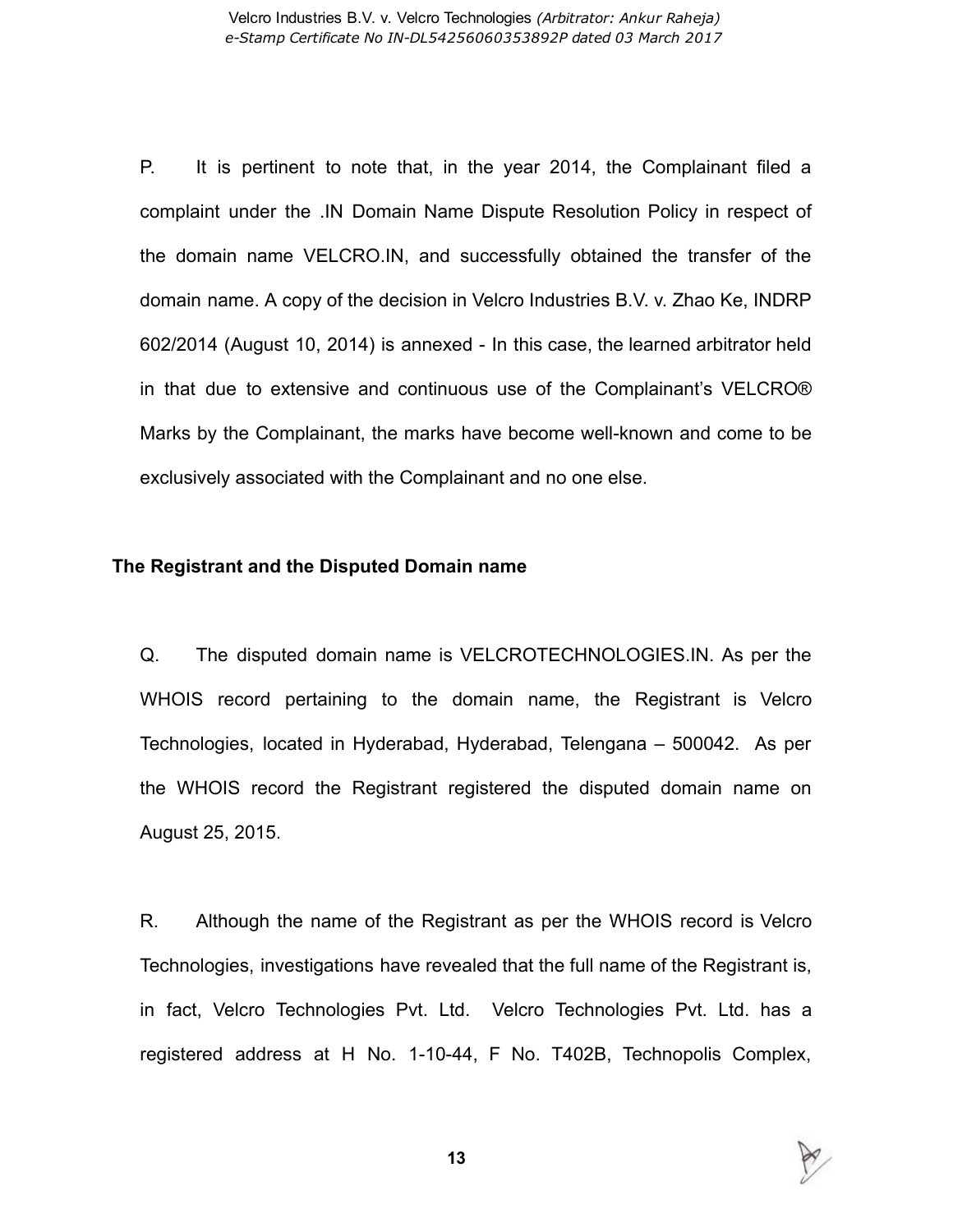Pantaloons Lane, Ratnadeep Super Market, Begumpet, Hyderabad, Hyderabad, Telengana – 500016. As per the online records of the Ministry of Corporate Affairs, Velcro Technologies Pvt. Ltd. was incorporated in Hyderabad on November 14, 2014 with a Company Identification Number U74900TG2014PTC096392.

S. Currently the disputed domain name resolves to an active web site on which the Registrant provides information about its data conversion services, and solicits orders for these services from consumers. The Complainant, upon learning of the registration of the domain name VELCROTECHNOLOGIES.IN, instructed its Indian representative to send a legal notice to the Registrant to demand that the disputed domain name be transferred to the Complainant without any monetary consideration. The Indian representative sent the letter on November 18, 2016. However, no response has been received till date.

T. After the letter referred to above was sent out, and no response received, the Complainant's Indian representative found that the Registrant has also registered the domain name VELCROTECH.IN. The Complainant is also filing, simultaneously, with this complaint, a complaint against the domain name VELCROTECH.IN.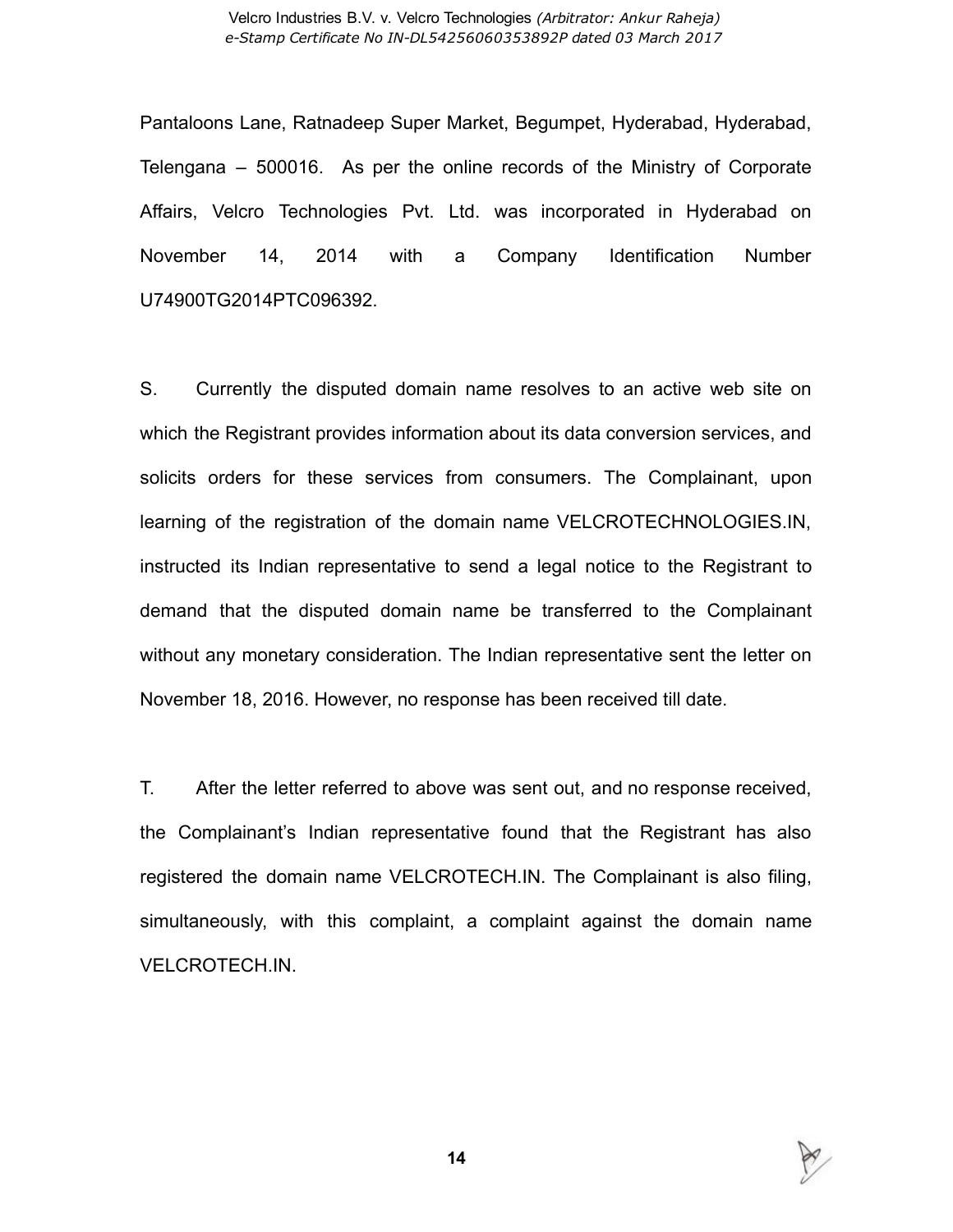## 5. The Dispute

- 5.1. The Disputed Domain Name is identical or confusingly similar to a trademark in which the Complainant has statutory/common law rights.
- 5.2. The Respondent has no rights or legitimate interests in respect of the disputed domain name.
- 5.3. The Disputed Domain Name has been registered or is being used in Bad Faith.

## 6. Parties Contentions

## Complainant contends as follows:

6.1. Domain Name is identical or confusingly similar to a trademark or service mark in which the Complainant has rights (paragraph 4(i) of the INDRP)

A. As discussed above, the Complainant owns registrations for the Complainant's VELCRO® Marks in various countries and jurisdictions around the world, including in India. The earliest registration in India dates back to 1958. WIPO panelists, over the years, have arrived at a consensus that if a complainant owns a trade mark registration, then it generally satisfies the threshold requirement of trade mark rights. Accenture Global Services Private Limited v. Sachin Pandey, INDRP/828

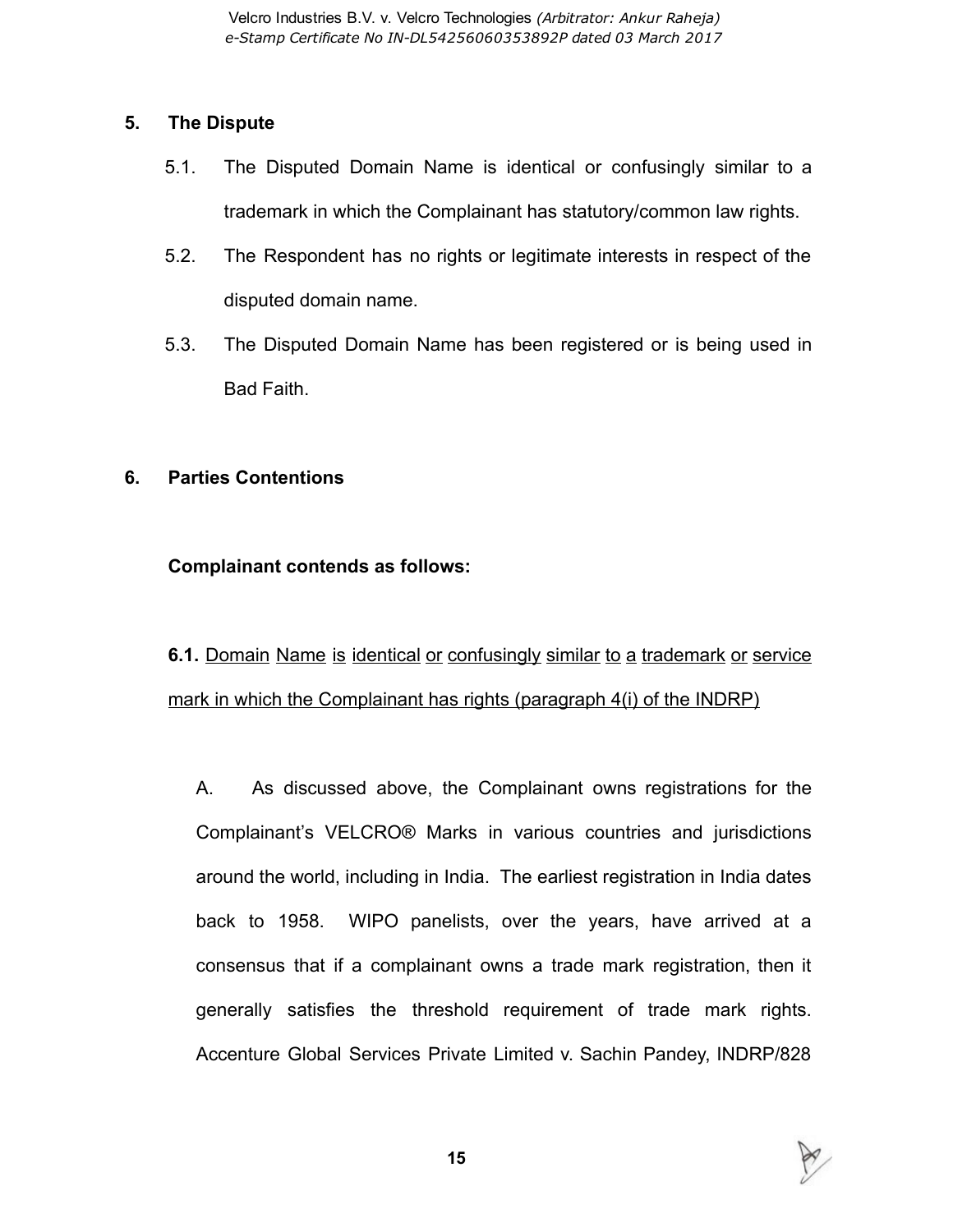(November 28, 2016). Here, the Complainant has adequately proved that it has statutory trade mark rights in the Complainant's VELCRO® Marks, and these rights precede the registration of the disputed domain name. Furthermore, the Complainant has used the Complainant's VELCRO® Marks for a number of years, and such use also precedes the disputed domain name.

B. The disputed domain name, VELCROTECHNOLOGIES.IN, incorporates Complainant's VELCRO® mark in its entirety together with the word TECHNOLOGIES. However, the addition of TECHNOLOGIES does nothing to distinguish the disputed domain name from the Complainant's VELCRO® mark because VELCRO is the most distinctive element of the domain name.

C. IN is a country code and non-distinctive. It is an essential part of every domain name. Thus, the .IN part of the domain name does nothing to distinguish the disputed domain name from the Complainant's VELCRO® mark. Accenture Global Services Private Limited v. Sachin Pandey, INDRP/828 (November 28, 2016).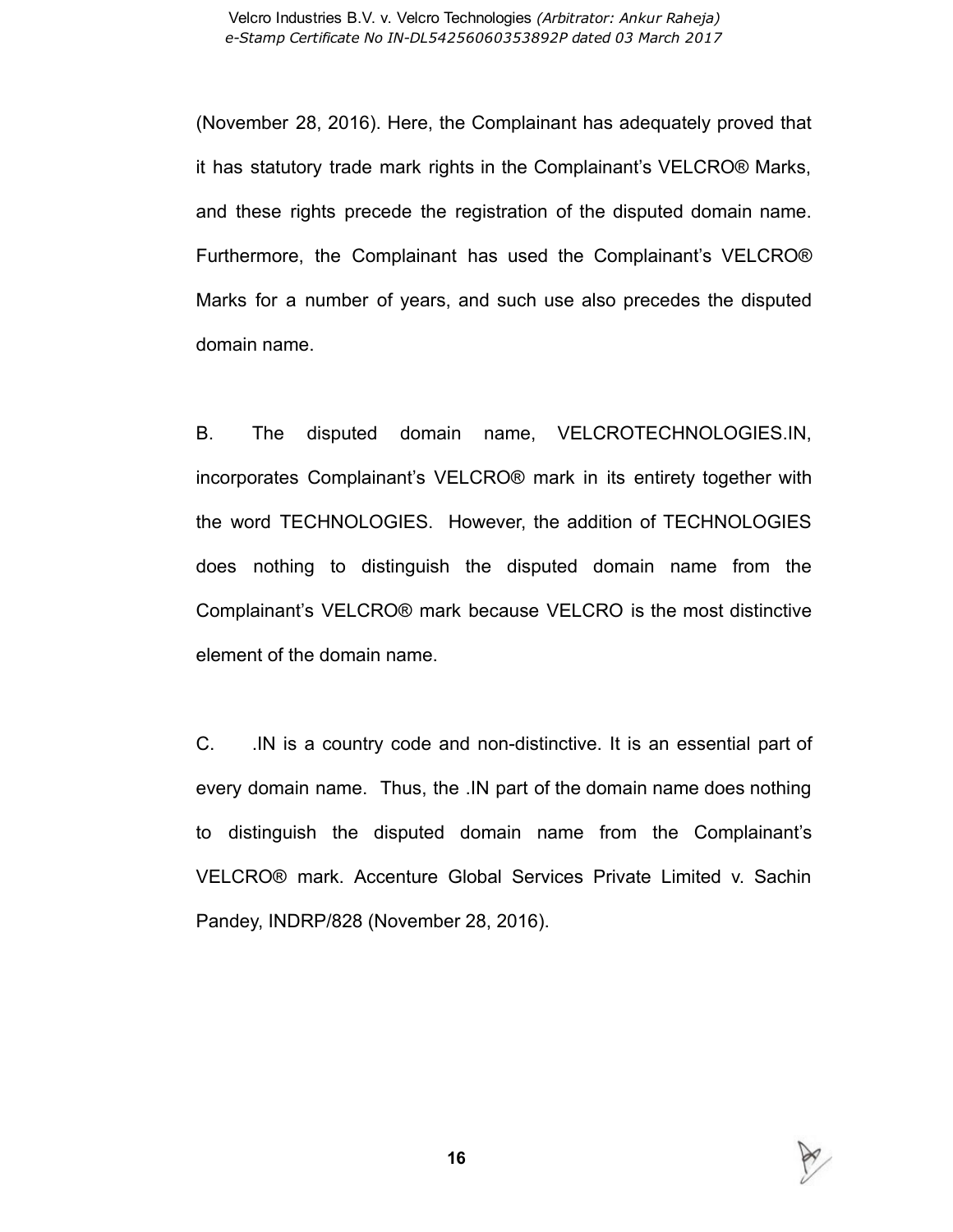D. It follows that the disputed domain name, VELCROTECHNOLOGIES.IN, is identical and/or confusingly similar to the VELCRO® Marks.

#### 6.2 No Rights or Legitimate Interests (paragraph 4(ii) of the INDRP)

E. Clearly, as of August 25, 2015, the date of registration of the disputed domain name, the Complainant was the proprietor of registrations for the Complainant's VELCRO® Marks. In fact, the Complainant's earliest registration for the Complainant's VELCRO® Marks predates registration of the domain name by fiftysix (56) years. Furthermore, the Complainant has had common law rights in the Complainant's VELCRO® Marks much prior to August 25, 2015. These common law rights also predate registration of the disputed domain name by nearly sixty (60) years. The Complainant has not authorized the Registrant to use the Complainant's VELCRO® Marks or to register the disputed domain name, nor is the Registrant a licensee of the Complainant. In fact, the Registrant has no relationship with the Complainant. These factors demonstrate that the Registrant has no rights or legitimate interest in the disputed domain name. Google Inc. U.S.A. v. Vaibhav Jain, INDRP/132 (April 3, 2010).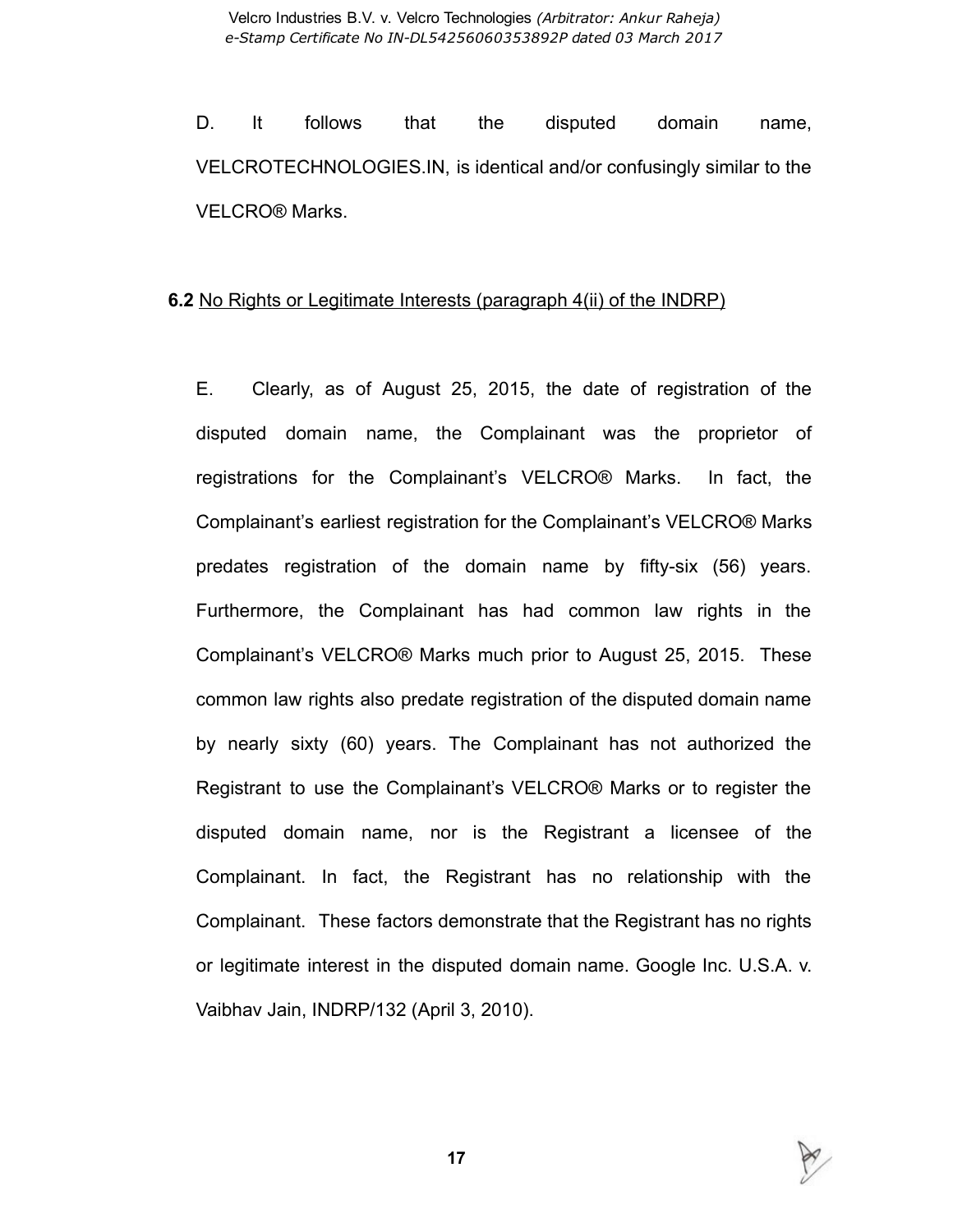F. The Registrant registered the disputed domain name on August 25, 2015 which, as stated above, is nearly six (6) decades after the date on which the Complainant first used the Complainant's VELCRO® Marks, and fifty-six (56) years after the Complainant first obtained a registration of the VELCRO® mark in India. The Complainant's VELCRO® Marks are famous and are registered in many countries including India. Accordingly, it is unlikely that the Registrant did not know about the Complainant's rights in the Complainant's VELCRO® Marks or the domain name VELCRO.COM. The magnitude and length of Complainant's commercial activities and use of the Complainant's VELCRO® Marks could not have passed Registrant unnoticed. Registration of a domain name, based on awareness of a complainant's trademark rights is recognized as bad faith registration under the Policy. Lego Juris v. Robert Martin INDRP/125 (February 14, 2010).

G. The Registrant also does not have any rights or legitimate interest in the disputed domain name because the Registrant is not making a legitimate non-commercial or fair use of the domain name. In fact, the Registrant's use of the disputed domain name is for commercial gain for the purpose of misleadingly diverting consumers or to tarnish the Complainant's VELCRO® Marks. The disputed domain name resolves to a web site on which the Registrant provides information relating to its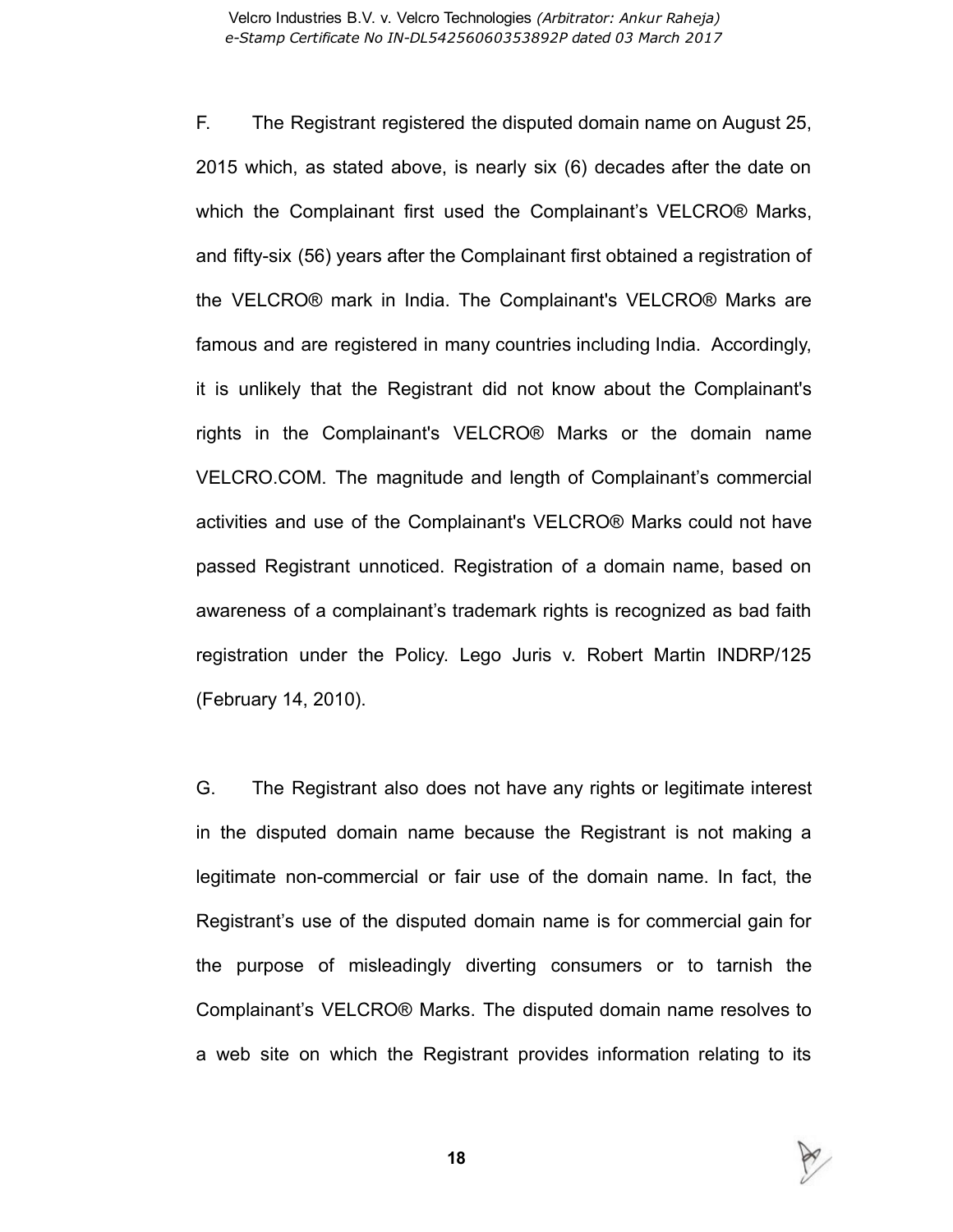services, and also solicit business from consumers around the world. Clearly, the Registrant is using the disputed domain name to generate revenue from consumers. It follows that the Registrant's use of the disputed domain name is for commercial purposes. Furthermore, the Registrant is making use of the domain for commercial purposes knowing fully well that the Complainant's VELCRO® mark is well-known. It is also pertinent to note that the Registrant uses a V VELCRO device mark on its home page is deceptively similar to the Complainant's V VELCRO device mark that is the subject of registrations, including Registration No. 2009357 in India.

H. Such use of the Complainant's VELCRO® Marks could not be a mere coincidence. Based on the above, it is amply clear that the Registrant is using the domain name for commercial purposes, and with an intent to misleadingly divert consumers and/or tarnish the Complainant's VELCRO® Marks. In addition, the INDR Policy paragraph 3(b) clearly states that it is the responsibility of the Respondent to find out before registration that the domain name does not violate the rights of a third party. A copy of the INDR Policy is annexed as Annexure-24. Certainly, given that the Complainant's VELCRO® Marks are well-known, the Registrant should have known about these marks before choosing the disputed domain name.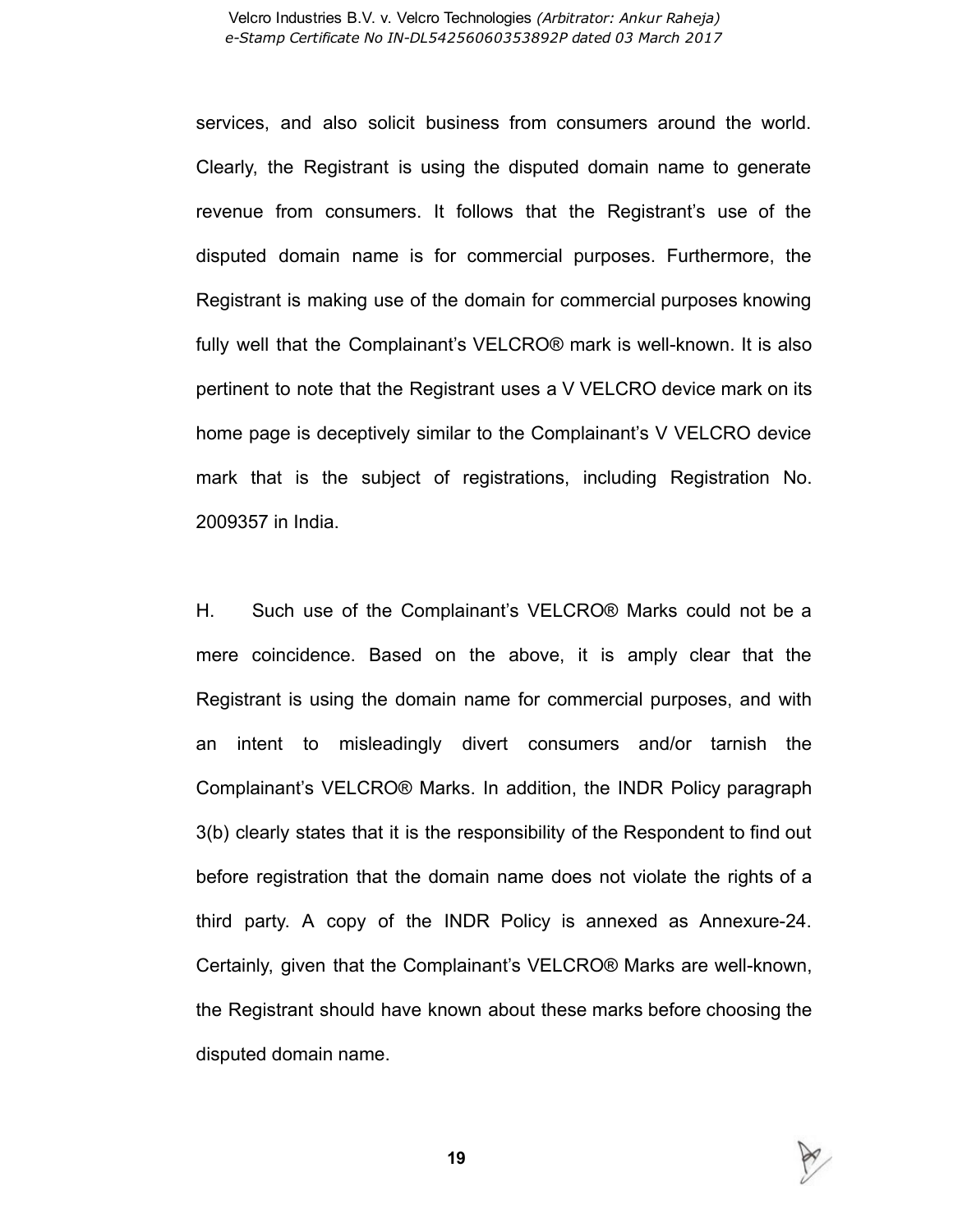I. From the facts narrated in the preceding paragraphs, it is amply clear that the Registrant has blatantly copied the Complainant's trade name, trademarks, and domain name. Therefore, the Registrant appears to be engaged in a planned campaign to methodically misappropriate the Complainant's VELCRO® Marks and the Complainant's trade names. Clearly, the Registrant's actions are not bona fide. As held in Bloomberg Finance L.P. v Bloomberg Realty (India) Private Limited INDRP/364 (February 20, 2014), it is "a well-settled principle of law that no right can accrue if the very adoption of the trademark in question is tainted with malafides and dishonesty." Given that the Complainant's rights in the Complainant's VELCRO® Marks predate the Registrant's registration of the domain name by fifty-six (56) years, coupled with the fact that the Complainant's VELCRO® Marks are well known and are universally recognized lead to one, and only one, conclusion, namely, that the Registrant does not have any rights and legitimate interest in the disputed domain name. General Electric Company v. La Porte Holding Inc. WIPO Case No D20050076 (March 30, 2005).

J. Also, the Registrant's lack of rights and legitimate interests in the disputed domain name is evident because the Registrant is not commonly known by the domain name as is required by Paragraph 7(ii) of the INDRP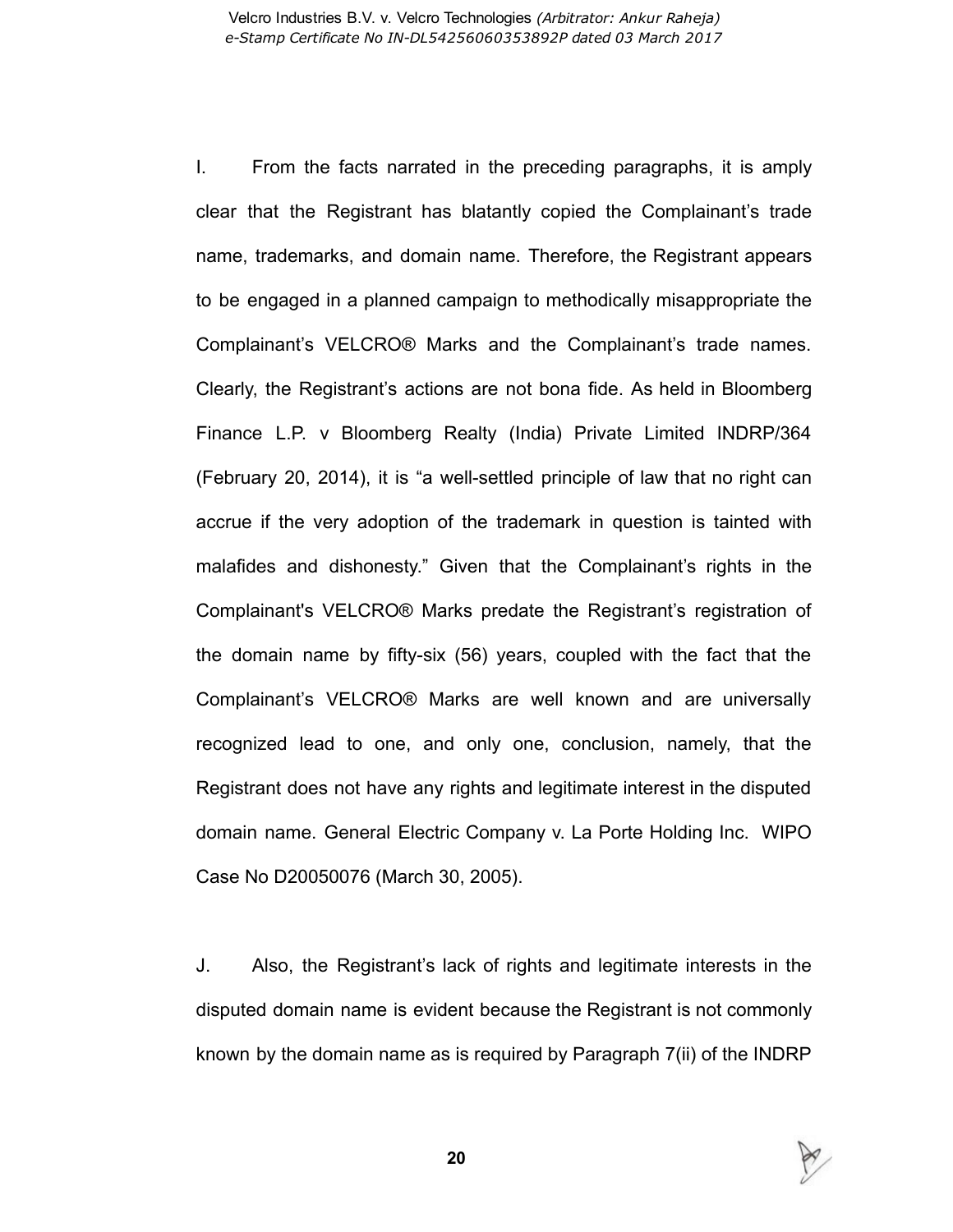#### Velcro Industries B.V. v. Velcro Technologies (Arbitrator: Ankur Raheja) e-Stamp Certificate No IN-DL54256060353892P dated 03 March 2017

(which must be read with Paragraph 4(ii) of the INDRP). Section 7(ii) of the INDRP corresponds to Paragraph 4(c)(ii) of the UDRP. UDRP Panelists have interpreted Paragraph 4(c)(ii) of the UDRP as requiring a registrant to demonstrate that it was known by the disputed domain name prior to or as of the date of the registration of the domain name. Here, although the Registrant has registered a company named Velcro Technologies Pvt. Ltd. (the Complainant is taking appropriate action against the company name registration), given that the Complainant's rights predate the Registrant's registration by decades, and the fame of the Complainant's VELCRO® Marks, the Registrant cannot establish its rights and legitimate interest in the disputed domain name.

K. In any case, it is established that the Complainant's VELCRO® Marks have become famous at the time the Registrant registered the disputed domain name. The use of the Complainant's VELCRO® Marks in the disputed domain name is likely to mislead the public and internet users. Internet users may falsely believe that the Respondent's domain name and website are being operated or endorsed by the Complainant. Misleading users by incorporating others trademarks in a domain name gives a false impression to users and does not constitute a bona fide offering of goods and services under the Policy. Zurich American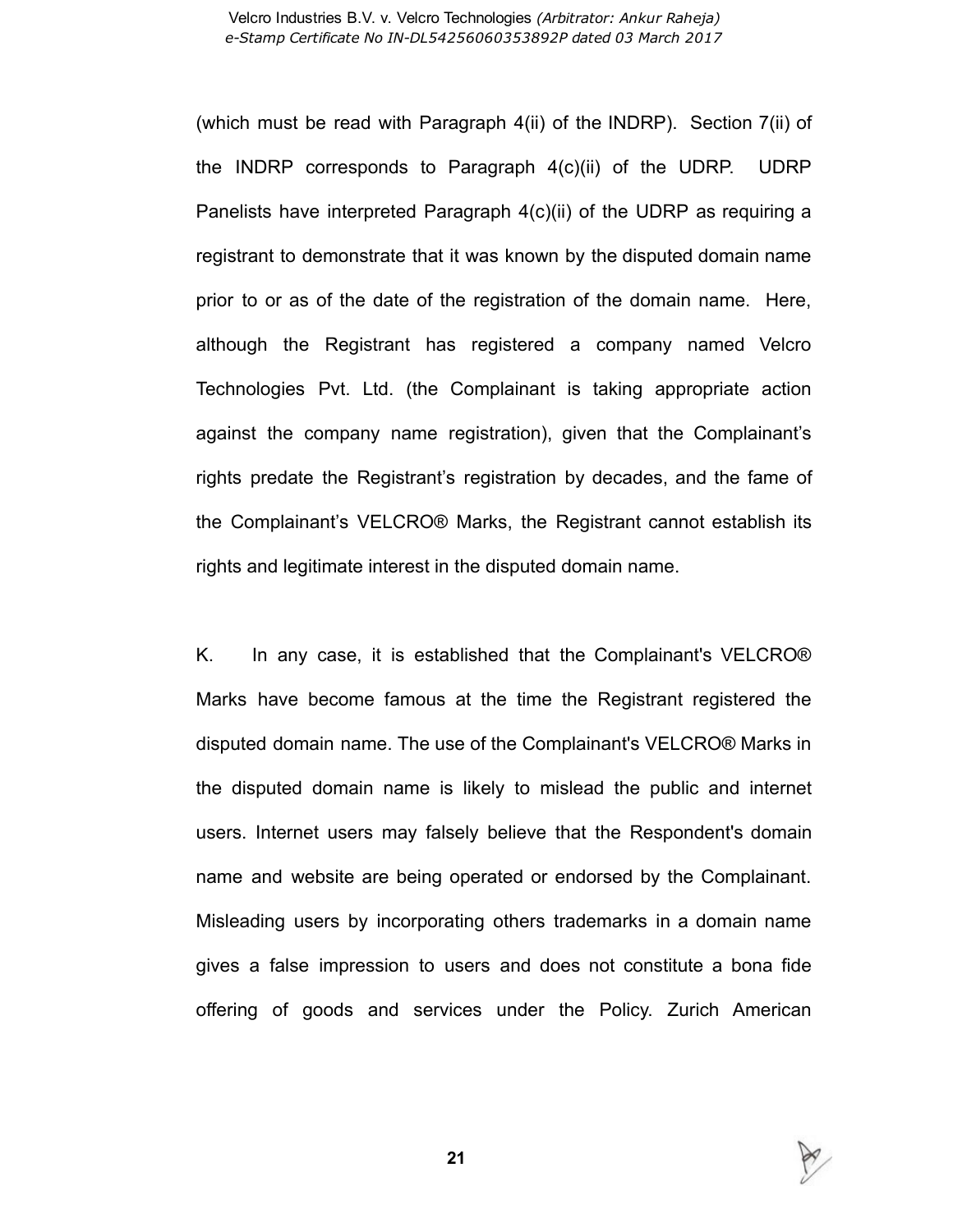Insurance Company v. Administrator, Domain, WIPO Case No. D20070481 (April 11, 2011).

L. Thus, the Registrant has no right or legitimate interest in the disputed domain name under INDRP Policy Paragraph 4(ii) read with Paragraph 7(ii). The Complainant has discharged the onus to prove the requirements of these paragraphs, and has made a prima facie case in its favour by making positive assertions that the Registrant has no legitimate right in domain name. In fact, the Complainant states that the Registrant's registration of the disputed domain name is a clear case of cyber-squatting. The Registrant's intention is to take advantage of the Complainant's substantial reputation and prominent presence on the Internet, divert business, tarnish the repute and goodwill of the Complainant and unduly gain in all aspects to the detriment of the Complaint.

#### **6.3** Registered or used in bad faith (paragraph 4(iii) of the INDRP)

M. The Registrant's bad faith is evident because the Registrant is using the Complainant's VELCRO® Marks, business name, and the V VELCRO logo (as discussed above). Clearly, these actions show its prior knowledge of the Complainant's VELCRO® Marks and intentional use of

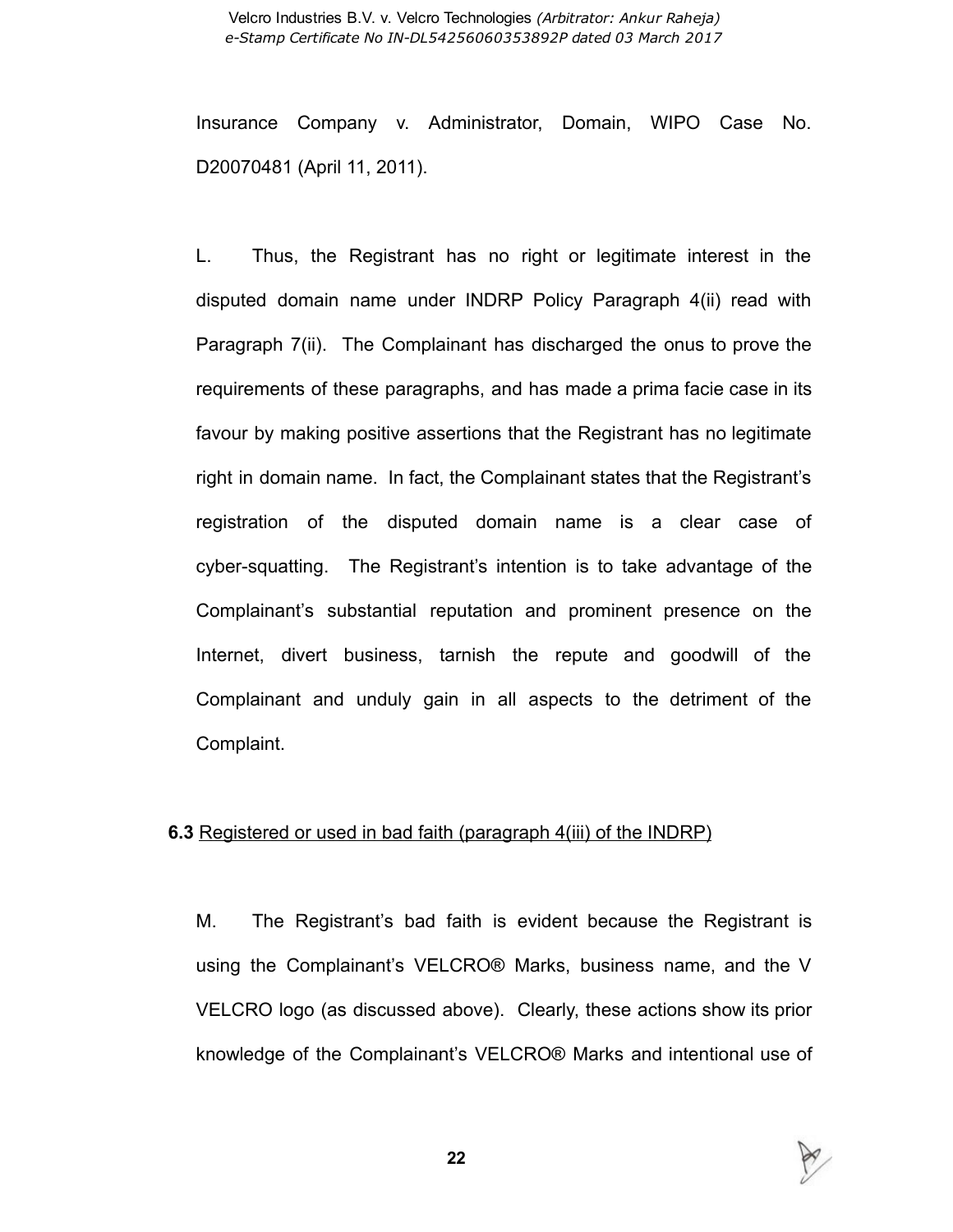#### Velcro Industries B.V. v. Velcro Technologies (Arbitrator: Ankur Raheja) e-Stamp Certificate No IN-DL54256060353892P dated 03 March 2017

the domain name to attract Internet users. Although the Complainant's and the Registrant's businesses are different, there is no doubt that any Internet user searches on the Internet by typing in the first or prominent part of the domain name in the web browser. Here, the first, and the most prominent, element of the disputed domain name is VELCRO. Therefore, there is every possibility of an Internet user getting confused till he actually scrutinizes the type of services available on the web site to which the disputed domain name resolves. Alibaba Group Holding Limited v. Webmaster, Alibaba Consulting Limited, INDRP/073 (October 23 2008).

N. It is clearly more than a coincidence that the Registrant chose and registered a domain name that is identical/confusingly similar to the Complainant's VELCRO® Marks. The Complainant has a long and well established reputation in the Complainant's VELCRO® Marks through its exclusive use throughout the world, including in India. There can be no doubt that the Registrant was aware of the Complainant's VELCRO® Marks when it chose and registered the disputed domain name, and in fact chose the domain name because it was confusingly similar to the Complainant's VELCRO® Marks, and intended to capitalize on that confusion. This constitutes evidence of bad faith. Kenneth Cole Productions Inc. v. ViswasInfomedia, INDRP/93 (April 10, 2009). In fact, it has been held that registration of a domain name that incorporates a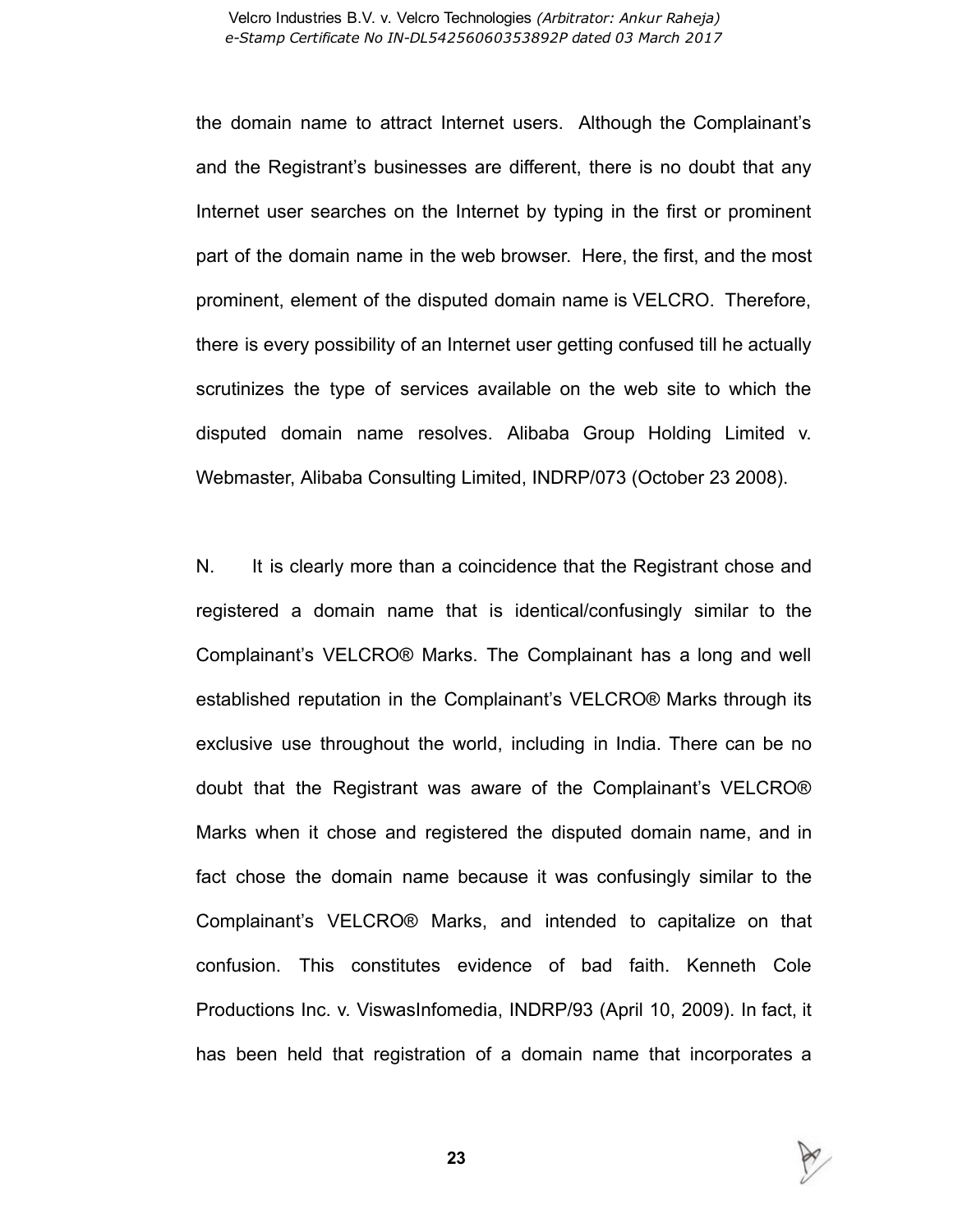well-known mark by an entity that has no relationship to the owner of the mark is in itself evidence of bad faith. Disney Enterprises Inc. v. Registrant ID: DI\_7305075, INDRP/596 (17 June 2014).

O. The Registrant's use of the disputed domain name is bound to lead to confusion and deception in the minds of the public. The Complainant's VELCRO® Marks have been used extensively by the Complainant and understood by consumers, including those in India, as marks that identify the Complainant's goods. On account of the high reputation attributable to the Complainant's VELCRO® Marks, use of the disputed domain name would lead to confusion and deception in the trade. Etechaces Marketing and Consulting Private Limited v. Dan Mahoney, INDRP/658 (18 May 2015).

P. The Registrant uses the disputed domain name in connection with a web site on which it provides information regarding its data conversion services. Thus, the Registrant is generating revenue or attempting to generate revenue through consumers who visit this web site. Clearly, given the tremendous reputation attributable to the Complainant's VELCRO® Marks, this revenue generation is attributable to this reputation. It does not matter that the Registrant's services are different from the goods of the Complainant sold under the Complainant's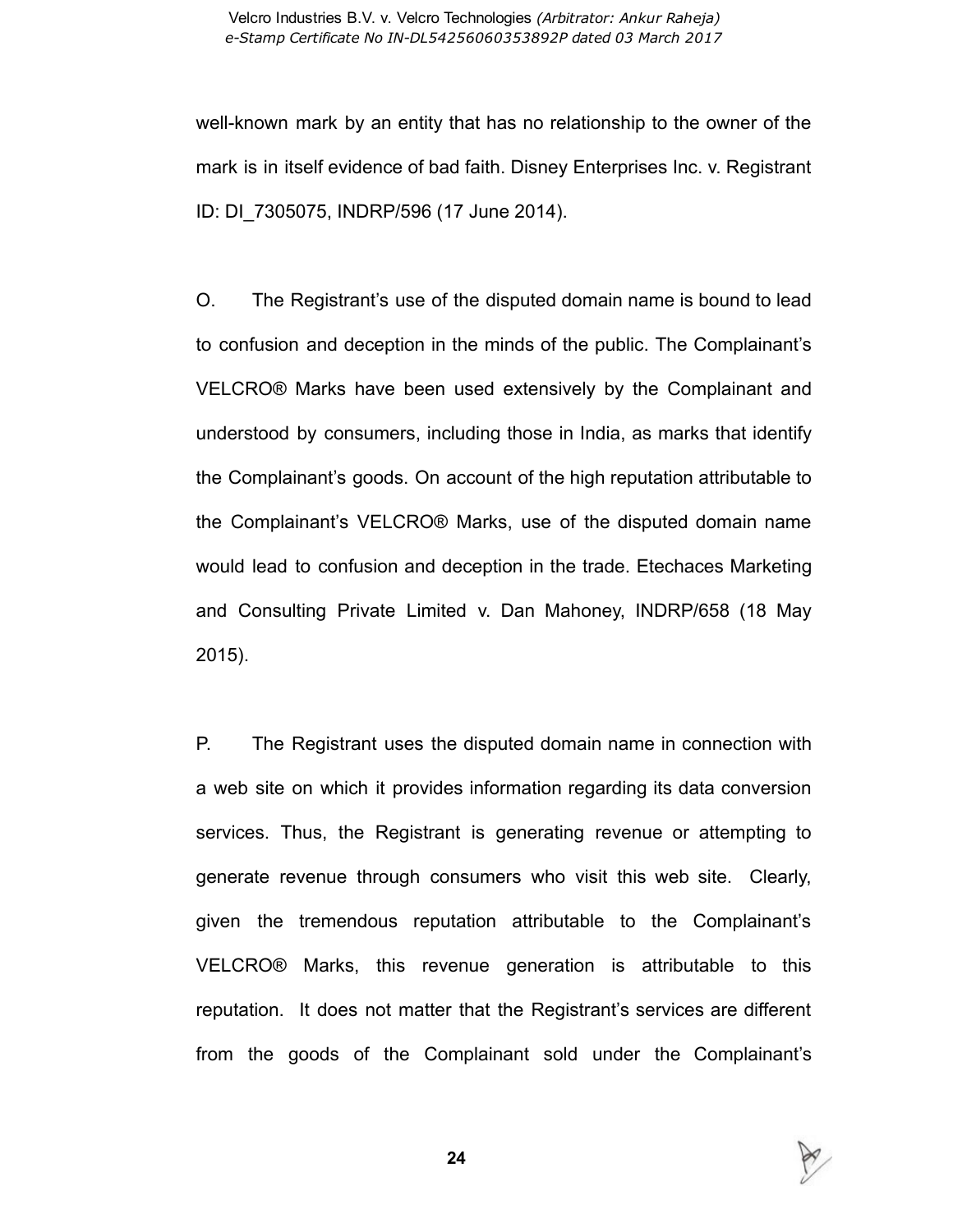VELCRO® Marks. It is well-settled that a well-known mark, if adopted by a rival trader in respect of a different description of goods/services, is not an answer to the question as to how such person hit upon the well-known mark. The adoption of the well-known mark is dishonest and in bad faith at the inception itself. N.R. Dongre and Ors. v Whirlpool Corporation and Anr., 1996 (67) ECR 232 (SC). This is evidence of the Registrant's bad faith registration and use. Boehringer Ingelheim Pharma Gmbh & Co. KG v. Bel Arbor, INDRP/680 (22 June 2015).

Q. The Registrant's bad faith in obtaining registration of more than one domain name that incorporates the Complainant's VELCRO® Marks is clear evidence of bad faith. It is wellsettled that multiple registrations of domain names by a single registrant is evidence of bad faith. As stated above, the Registrant has also registered the domain name VELCROTECH.IN. The Complainant is also filing, simultaneously, with this complaint, a complaint against the domain name VELCROTECH.IN. Such registrations indicate that the Respondent is harbouring plans for illegal gains, either from the Complainant or its competitors. Bloomberg Realty (India) Private Limited INDRP/364 (February 20, 2014).

R. By registering the disputed domain name, the Registrant is preventing the Complainant from using the VELCROTECHNOLOGIES.IN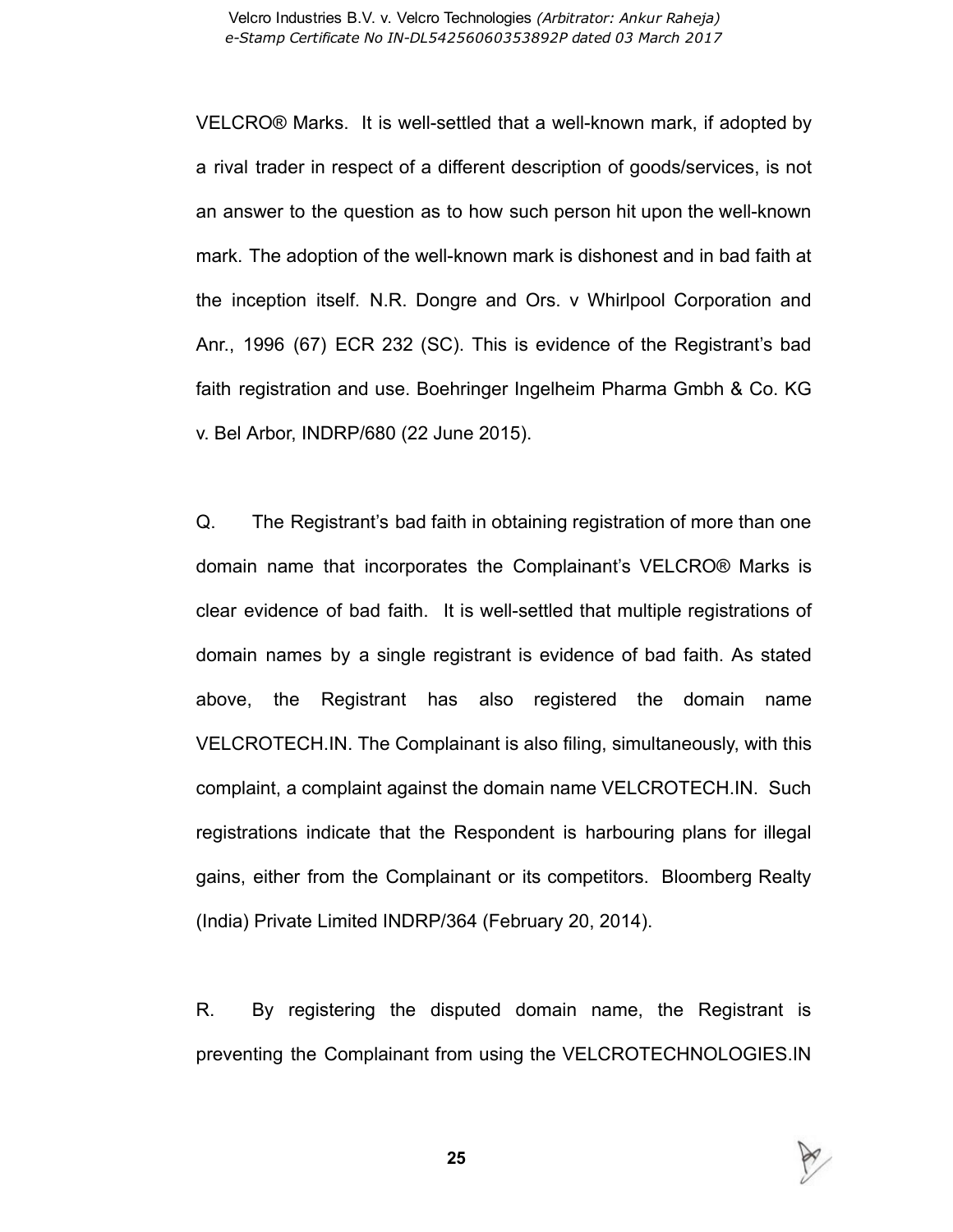domain name in connection with its goods for consumers in India. This is not evidence of good faith use of the disputed domain name.

S. The Registrant has ignored Complainant's attempts to resolve this dispute outside of this administrative proceeding. Past WIPO Panels have held that failure to respond to a cease ¬and ¬desist letter may properly be considered a factor in finding bad faith registration and use of a domain name. Encyclopedia Britannica v. Zuccarini, D2000-0330 (WIPO, June 7, 2000) in which it was held that failure to positively respond to a demand letter provides "strong support for a determination of 'bad faith' registration and use". Therefore, the Registrant's domain name has been registered, and is being used, in bad faith under INDRP Policy Paragraph 4(iii).

T. Thus, the Registrant has registered and is using the disputed domain name in bad faith. The Complainant has discharged the onus to prove the requirements of paragraph 4(iii) read with paragraph 6 of the INDRP Policy, and has made a prima facie case in its favour by making positive assertions that the Registrant has registered and is using the disputed domain name in bad faith. The Complainant also reiterates all the contentions made in the above paragraphs relating to lack of rights and legitimate interest in the disputed domain name. The Registrant's intention is to take advantage of the Complainant's reputation in order to make

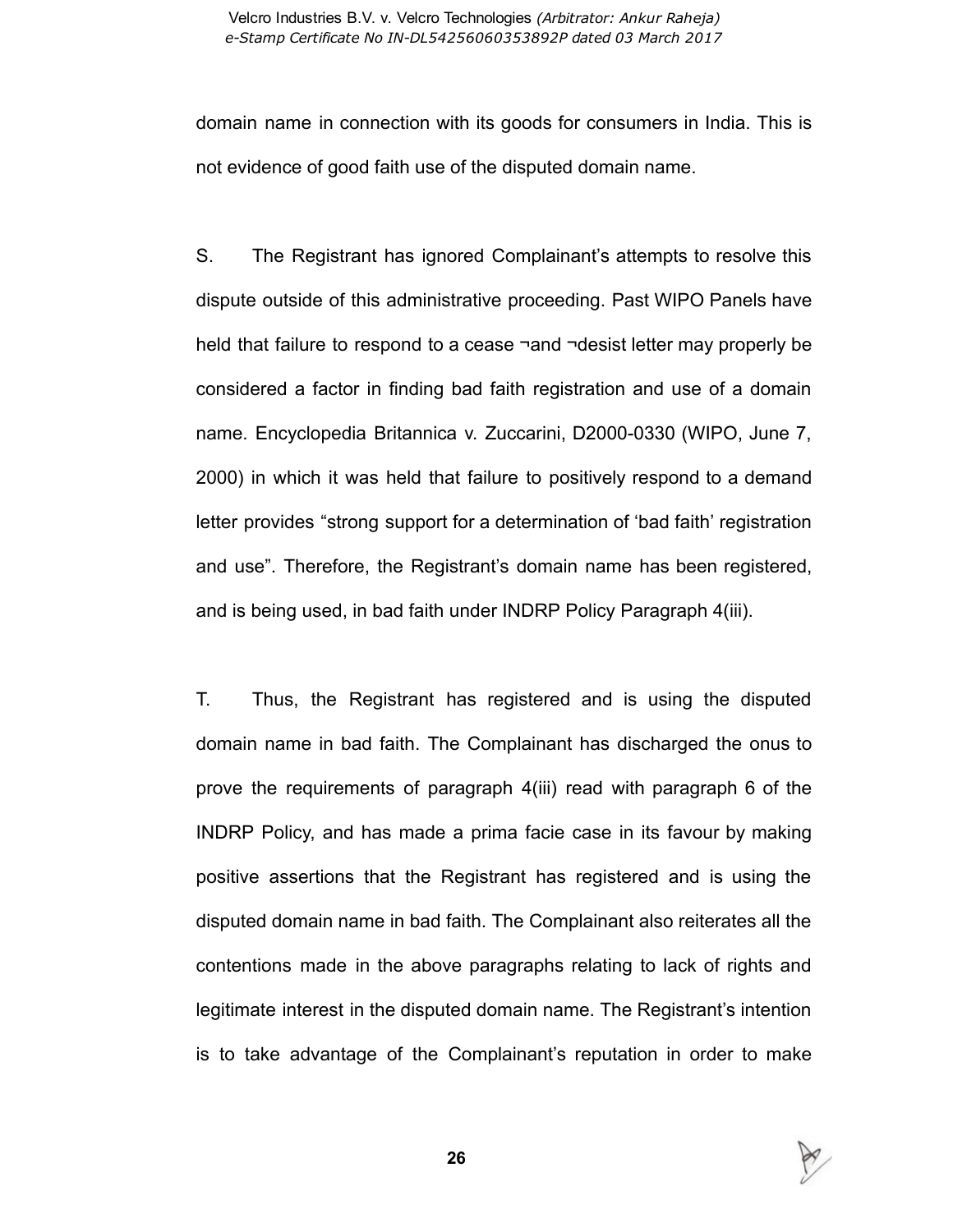illegal gains to the detriment of the Complainant, prevent the Complainant from reflecting the Complainant's VELCRO® Marks in a corresponding domain name and create a likelihood of confusion amongst the public as to the source, sponsorship, affiliation, or endorsement of the disputed domain name.

## 6.4 Respondent:

A. The Respondent was provided various opportunities to file his response to the Complaint by the Arbitrator by its notice dated 15 January 2017 and 28 January 2017 respectively. And also the hard copy of the Complaint was successfully delivered upon the Respondent.

B. However, Respondent failed to file any response to the Complaint filed by the Complainant despite being given an adequate notification and the opportunities by the Arbitrator.

C. The Arbitrator, therefore, has no other option but to proceed with the proceedings and to decide the complaint on the basis of the material on record and in accordance with the .IN Dispute Resolution Policy and the Rules framed thereunder.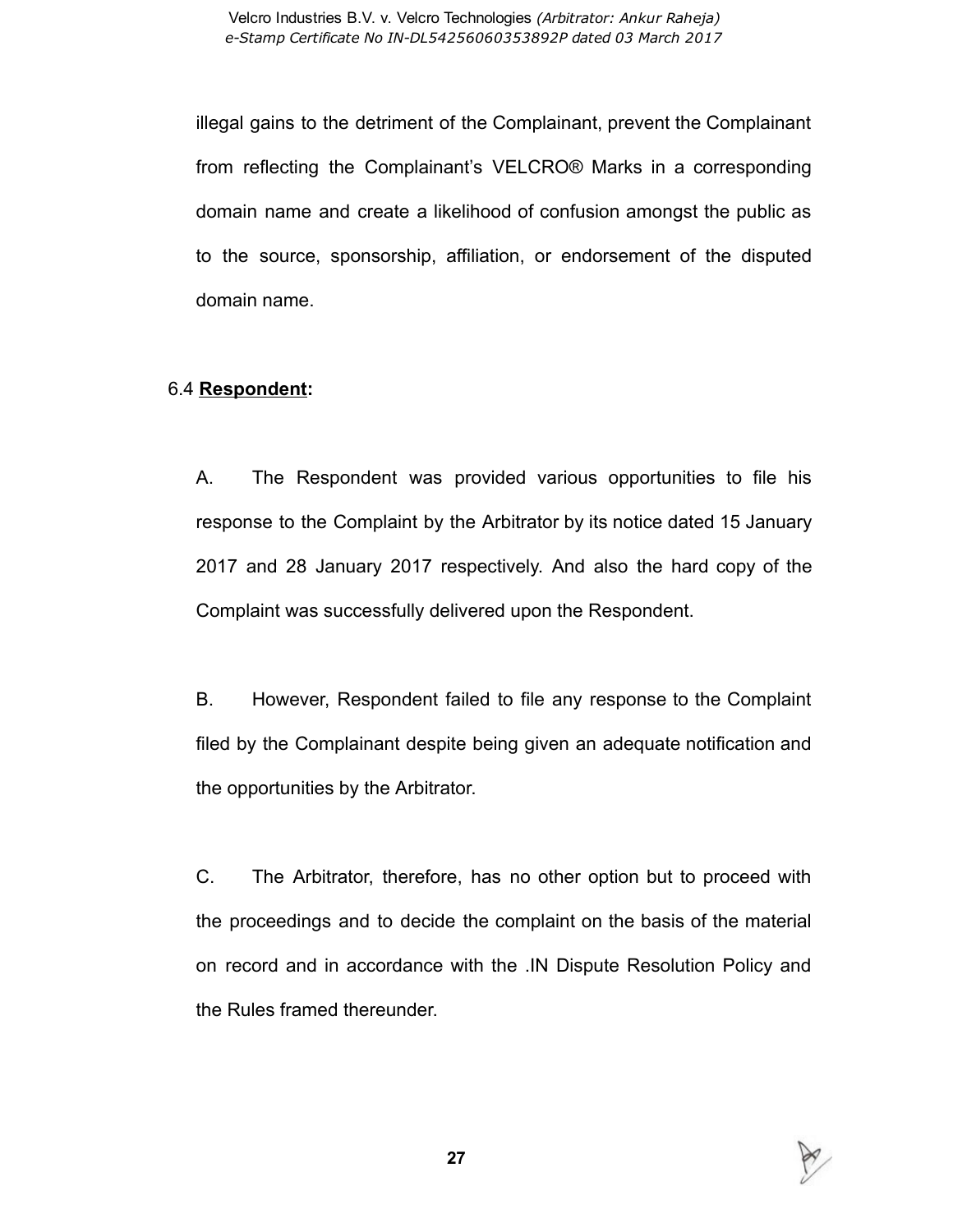## 7. Discussion and Findings:

## I. Procedural Aspects

A. The Complainant, while filing the Complaint, submitted to Arbitration proceedings in accordance with the .IN Dispute Resolution Policy and the Rules framed thereunder. The Respondent also submitted to the mandatory arbitration proceedings in terms of paragraph 4 of the INDRP Policy, while seeking registration of the disputed domain name.

B. The .IN Dispute Resolution Policy requires the Complainant, to establish the following three elements:

(i) the Registrant's domain name is identical or confusingly similar to a name, trademark or service mark in which the Complainant has rights;

(ii) the Registrant has no rights or legitimate interests in respect of the domain name; and

(iii) the Registrant's domain name has been registered or is being used in bad faith.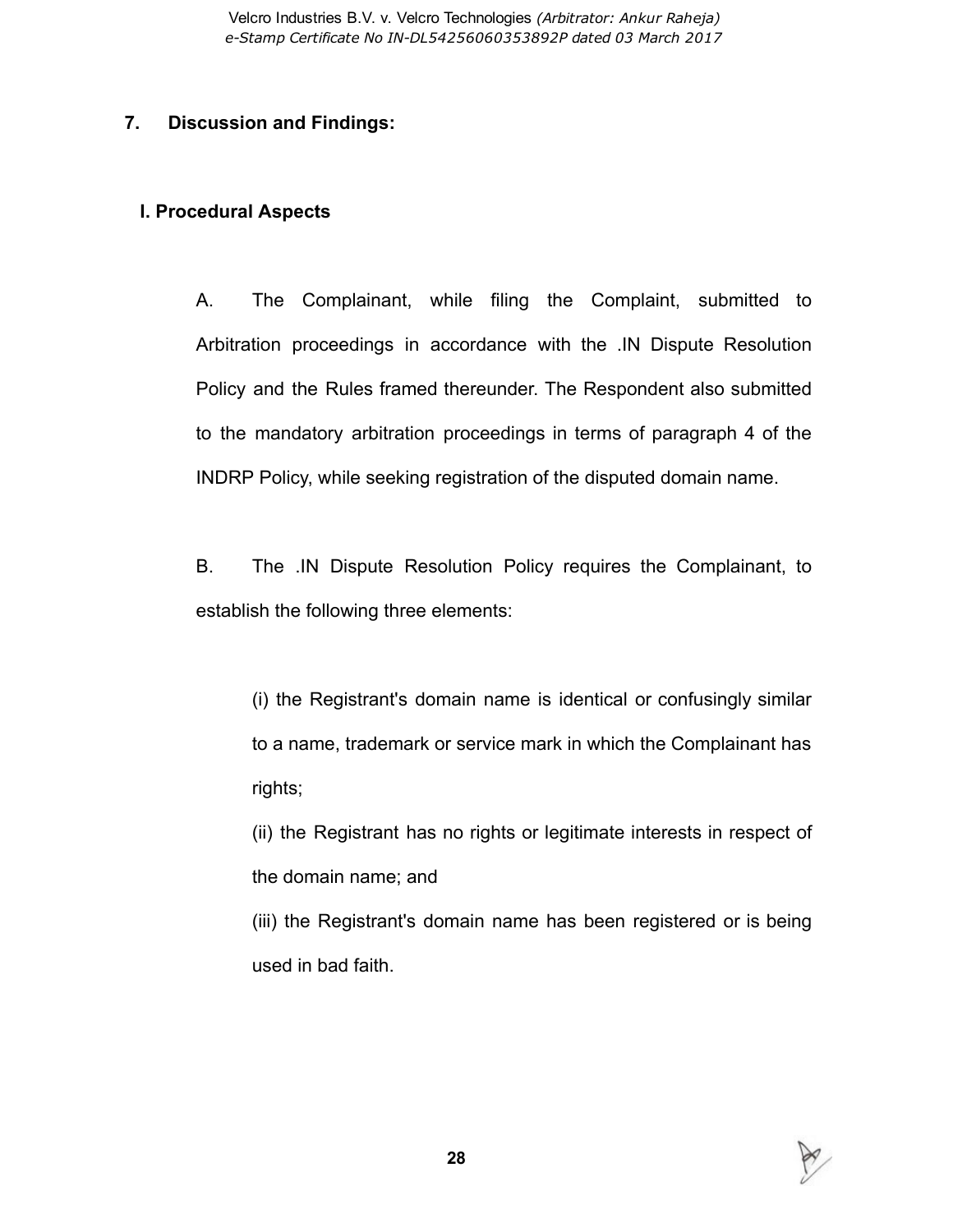#### II. Respondent's Default

The INDRP Rules of Procedure requires under Rule 8(b) that the Arbitrator must ensure that each party is given a fair opportunity to represent its case. Further, Rule 11 (a) empowers the arbitrator to proceed with an ex-parte decision in case any party does not comply with the time limits. The Respondent was given notice of this administrative proceedings in accordance with the Rules. The .IN Registry discharged its responsibility under Rule 2(a) of the INDRP Rules of Procedure to employ reasonably available means calculated to achieve actual notice to the Respondent of the Complaint.

The Respondent has not filed its reply or any documentary evidence thereof and has not sought to answer the complainant's assertions, evidence or contentions in any manner. The averments made in the complaint remain unrebutted and unchallenged. There is no dispute raised to the documents relied upon by the Complainant.

The Arbitrator finds that the Respondent has been given a fair opportunity to present his case. The paragraph 12(a) of INDRP Rules of Procedure provides that the Arbitrator shall decide the Complaint on the basis of the statements and documents submitted in accordance with the INDRP and

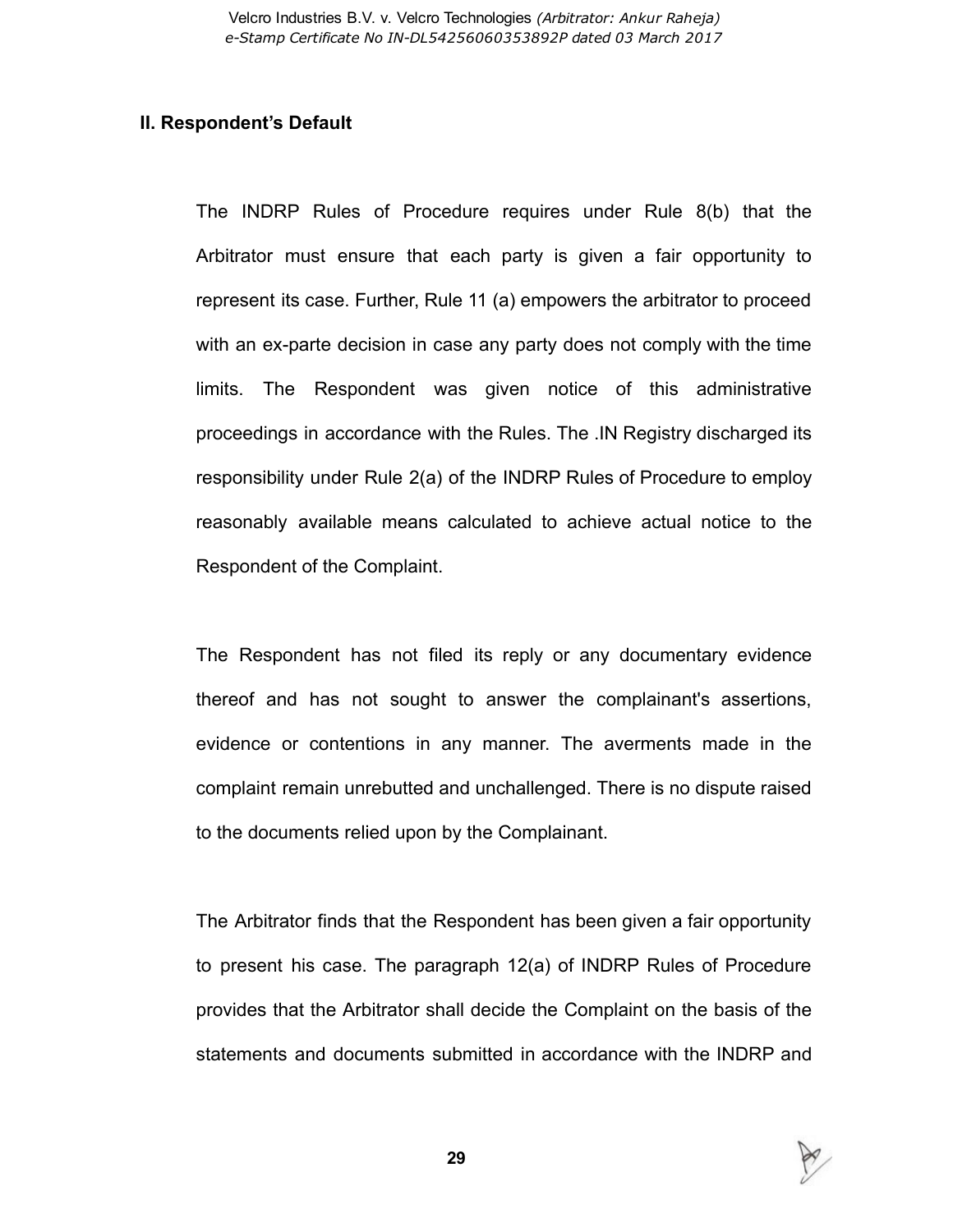any law that the Arbitrator deems fit to be applicable. In accordance with Rules paragraph 12, the Arbitrator may draw such inferences as are appropriate from the Respondent's failure to reply to Complainant's assertions and evidence or to otherwise contest the Complaint. In the circumstances, the arbitrator's decision is based upon the Complainant's assertions, evidence and inferences drawn from the Respondent's failure to reply.

## III. Requirements of Paragraph 4 of the INDRP Policy, i.e. Issues Involved in the Dispute:

The INDRP policy lists the following three elements that the Complainant must prove to merit the finding that the domain name of the Respondent be transferred to the Complainant or whether any other remedy in terms of the paragraph 10 of the INDRP Policy will be available or not:

# (i) Identical or Confusingly similar with the Trade Mark, etc [Para 4(i) of INDRP Policy]

A. The Complainant, Velcro Industries B.V., is a limited liability company organized and existing under the laws of Netherlands. The Complainant, an industry leader in hook and loop fasteners, is a global organization with a

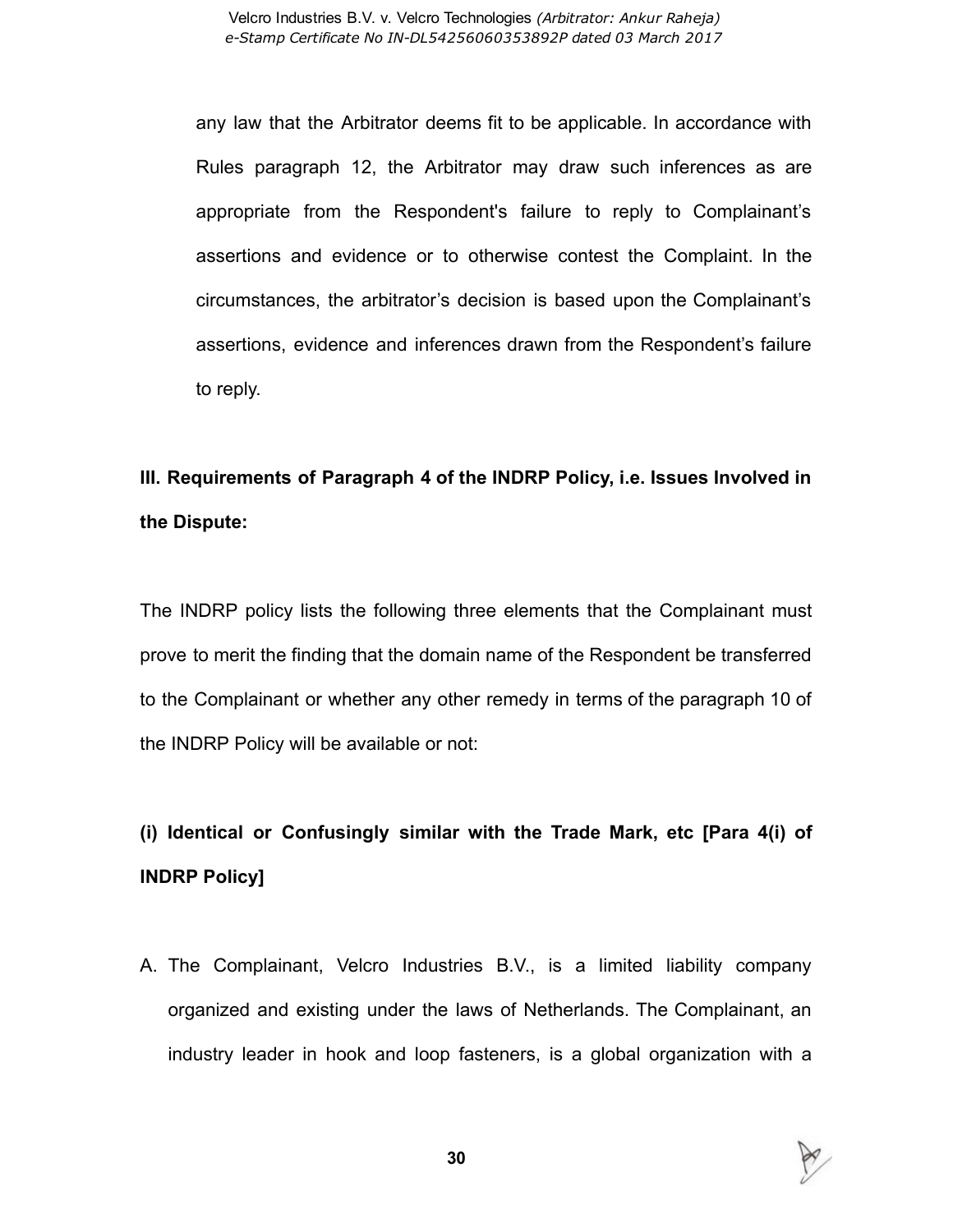presence in more than number countries around the world, and approximately twenty-five hundred employees worldwide.

- B. VELCRO was derived from the combination of French words, named so by it's inventor Mr George de Mestral in the 1940s. It is protected under the Patent Law since 1951 and the Trademark was first applied in the year 1958 to designate and identify the Complainant's hook and loop fasteners.
- C. The Complainant has a huge presence around the world, in more than forty countries worldwide and has manufacturing facilities around the world in North America, South America, Europe and Asia. It registered the gTLD Velcro.com in 1994 through its US subsidiary and also owns many ccTLDs, including Velcro.in and Velcro.co.in, among others.
- D. All these websites, mostly are active websites and prominently display the Complainant's Trademark. While the statistics of the main website **Velcro.com** and its social media presence annexed vouch for the popularity of the Complainant's Trademark VELCRO. Complainant has further provided evidence as to the media recognition and the awards conferred upon it.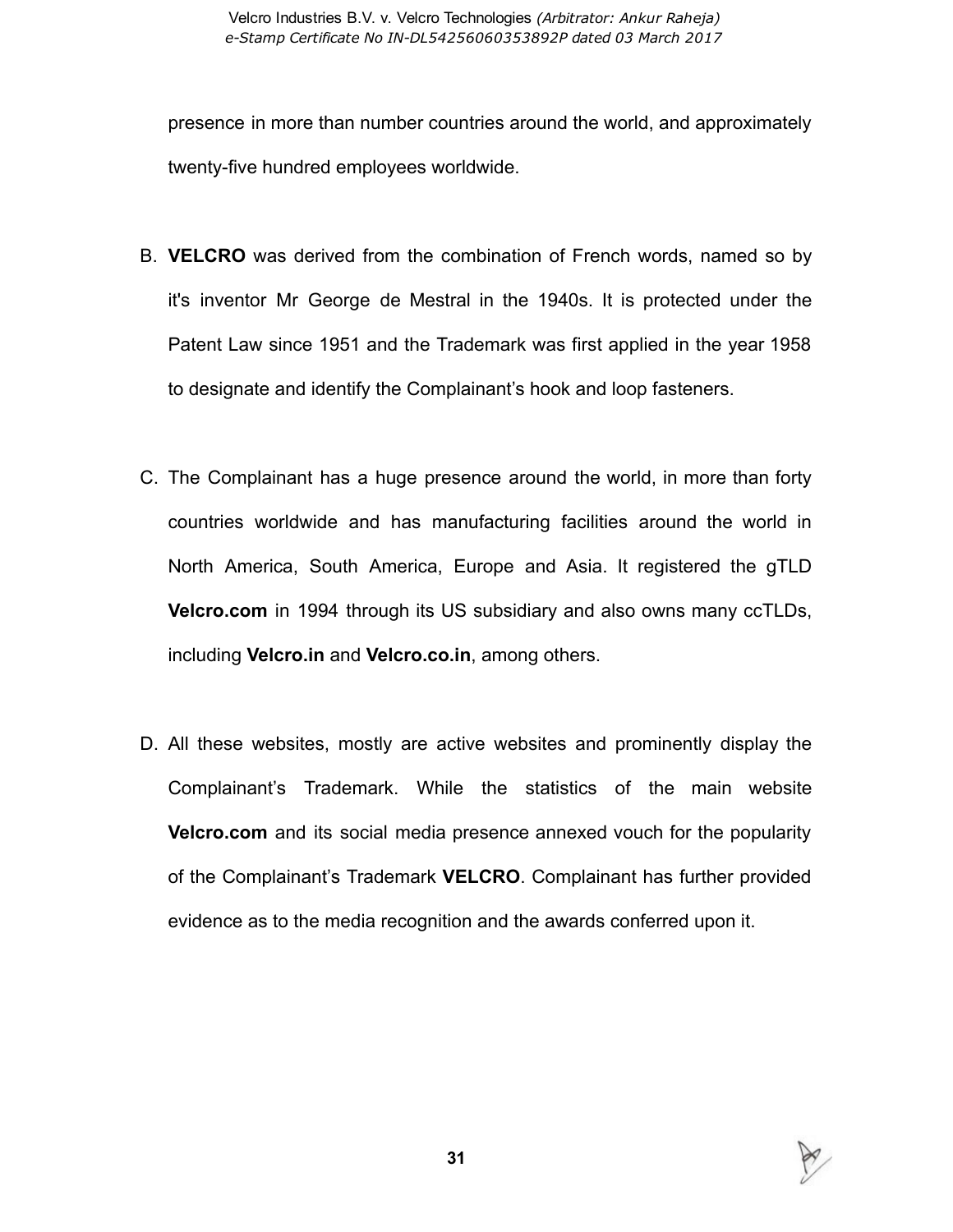- E. The Complainant has registered the Trademark VELCRO in over 150 countries including India in various classes, selected information in this respect has been annexed by the Complainant.
- F. The Complainant asserts that Respondent has registered the Disputed Domain Name <velcrotechnologies.in> on 25 August 2015, it entirely comprised of Complainant's mark. WIPO panelists, over the years, have arrived at a consensus that if a Complainant owns a trademark registration, then it generally satisfies the threshold requirement of trademark rights.
- G. The disputed domain name, <velcrotechnologies.in> incorporates Complainant's VELCRO mark in its entirety together with the word TECHNOLOGIES. The incorporation of a trademark in its entirety in the disputed domain name may be sufficient to establish that said domain name is identical or confusingly similar to the Complainant's registered mark, see WIPO cases Socie te des Participations du Commissariat a l'Energie Atomi ue v. David Morton, WIPO Case No. D2007 - 0679; and AT&T Corp. v. William Gormally, WIPO Case No. D2005-0758; and AREVA v. MIC / Hussain, Syed, WIPO Case No. D2010-0098; ITC Limited V Travel India (INDRP Case No. 065); Boehringer Ingelheim Pharma GmbH & Co. KG v Philana Dhimkana (WIPO Case No. D2006-1594); Allied DOMECQ Spirits and Wine Limited v Roberto Ferrari, (INDRP Case No. 071); Philip Morris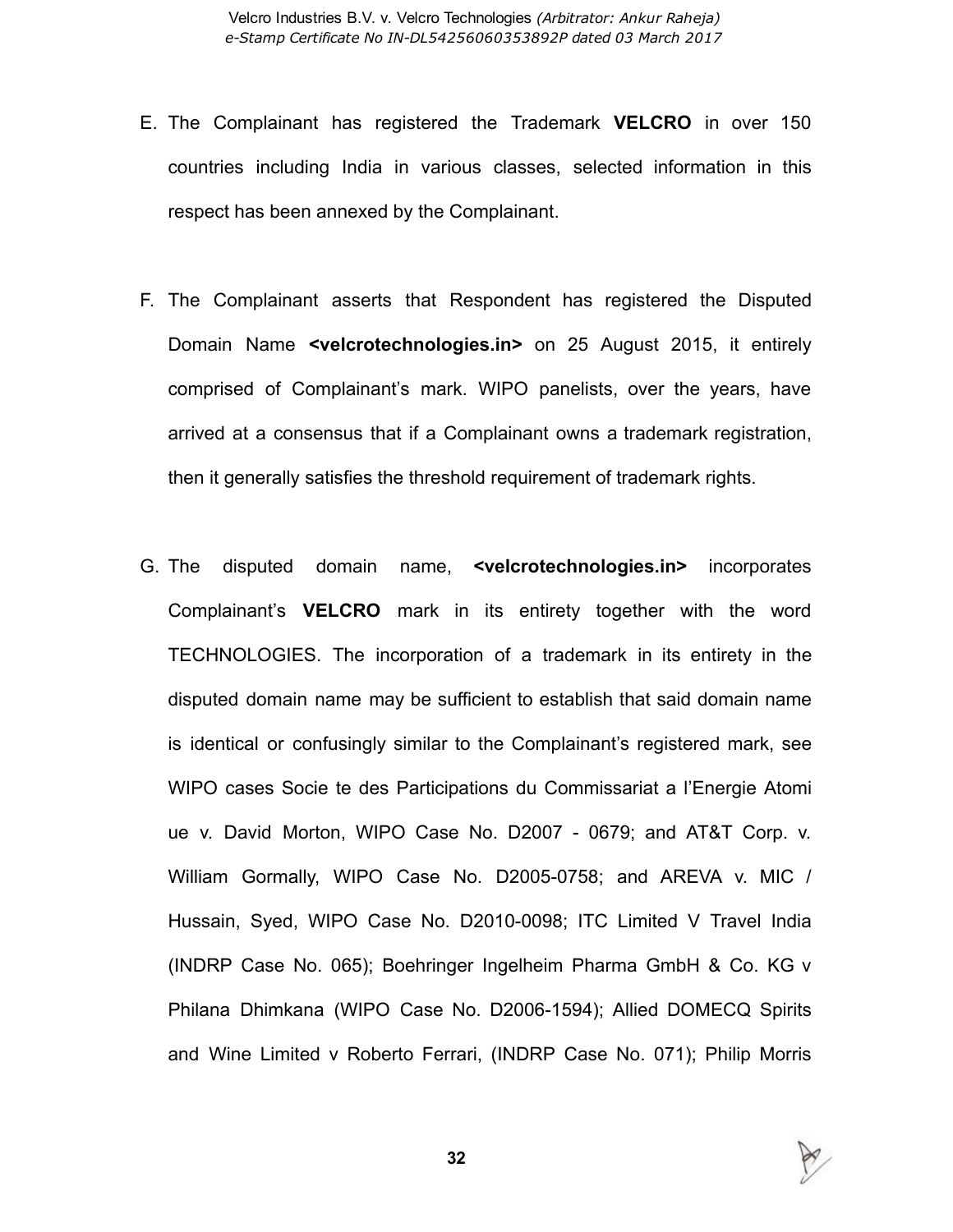USA Inc. v Doug Nedwin/SRSPlus Private Registration (WIPO Case No. D2014-0339)].

- H. VELCRO is a coined term, derived from the combination of French words and therefore, entitled to highest level of protection. Further, Complainant already has several top level and country level domains that incorporate the said style and marks, the WHOIS of all these Domain names has been annexed with the Complaint. And it is apparent that the Respondent's Domain Name entirely contains the Complainant's trade mark.
- I. Besides it is also wellestablished that the extensions such as '.co.in' in a disputed domain name does not affect a finding of similarity. In the INDRP matter of The Hershey Company V. Rimi Sen, it has been held that the addition of the country top level domain ".co.in" in the disputed domain does not avoid a determination that the domain name is identical or confusingly similar to the Complainant's mark **[INDRP/289 - Hersheys.co.in]**. Also in UDRP matters, it has been held that it is technically required for the operation of a domain name, and thus it is without legal significance in an inquiry of similarity. [Tumblr, Inc. v. Above.com Domain Privacy/Transure Enterprise Ltd., Host Master, WIPO Case No D2013-0213]. Thus, the .IN part of the domain name does nothing to distinguish the disputed domain name from the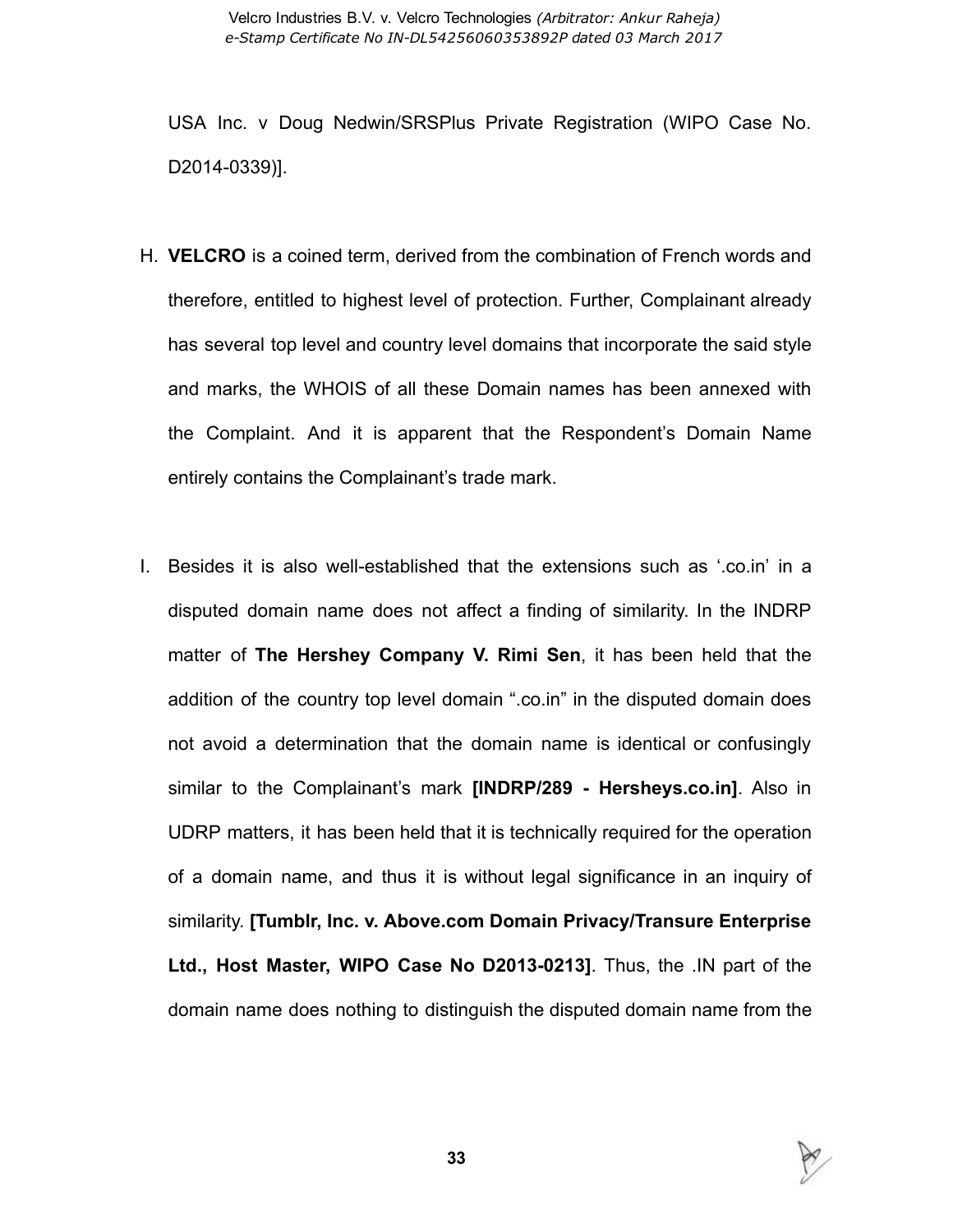Complainant's VELCRO mark. [Accenture Global Services Private Limited v. Sachin Pandey, INDRP/828 (November 28, 2016)].

Thus, the Complainant has satisfied the requirement of paragraph 4(i) of the INDRP Policy.

# (ii) Rights or Legitimate Interests in the Domain Name [Para 4(ii) of INDRP Policy]

The circumstances has been elaborated under Paragraph 7 of the INDRP policy as under and the Respondent need to fit in at least one circumstance under this clause in order to prove legitimate interest:

# Para 7 of the INDRP Policy: Registrant's Rights to and Legitimate Interests in the Domain Name

Any of the following circumstances, in particular but without limitation, if found by the Arbitrator to be proved based on its evaluation of all evidence presented, shall demonstrate the Registrant's rights to or legitimate interests in the domain name for the purposes of Paragraph 4 (ii):

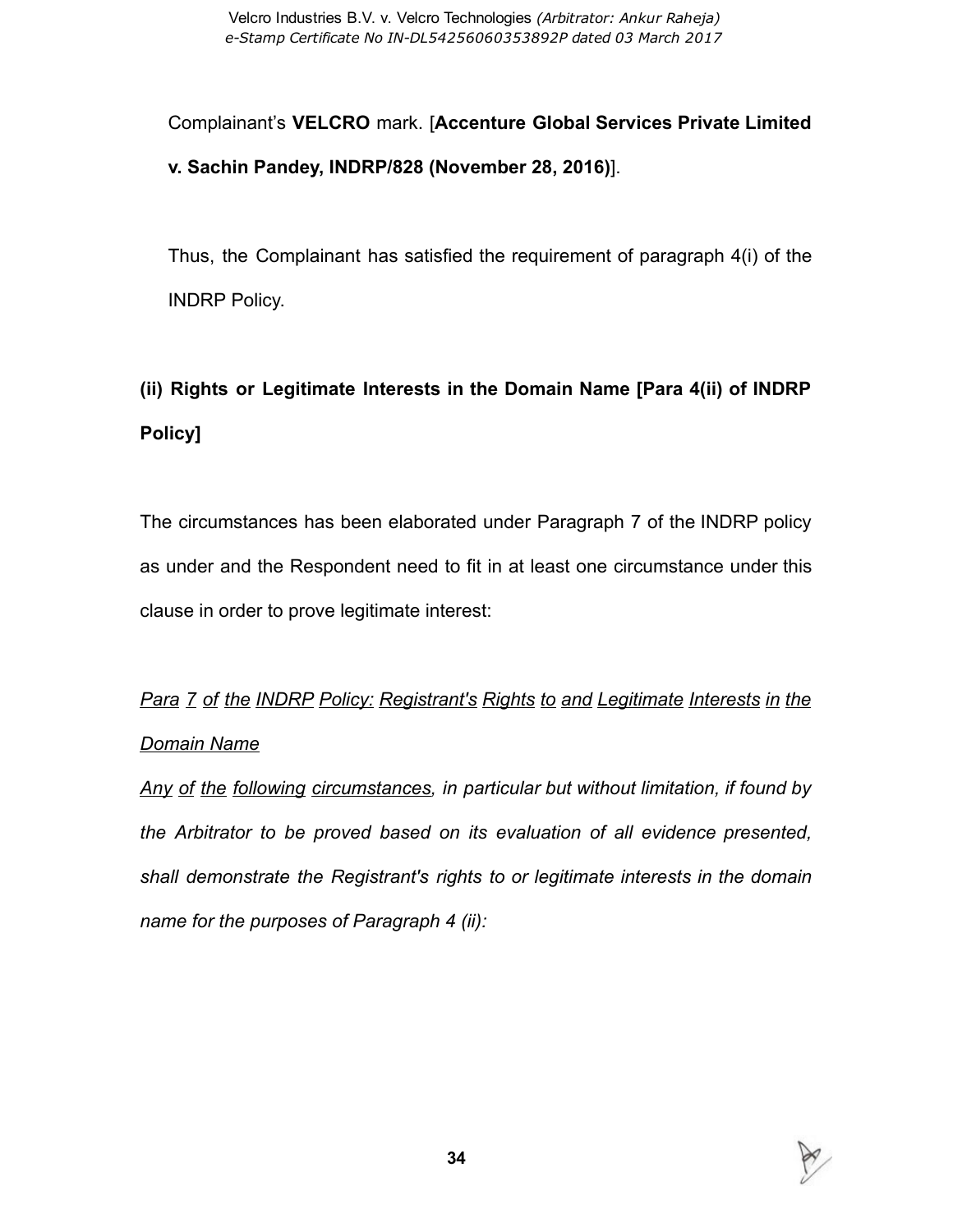(i) before any notice to the Registrant of the dispute, the Registrant's use of, or demonstrable preparations to use, the domain name or a name corresponding to the domain name in connection with a bona fide offering of goods or services; or

(ii) the Registrant (as an individual, business, or other organization) has been commonly known by the domain name, even if the Registrant has acquired no trademark or service mark rights; or

(iii) the Registrant is making a legitimate non-commercial or fair use of the domain name, without intent for commercial gain to misleadingly divert consumers or to tarnish the trademark or service mark at issue.

- A. The onus of proof is on the Complainant to prove that respondent has no legitimate interests in the Disputed Domain Name. The evidence produced by the Complainant prima-facie proves the same:
	- a. The Respondent's domain name is identical and/or confusingly similar to the Trademark in which Complainant has rights.
	- b. The domain name has been registered and just parked with default nameservers at Godaddy LLC itself. Archive.org also evidences the fact that no use of the Domain Name has ever been made.
	- c. The Complainant has filed the complaint with Ministry of Company Affairs (MCA) under section 16(1)(b) of the Companies Act, 2013 for

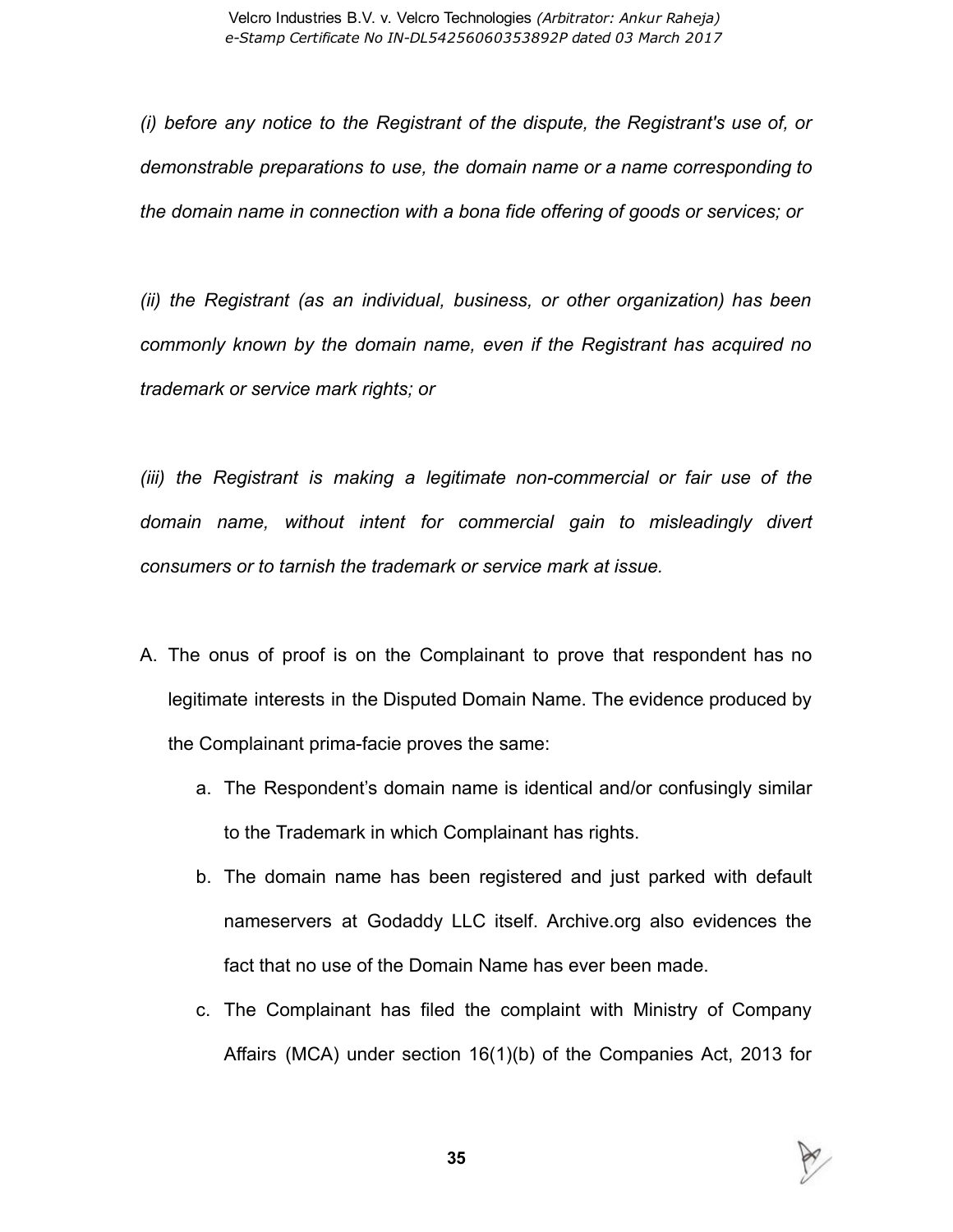the rectification of the name of the Respondent Company "Velcro Technologies Pvt Ltd" as it resembles the Trademark of the Complainant. [Evidence has been annexed by the Complainant]

- d. The Domain WHOIS is incomplete and mostly false and the Respondent could be reached on postal address, only because Complainant provided for an additional address, which is the registered office address of the Respondent.
- e. The Email ID as provided in the WHOIS (info@velcrotechnologies.in) is unreachable.
- B. It is well established that the Complainant must first make a prima facie case that the Respondent lacks rights and legitimate interests in the disputed domain name, and then the burden shifts to the Respondent to come forward with concrete evidence of such rights or legitimate interests. The Arbitrator finds that the Complainant has made such showing in this case but no information has been submitted by the Respondent on what rights or legitimate interests he may have in the disputed domain name. [Document Technologies, Inc. v. International Electronic Communications Inc., WIPO Case No. D2000-0270]. Also Respondents' failure to respond can be construed as an admission that they have no legitimate interest in the domain names [Pavillion Agency, Inc. v. Greenhouse Agency Ltd., WIPO Case No D2000-1221].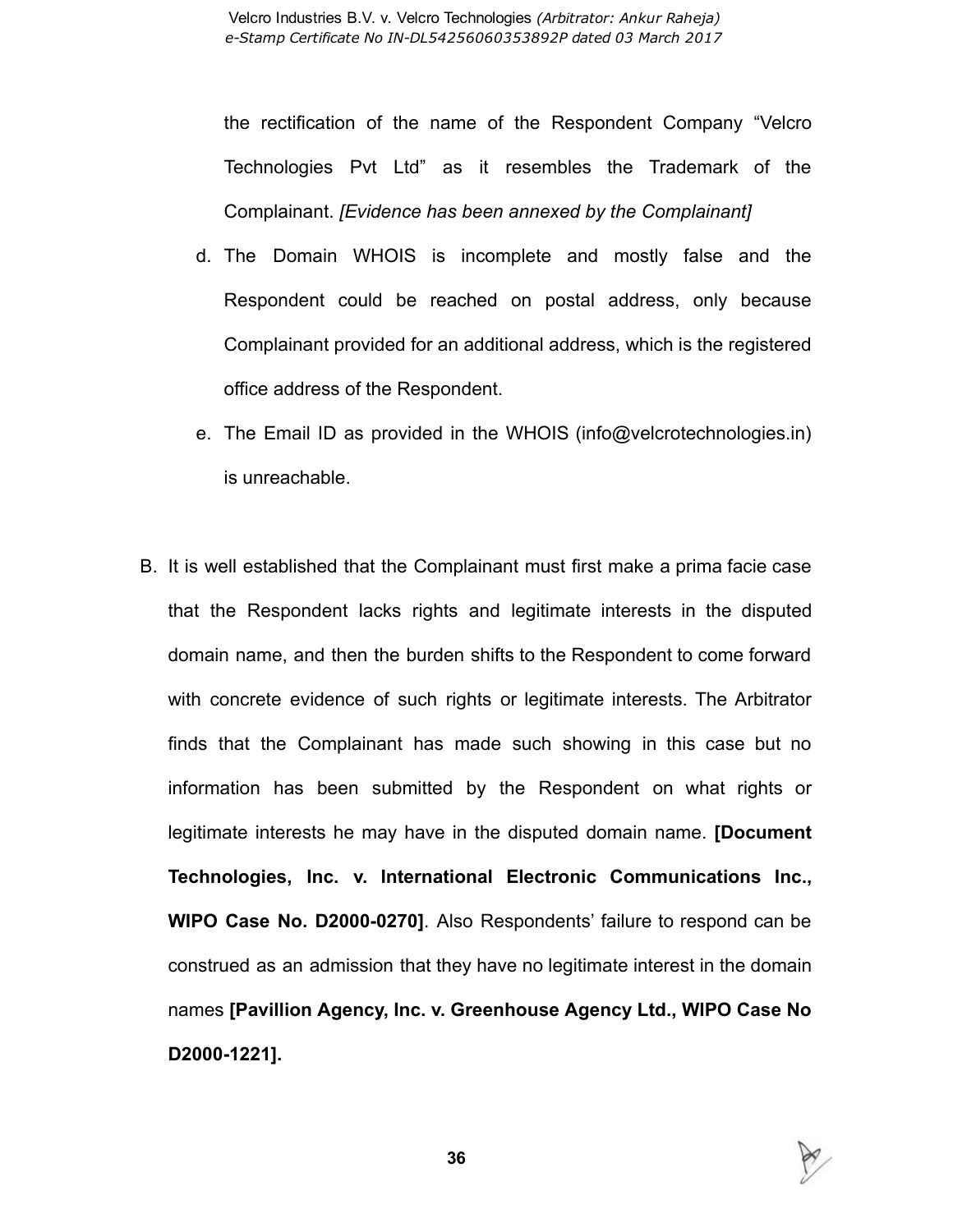- C. There is no showing that before any notice to the Registrant of the dispute, the Registrant's use of, or demonstrable preparations to use, the domain name or a name corresponding to the domain name in connection with a bona fide offering of goods or services. Rather, the website associated with the disputed domain name is not being used for any bonafide / legitimate purposes, but has been parked with the Domain Registrar, GoDaddy LLC only. It has been held that merely registering the domain name is not sufficient to establish rights or legitimate interests. [Vestel Elecktronik Sanayi ve Ticaret AS v. Mehmet Kahveci, WIPO Case No. D2000-1244].
- D. Further in terms of clause (ii) of Para 7 of the INDRP Policy, given the facts, it is evident from WHOIS, that as a business / organization, Respondent may have been known by the domain name, though he may not have acquired any trademark or service mark rights. But the WHOIS information provided has been incomplete/incorrect, therefore cannot be relied upon. Further, there is nothing on record, which may prove that the Respondent is commonly known by the Domain Name, when the Domain Name has never been put to use.
- E. Moreover, the Complainant has strong rights over the Trademark and has produced the evidence as to filing of the complaint with Ministry of Company Affairs (MCA) under section 16(1)(b) of the Companies Act, 2013 for the

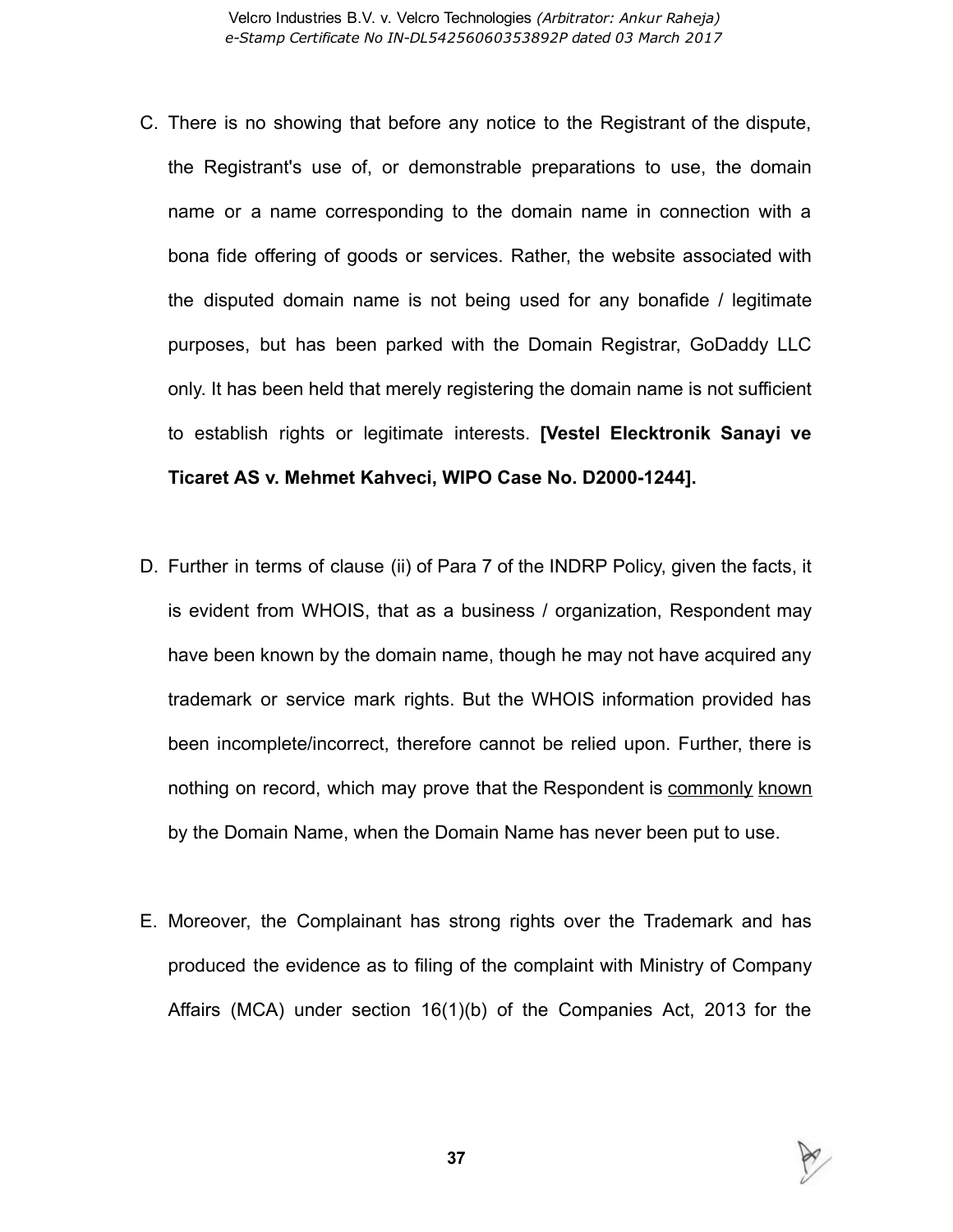rectification of the name of the Respondent Company "Velcro Technologies Pvt Ltd" as it resembles the Trademark of the Complainant.

- F. The Complainant denies giving any authorization to the Respondent to use his trademark VELCRO and states the Complainant got the Trademark 56 years prior to the Respondent registered the disputed domain name and given the recognition received by the Complainant it is not possible that Respondent had no knowledge of the Complainant's mark. Complainant further points to the logo style of the Respondent which is quite similar to the Complainant's logo.
- G. Even if Respondent is assumed as a reseller for the Complainant's products, but still due to the fact no legitimate use of the disputed domain name is being made. The Respondent could never have been able to satisfy the matter of OKI DATA, wherein a proper test has been laid down as to what constitutes a bona fide offering of goods set out in Oki Data Americas, Inc v. ASD, Inc, WIPO Case No. D2001 0903.
- H. In the WIPO matter of American Home Products Corporation vs. Ben Malgioglio, [WIPO Case No. D2000-1602], it was held that the Respondent's website is not operational and the Panel infers that it never has been. The Panel simply does not see such passive use to constitute a legitimate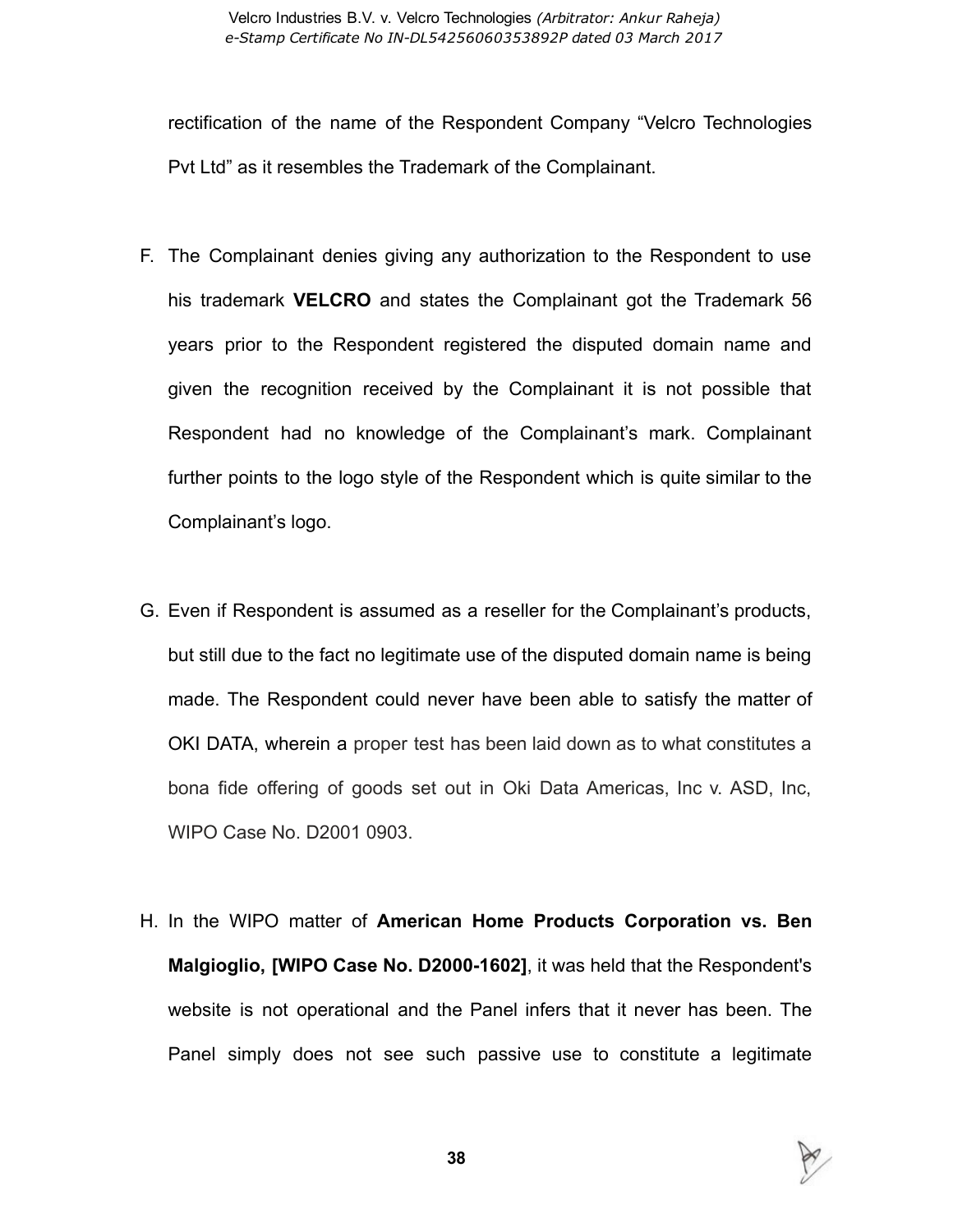non-commercial or fair use without any intent to misleadingly divert consumers or tarnish the trademark or service mark at issue. Further in the WIPO matter of Paris Hilton v. Deepak Kumar, [WIPO Case No. D2010–1364], if the owner of the domain name is using it in order "...to unfairly capitalise upon or otherwise take advantage of a similarity with another's mark then such use would not provide the registrant with a right or legitimate interest in the domain name. The Respondent's choice of the Domain Name here seems to be a clear attempt to unfairly capitalise on or otherwise take advantage of the Complainants' trademarks and resulting goodwill."

- I. Lastly, it is quite evident from the parked webpage at the disputed domain name that neither any legitimate, non-commercial or fair use of the disputed domain name being made, but the Respondent seems to have intentionally registered the disputed domain name, which reproduces Complainant's well-known trademark **VELCRO**, in order to capitalize  $\ell$  profit from the goodwill associated with the famous mark.
- J. Given the long and widespread reputation of the Complainant's trademarks, the compelling conclusion is that the Respondent, by choosing to register and use a domain name which is not only confusingly similar to the Complainant's widely known and distinctive trade mark but identical, intended to ride on the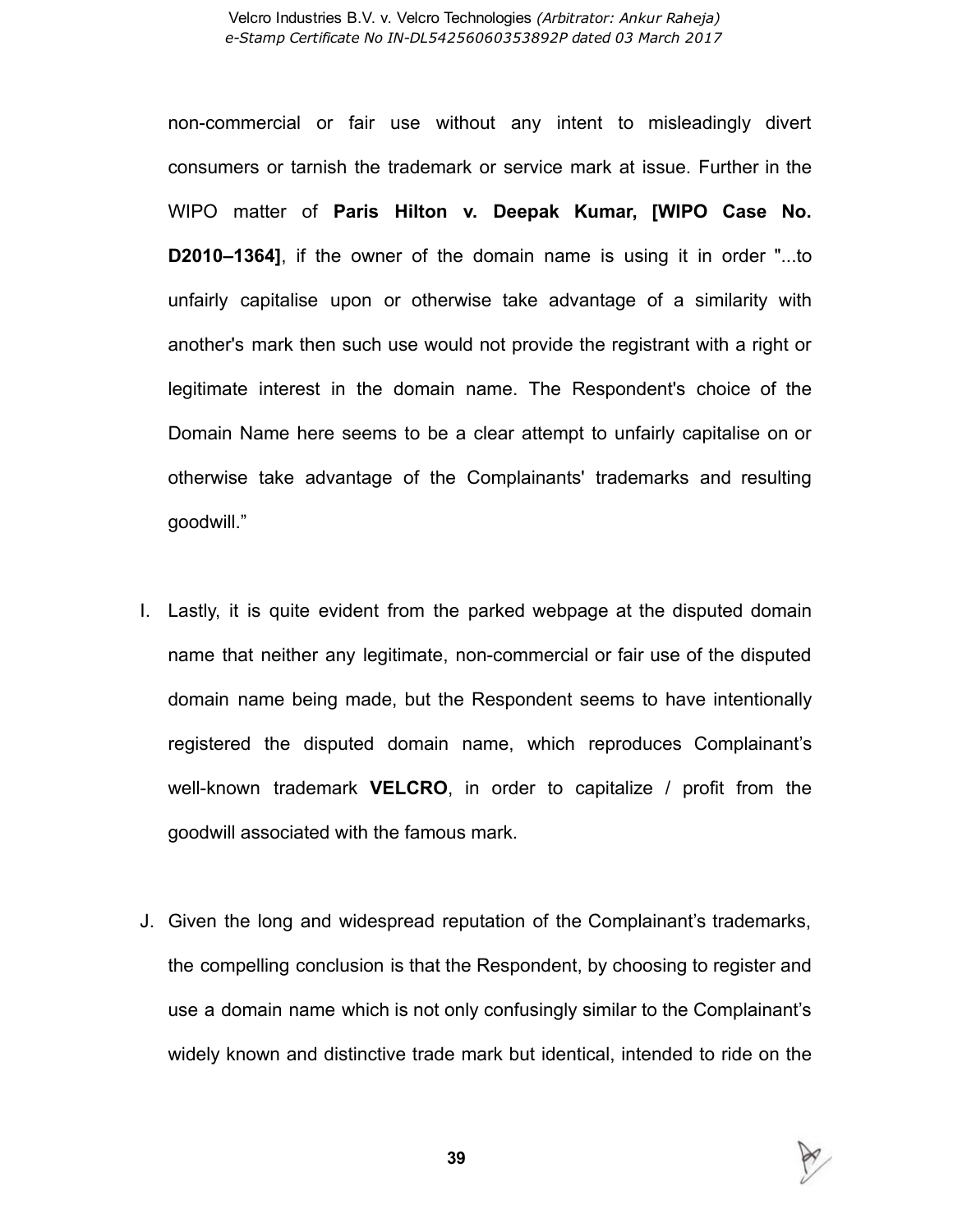goodwill of the Complainant's trademark in an attempt to exploit, for commercial gain, Internet traffic destined for the Complainant. Potential partners and end users are led to believe that the website is either the Complainant's site, especially made up for the bearings, or the site of official authorized partners of the Complainant, while in fact it is neither of these [Viacom International Inc., and MTV Networks Europe v. Web Master, WIPO Case No. D2005-0321 – mtvbase.com].

K. The Complainant has adopted and used the VELCRO trademark for several decades prior to the registration of the disputed domain name and it has invested substantial amounts for publicizing its mark. Under these circumstances it can be inferred that the similarity of the disputed domain name to the Complainant's trademark VELCRO is not a coincidence. The Respondent has intentionally acquired the disputed domain name for exploiting its value as a phonetically similar variant and as a misspelling of the Complainant's trademark. [Perfetti Van Melle Benelux BV v. Lopuhin Ivan, **IPHOSTER, WIPO Case No. D2010-08581** 

In the circumstances, the Arbitrator concludes that the Complainant has established the requirement of paragraph 4 (ii) of the Policy.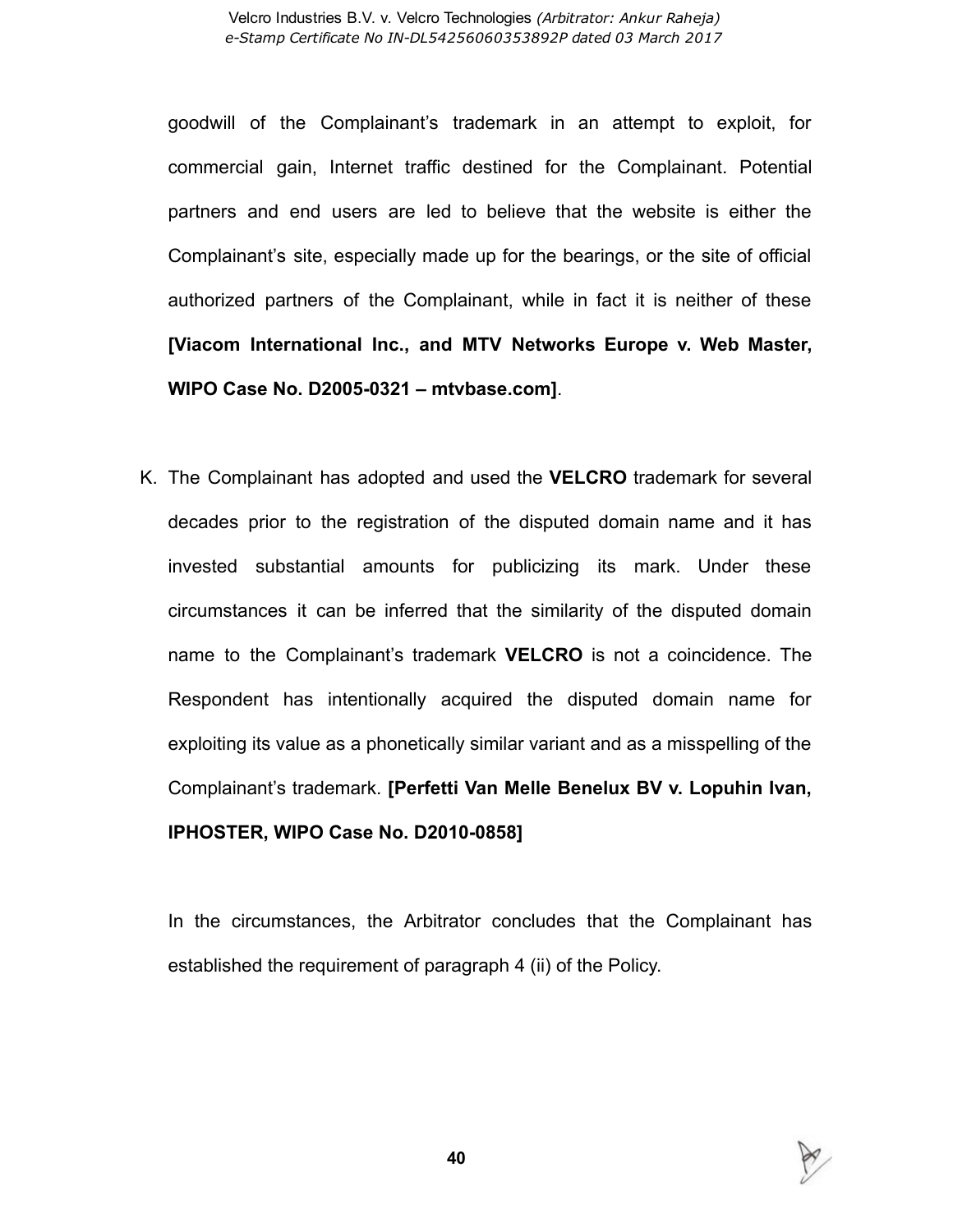## (iii) Registered and Used in Bad Faith [Para 4(iii) of INDRP Policy]

The circumstances have been elaborated under Paragraph 6 of the INDRP policy as under and even single instance proved against Respondent is enough to conclude Bad Faith:

Paragraph 6 of the INDRP policy: Evidence of Registration and use of Domain Name in Bad Faith:

For the purposes of Paragraph 4(iii), the following circumstances, in particular but without limitation, if found by the Arbitrator to be present, shall be evidence of the registration and use of a domain name in bad faith:

(i) circumstances indicating that the Registrant has registered or acquired the domain name primarily for the purpose of selling, renting, or otherwise transferring the domain name registration to the Complainant, who bears the name or is the owner of the trademark or service mark, or to a competitor of that Complainant, for valuable consideration in excess of the Registrant's documented out-of-pocket costs directly related to the domain name; or

(ii) the Registrant has registered the domain name in order to prevent the owner of the trademark or service mark from reflecting the mark in a corresponding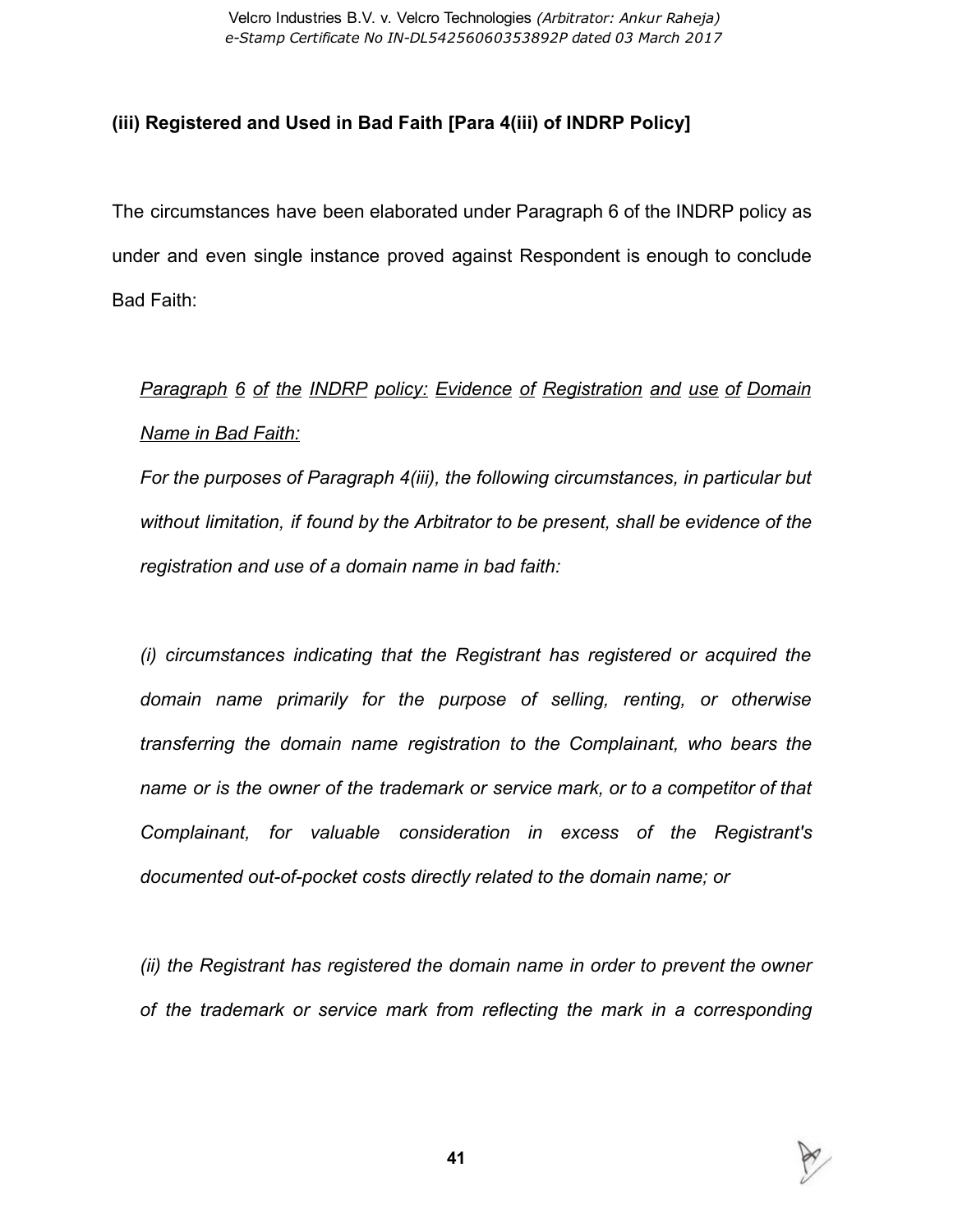domain name, provided that the Registrant has engaged in a pattern of such conduct; or

(iii) by using the domain name, the Registrant has intentionally attempted to attract Internet users to the Registrant's website or other on-line location, by creating a likelihood of confusion with the Complainant's name or mark as to the source, sponsorship, affiliation, or endorsement of the Registrant's website or location or of a product or service on the Registrant's website or location.

- A. INDRP casts a duty upon the Domain Registrant/Respondent in terms of clause 3(b) of the INDRP Policy as well, to do a research before registering a domain name so that it does not violate a third party's rights. The Complainant contends that the it's use of mark goes back to 1926 and has acquired immense goodwill and popularity over the last nine decades and has a huge social media presence as well. As simple google search can reveal that the VELCRO brand is associated with the Complainants and is being used by them in their trade and business.
- B. The Registrant represents that the registration of the Domain Name will not infringe upon or otherwise violate the rights of any third party, as follows:

## Clause 3 of INDRP Policy reads as follows: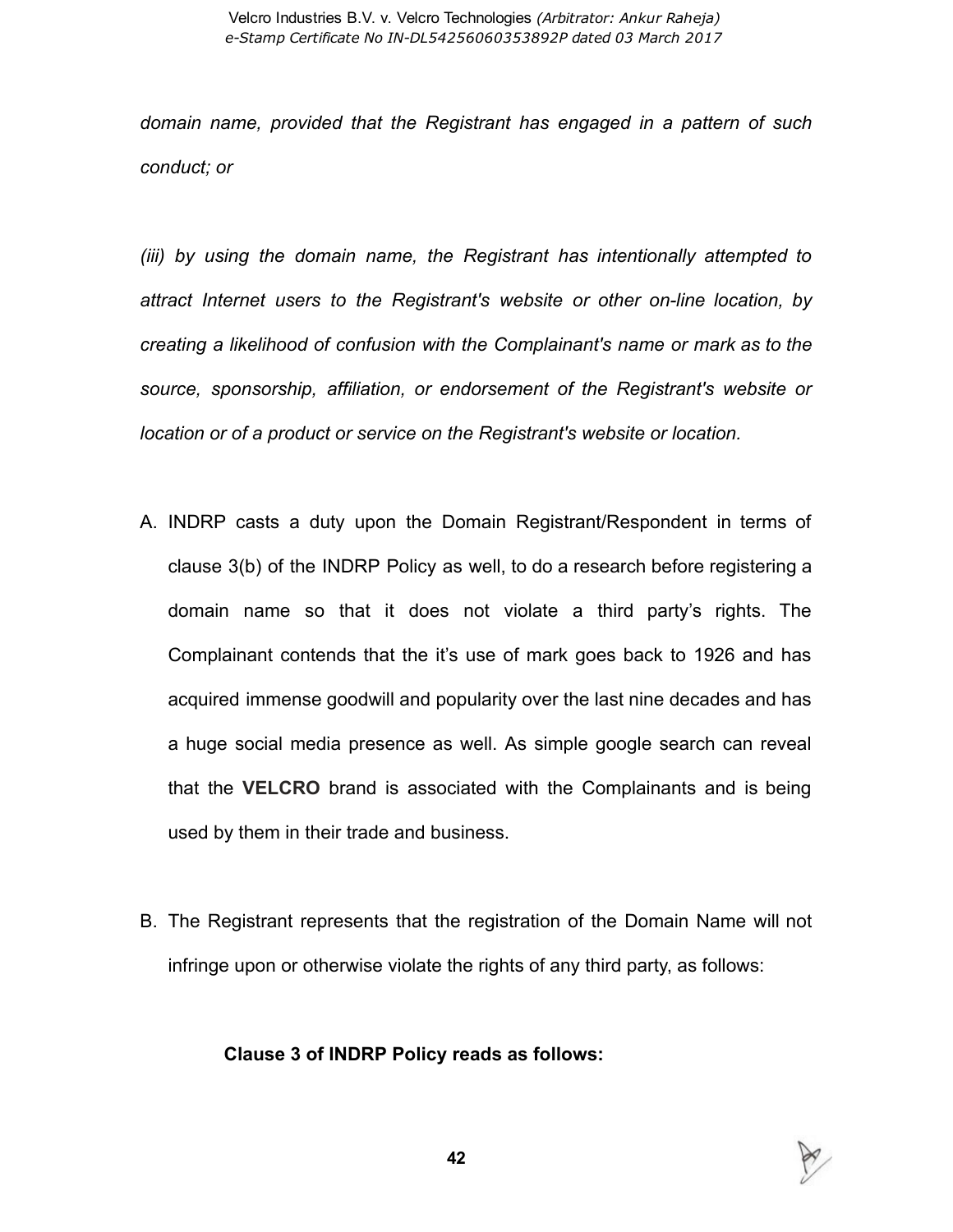By applying to register a domain name, or by asking a Registrar to maintain or renew a domain name registration, the Registrant represents and warrants that:

(a) the statements that the Registrant made in the Registrant's Application Form for Registration of Domain Name are complete and accurate;

(b) to the Registrant's knowledge, the registration of the domain name will not infringe upon or otherwise violate the rights of any third party;

(c) the Registrant is not registering the domain name for an unlawful purpose; and

(d) the Registrant will not knowingly use the domain name in violation of any applicable laws or regulations.

C. There can be no doubt that the Registrant was aware of the Complainant's VELCRO Marks when it chose and registered the disputed domain name, and in fact chose the domain name because it was confusingly similar to the Complainant's VELCRO Mark, and intended to capitalize on that confusion. This constitutes evidence of bad faith. [Kenneth Cole Productions Inc. v. ViswasInfomedia, INDRP/93 (April 10, 2009)]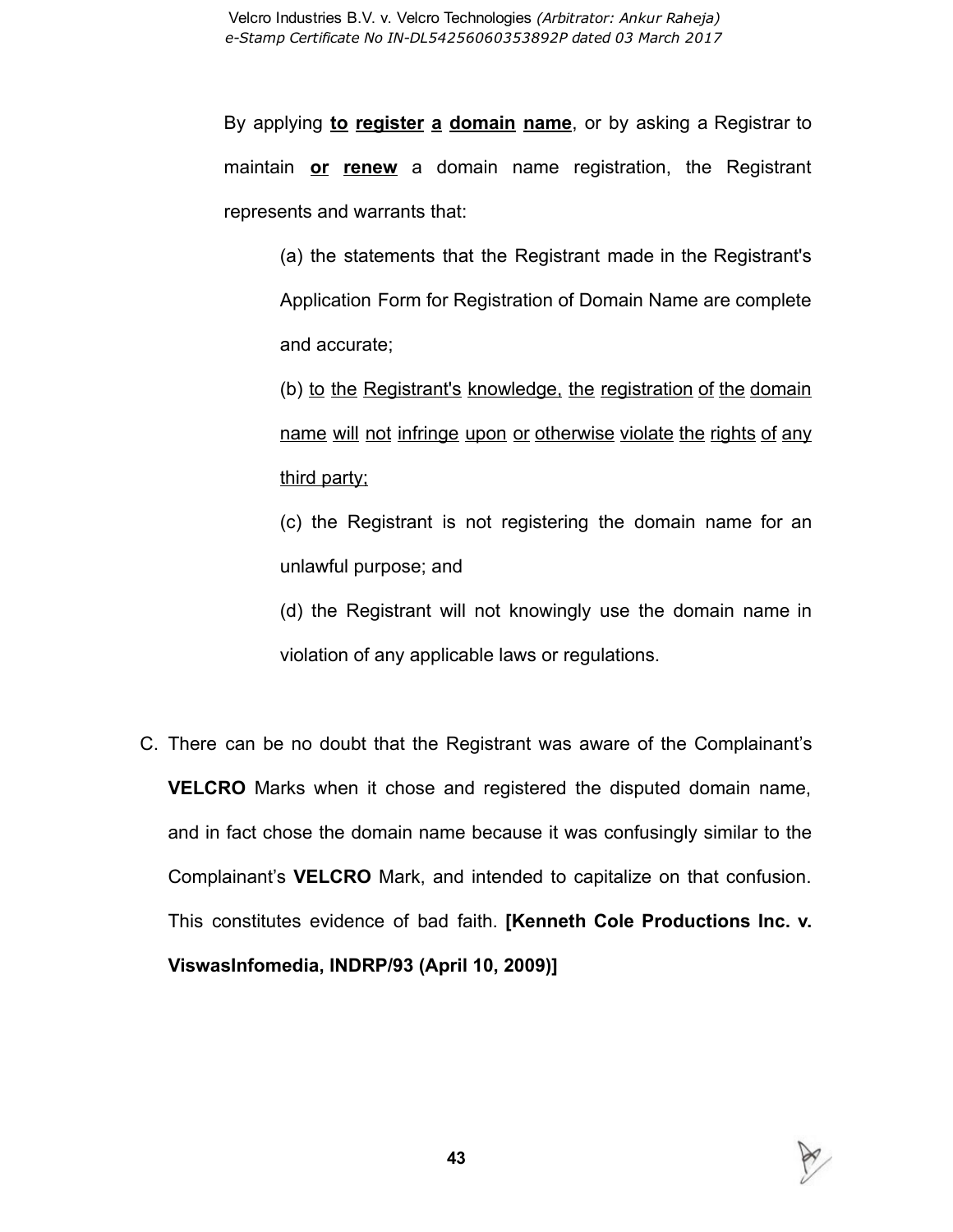- D. It has been laid down in the INDRP matter of **ITC Limited v Travel India** that registration of Domain Name which is identical to a trademark, with actual knowledge of the trademark holder's rights, is strong evidence that the domain name was registered in bad faith [INDRP Case No 065]. Also in the matter of The Caravan Club v. Mrgsale, FA 95314 it was held that registration of a well-known trademark by a party with no connection to the owner of the trademark and no authorization or legitimate purpose to utilize the mark reveals bad faith.
- E. That the Respondent's ownership of the disputed domain name <velcrotechnologies.in> shows the malafide intent on its part to earn undue advantage by capitalizing on the goodwill and reputation of the Complainant's well-known mark VELCRO. Clearly, the disputed domain name <velcrotechnologies.in> incorporates the said Complainant's mark in it's entirely. Recently in January 2017, Delhi High Court held: "With the domain name taking up the entire name of the Petitioner, there could be no doubt that the use of such domain name by the Respondent would be deceptively confusing and erroneously indicate a connection of Respondent No. 1 with the Petitioner, when there is none". [Thoughtworks Inc vs Super Software Pvt Ltd. & Anr on 12 January, 2017 O.M.P. 530/2015]. In fact, it has been held that registration of a domain name that incorporates a well-known mark by an entity that has no relationship to the owner of the mark is in itself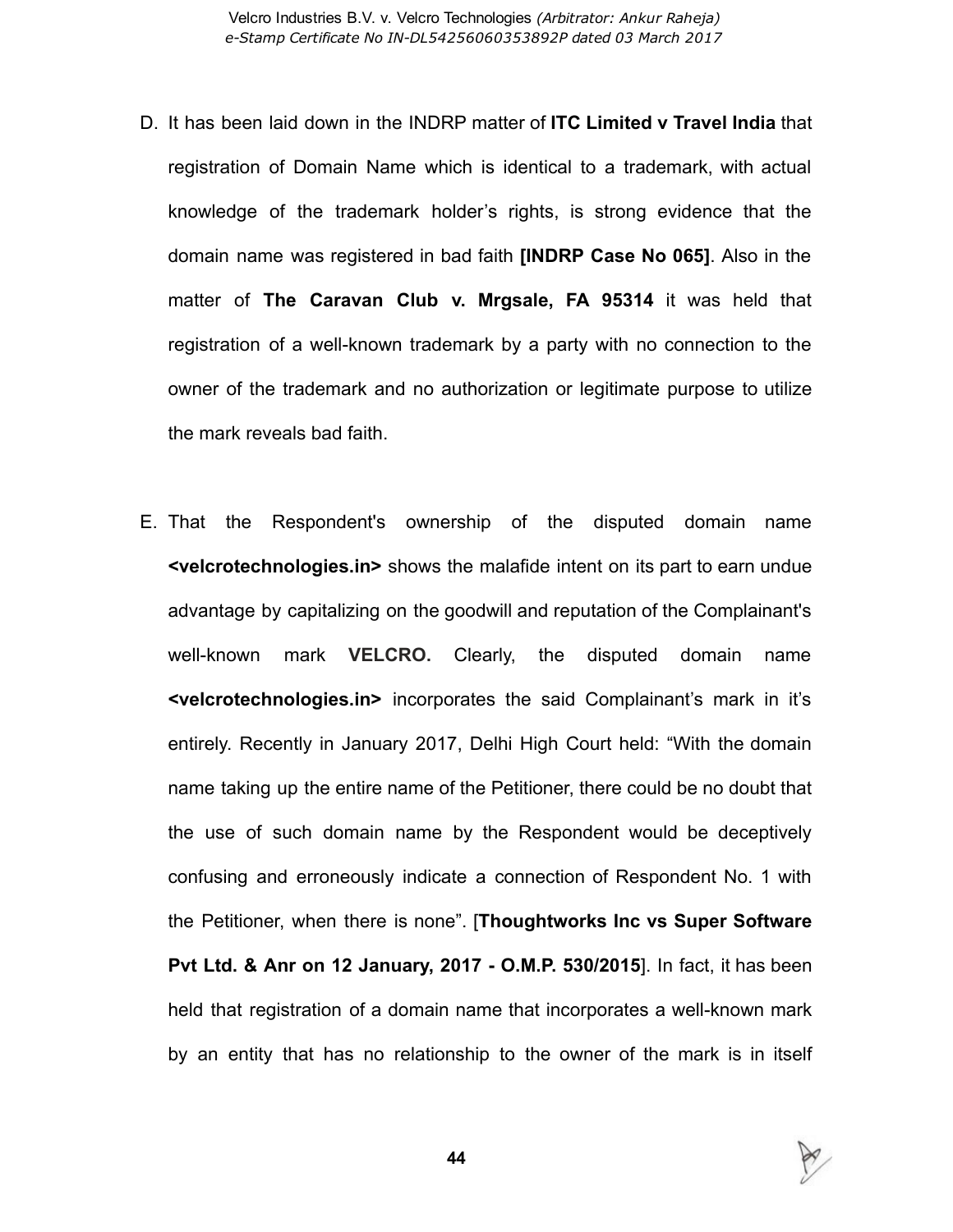evidence of bad faith [Disney Enterprises Inc. v. Registrant ID: DI\_7305075, INDRP/596 (17 June 2014)]

- F. The Complainant have registered and used many country specific ccTLDs like VELCRO.com.au for Australia, VELCRO.fr for France, VELCRO.de for Germany, VELCRO.co.jp for Japan to provide information as to about their bikes, various events, owner's clubs, dealers and so on. Moreover, the disputed domain <velcrotechnologies.in> also had website for over 4 years, almost till the time, when the disputed domain seems to have been acquired by the Respondent. Under the Policy, it is evidence of bad faith registration and use that by using the domain name, you have intentionally attempted to attract, for commercial gain, Internet users to your website or other on-line location, by creating a likelihood of confusion with the Complainant's mark as to the source, sponsorship, affiliation, or endorsement or your web site or location of a product or service on your web-site or location.
- G. Further, given the Complainant's mark / brand popularity, as the Complainant's websites are extremely popular and attract a huge traffic from visitors across the globe. Therefore, the use of substantially similar or identical mark, the Respondent has intentionally attempted to attract Internet users to the said website, by creating a likelihood of confusion with the Complainant's Trademark as to the source, sponsorship, affiliation, or

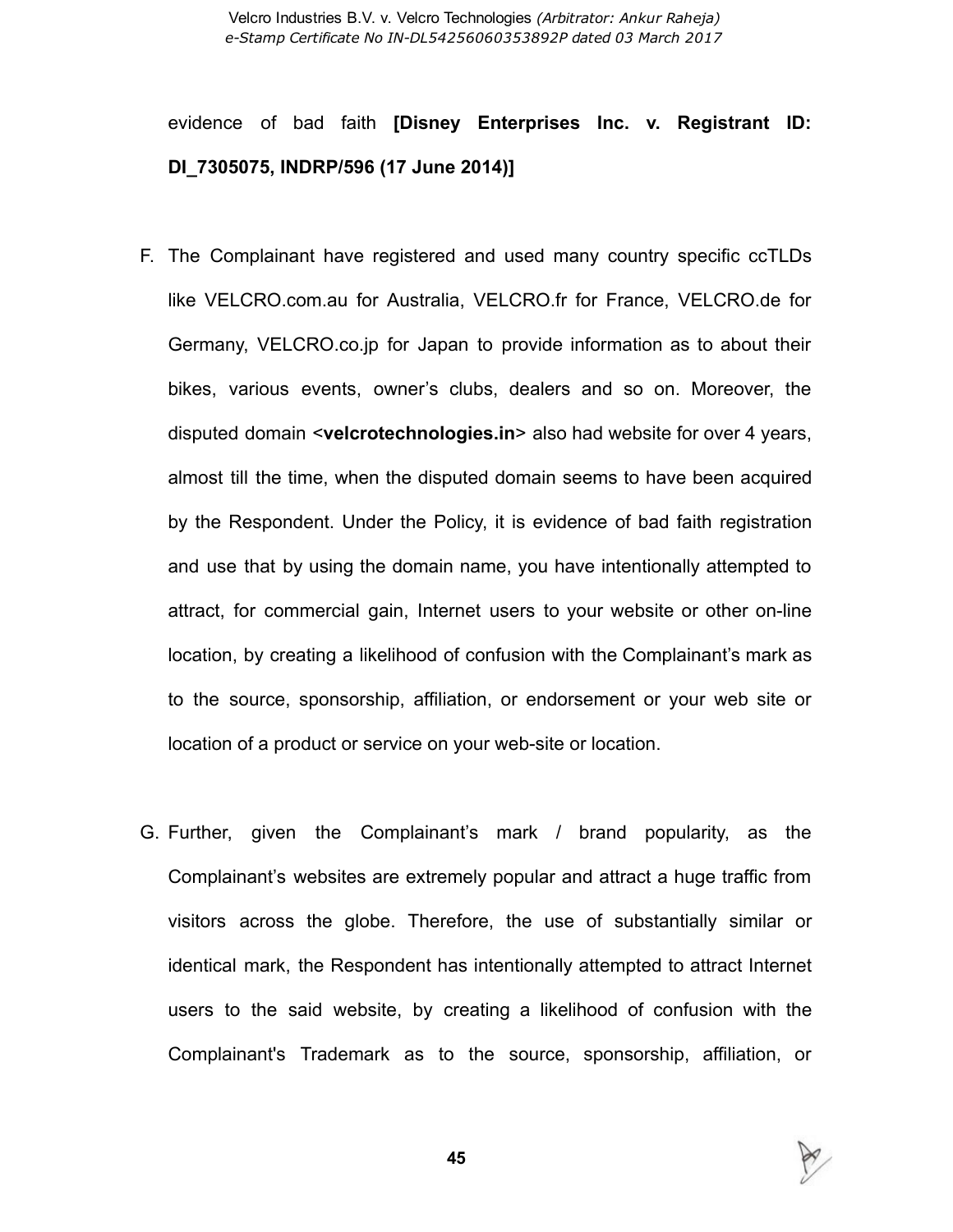endorsement of the said domain name. In the INDRP matter of Lego Juris V Robert Martin, it has been held that "where a domain name is found to have been registered with an intention to attract Internet users by exploiting the fame of a well-known trademark, it constitutes bad faith registration"  $[INDEXP/125 - lego.co.in]$ .

- H. In the INDRP matter of QRG Enterprises Limited and Havells India Limited V Zhang Mi - "The Complainant's prior adoption of the mark predates the Respondent's domain name registration of a name that is so obviously connected with the Complainants is suggestive of the Respondent's Bad Faith" [INDRP/852 - QRG.co.in]. Respondent seems to have intentionally registered the disputed domain name, which reproduces Complainant's well-known trademark VELCRO, in order to capitalize / profit from the goodwill associated with the famous mark. In the UDRP matter of Barney's Inc. v B N Y Bulletin Board - Only a person who is familiar with Complainant's mark could have registered a domain name that is confusingly similar [WIPO Case No D2000-0059].
- I. In the matter of LACER, S.A. v Constanti Gomez Marzo [Case No. **D2001-0177]** - the lack of use of the domain name must also be re-examined under the perspective of good or bad faith. The lack of use by itself does not indicate anything. Nevertheless, the lack of use of a domain name that is not

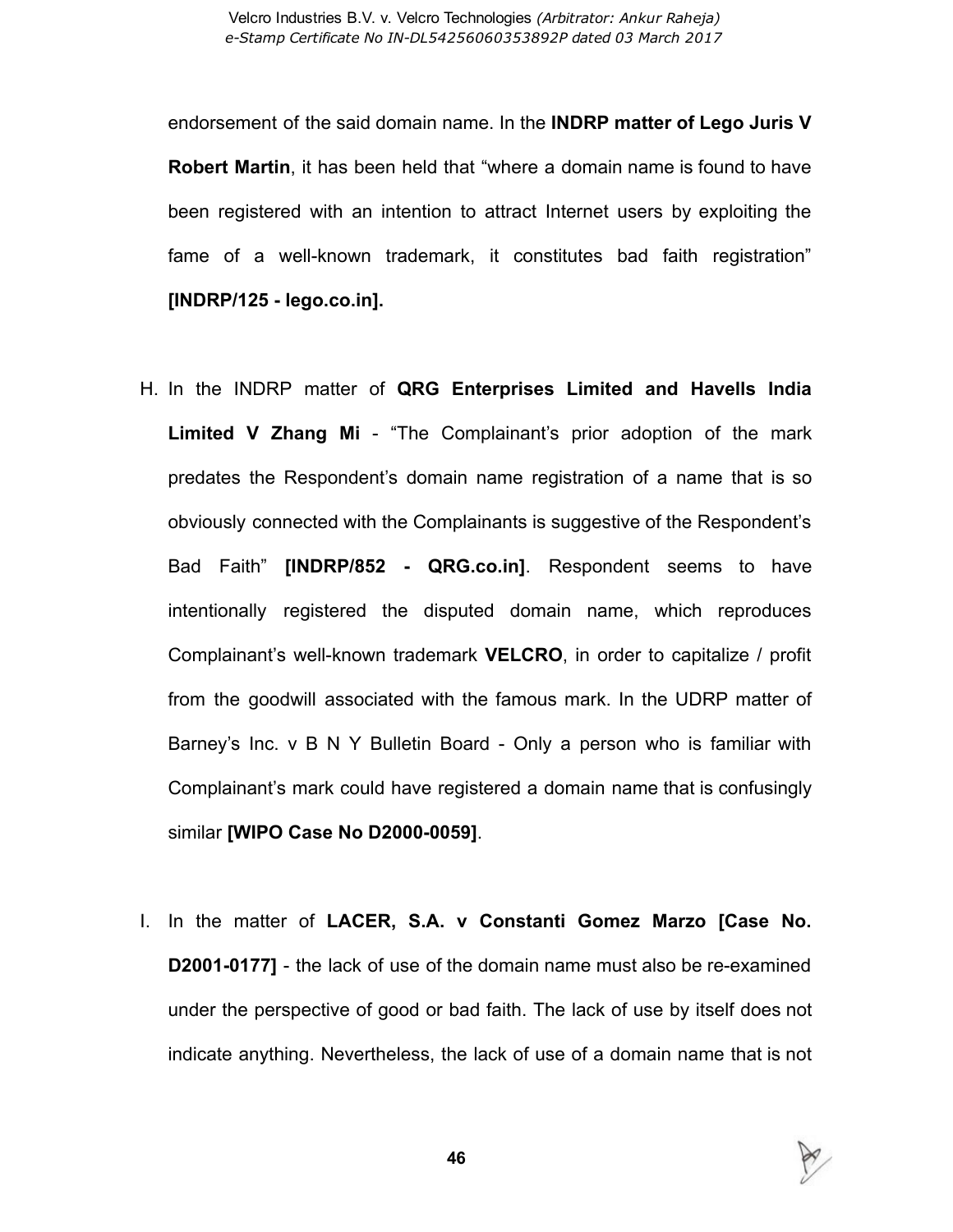backed up by any trademark and that coincides with a known, well-known or renowned trademark owned by someone else, does not indicate other than bad faith in the sense of paragraph  $4(b)$  of the Policy. (Ingersoll-Rand Co. v. Frank Gully, d/b/a Advcomren, WIPO Case no. D2000-0021; Compaq Computer Corporation v. Boris Beric, WIPO Case no. D2000-0042; InfoSpace.com, Inc. v. Tenenbaum Ofer, WIPO Case no. D2000-0075; Telstra Corporation Limited v. Nuclear Marshmallows, WIPO Case no. D2000-0003; Association of British Travel Agents Ltd .v. Sterling Hotel Group Ltd, WIPO Case No. D2000-0086; Marconi Data Systems, Inc. v. IRG Coins and Ink Source, Inc., WIPO Case no. D2000-0090; Sanrio Company, Ltd. and Sanrio, Inc. v. Neric Lau, WIPO Case no. D2000-0172.

- J. In the matter of Telstra Corporation Limited v. Nuclear Marshmallows [WIPO Case No D2000-0003] the question was considered as to what circumstances of inaction (passive holding) other than those identified in paragraphs 4(b)(i), (ii) and (iii) can constitute a domain name being used in bad faith ?
- K. In the said Telstra matter, the Administrative Panel has considered whether, in the circumstances of this particular Complaint, the passive holding of the domain name by the Respondent amounts to the Respondent acting in bad faith. It concludes that it does. The particular circumstances of this case which lead to this conclusion are:

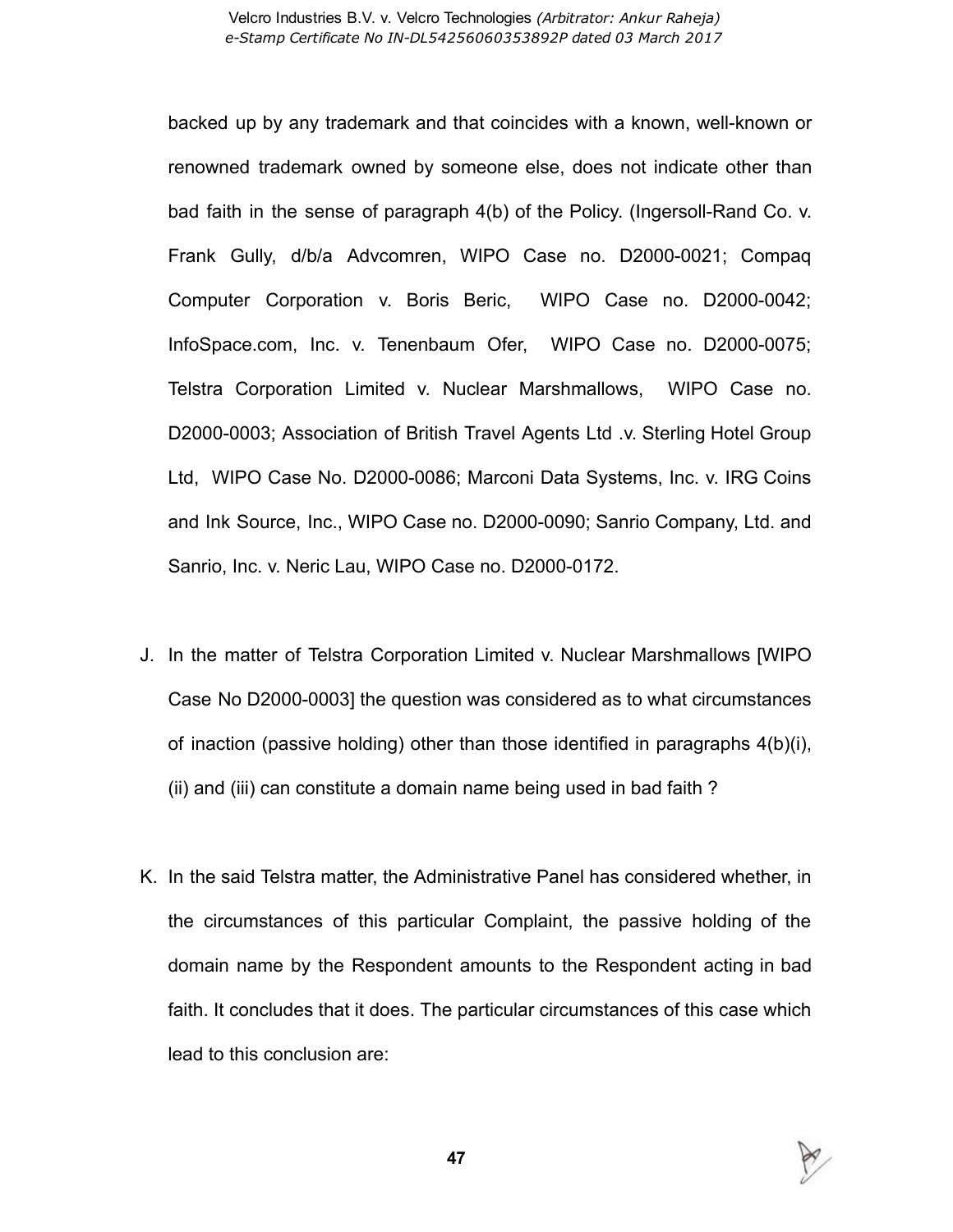- a. the Complainant's trademark has a strong reputation and is widely known, as evidenced by its substantial use in Australia and in other countries,
- b. the Respondent has provided no evidence whatsoever of any actual or contemplated good faith use by it of the domain name,
- c. the Respondent has taken active steps to conceal its true identity, by operating under a name that is not a registered business name,
- d. the Respondent has actively provided, and failed to correct, false contact details, in breach of its registration agreement, and

Taking into account all of the above, it is not possible to conceive of any plausible actual or contemplated active use of the domain name by the Respondent that would not be illegitimate, such as by being a passing off, an infringement of consumer protection legislation, or an infringement of the Complainant's rights under trademark law.

L. Clearly, the above factors are proved in the current matter of <velcrotechnologies.in> as well, as the Complainant has a strong reputation due to well known mark globally on the one hand, on the other hand Respondent has failed to provide any evidence whatsoever of any actual or contemplated good faith use by it of the domain name and the Respondent seems to have deliberately provided false WHOIS details.

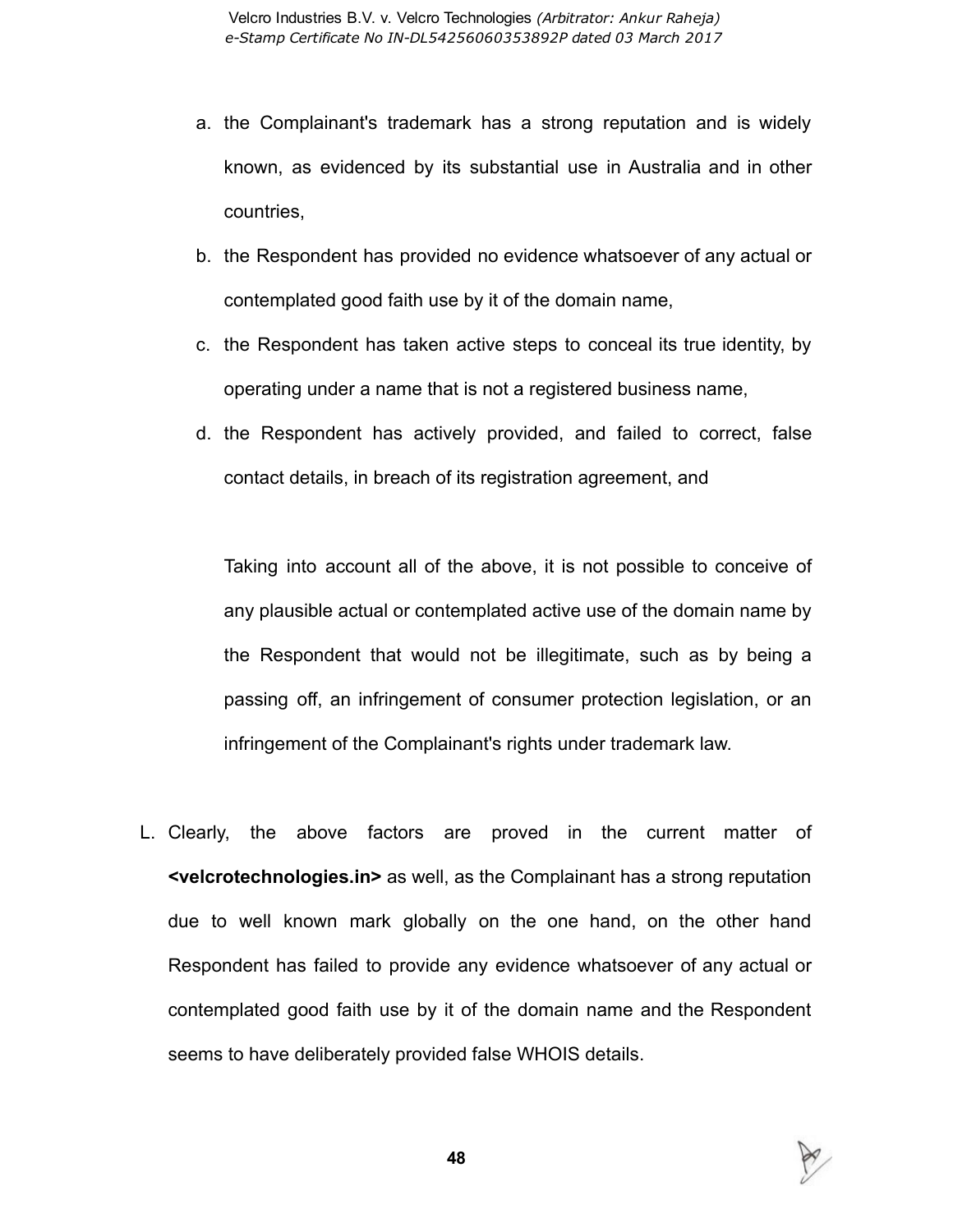- M. Given the distinctiveness of the Complainant's mark, it is reasonable to infer that the Respondent has registered the domain name with full knowledge of the Complainant's marks and uses it for the purpose of misleading and diverting Internet traffic. In the matter of N.R. Dongre and Ors. v Whirlpool Corporation and Anr., 1996 (67) ECR 232 (SC): "The adoption of the well-known mark is dishonest and in bad faith at the inception itself."
- N. In the UDRP matter of PepsiCo, Inc. v. "null", aka Alexander **Zhavoronkov**, it has been held that registration of a well-known trademark as a domain name may be an indication of bad faith in itself, even without considering other elements of the Policy [WIPO Case No. D2002-0562]. And given the popularity of the Complainant's www.VELCRO.com website, the Complainant's mark VELCRO is acknowledged as a "well-known" mark, and is as such exclusively associated with Complainant's products/services.
- O. In the matter of HSBC Holdings plc v Hooman Esmail Zadeh [INDRP Case No 032], it was held that non-use and passive holding are evidence of bad-faith registration. The evidence furnished by the Respondent does not give a plausible explanation as to why there was no use or the domain name for more than two years. [Bayer Aktiengesellschaft v. Henrik Monssen, Wipo Case No D2003-0275]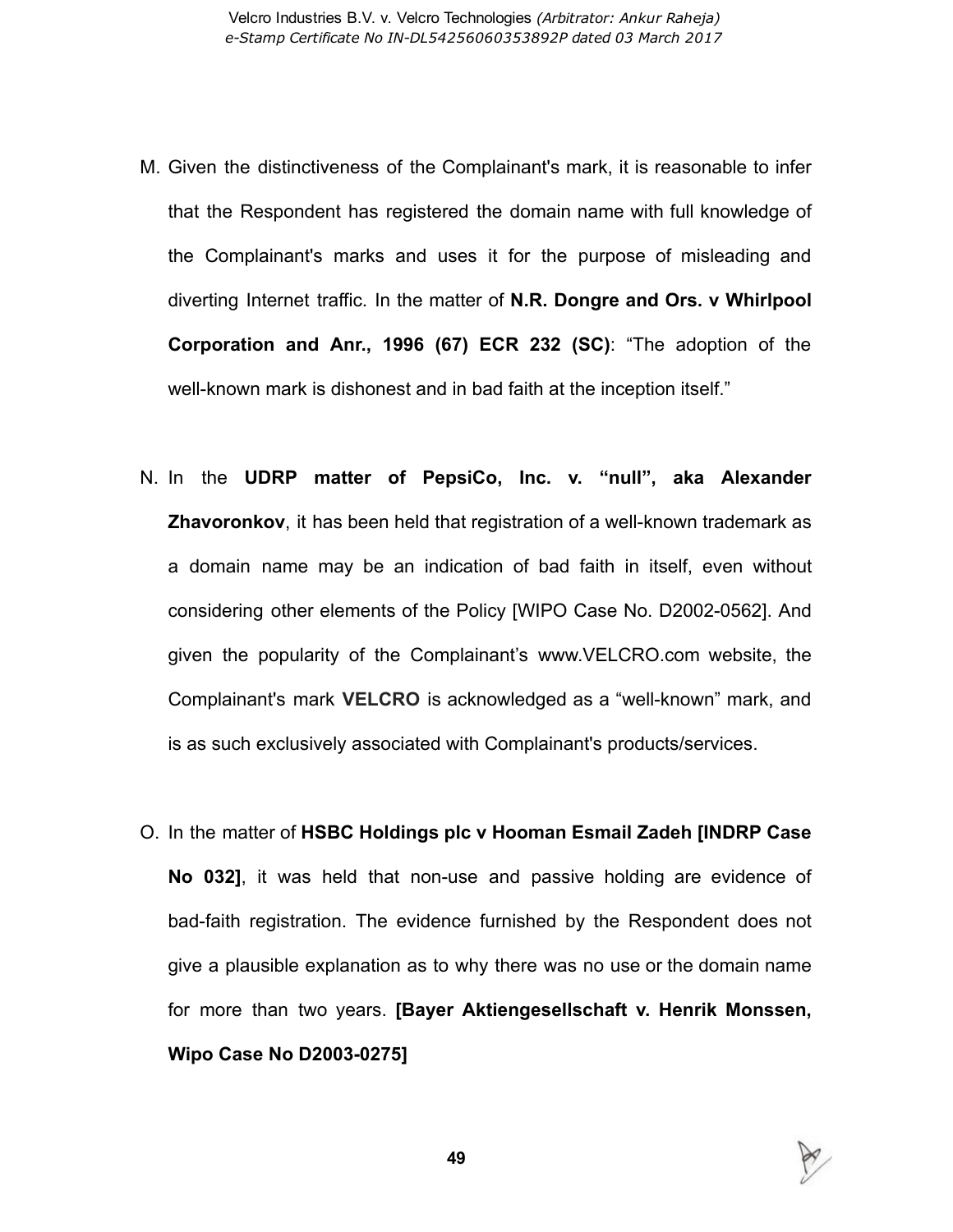- P. In the WIPO matter of Ga Modefine, Giorgio Armani S.p.A. v. Kim Hontage the Panel accepts the Complainant's arguments that the worldwide fame of the trademarks leaves no question of the Respondent's awareness of those at the time of the registration of the disputed domain names which wholly incorporate the Complainant's trademarks, as even recognized by numerous previous UDRP panels, [WIPO Case No. D2007-0851].
- Q. Even where the domain name has not been used to identify a web site, Panels have held that the ICANN Policy 'use in bad faith' requirement is met by registering a domain name that will ultimately result in consumer confusion. In the matter of CBS Broadcasting, Inc. v. LA-Twilight-Zone, [WIPO Case no D2000-0397] - finding bad faith where Respondent failed to provide any evidence to controvert Complainant's allegation that it registered the domain name in bad faith and where any future use of the domain name would do nothing but cause confusion with the Complainant's mark, except in a few limited noncommercial or fair use situations, which were not present.
- R. In the circumstances, the Arbitrator concludes that the Complainant has established the requirement of paragraph 4 (iii) of the Policy i.e. both registration and use of the Domain Name in bad faith.